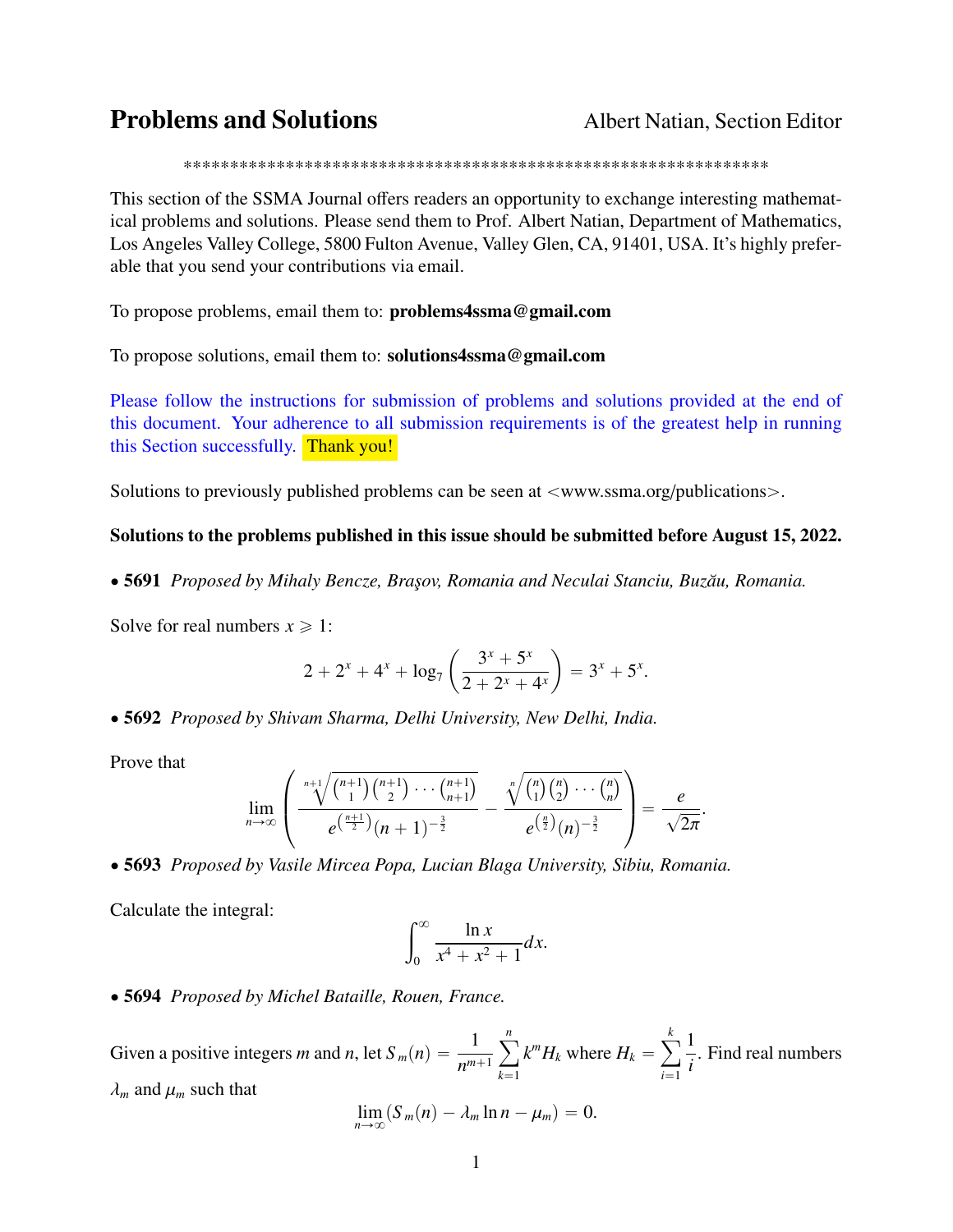' 5695 *Proposed by Narendra Bhandari and Yogesh Joshi, Nepal.*

Prove that

$$
\int_{1}^{\sqrt{2}} \frac{xdx}{(1+x)\sqrt{(2-x^2)(x^2-1)}} = \frac{\pi}{2} \left( \frac{\Gamma^4\left(\frac{1}{4}\right) - 8\pi^2}{(2\pi)^{3/2}\Gamma^2\left(\frac{1}{4}\right)} \right)
$$

¨

**Second Contract Contract Contract Contract Contract Contract Contract Contract Contract Contract Contract Contract Contract Contract Contract Contract Contract Contract Contract Contract Contract Contract Contract Contrac** 

where  $\Gamma(z) = \int_{0}^{\infty}$  $\boldsymbol{0}$  $x^{z-1}e^{-x}dx$  is Gamma function where the real part  $\Re(z)$  of the complex number *z* is positive.

#### ' 5696 *Proposed by Mohsen Soltanifar, University of Toronto, Toronto, Canada.*

The sequence  $(A_n)_{n=1}^{\infty}$  $_{n=1}^{\infty}$  of subsets of the set R of real numbers is said to be convergent if and only if the two sets

$$
B_1 := \bigcup_{n=1}^{\infty} \bigcap_{m=n}^{\infty} A_m \quad \text{and} \quad B_2 := \bigcap_{n=1}^{\infty} \bigcup_{m=n}^{\infty} A_m
$$

are identical. Otherwise, we say the sequence is divergent. For each of the following cases, construct as **complicates** and **fanciful** a divergent sequence  $(A_n)_{n=1}^{\infty}$  $\sum_{n=1}^{\infty}$  as you can muster while using no more than an aggregate of  $42$  individual symbols (characters):

- 1.  $B_1$  is empty and  $B_2$  is non-empty.
- 2.  $B_1$  is bounded and  $B_2$  is unbounded.
- 3.  $B_1$  is a singleton set and  $B_2$  is a non-singleton set.
- 4.  $B_1$  is finite and  $B_2$  is infinite.
- 5.  $B_1$  is countable and  $B_2$  is uncountable.

## *Solutions*

*To Formerly Published Problems*

' 5673 *Proposed by Goran Conar, Varaždin, Croatia.*

Let  $\alpha, \beta, \gamma$  be angles of an arbitrary triangle. Prove the inequality

$$
\alpha \cot \alpha + \beta \cot \beta + \gamma \cot \gamma \leq \frac{\pi}{\sqrt{3}}.
$$

When does equality occur?

### Solution 1 by Paolo Perfetti, dipartimento di matematica Universita di "Tor Vergata", Roma, Italy.

We need that  $x - \tan x < 0$  for  $0 < x < \pi/2$  and  $x - \tan x > 0$  for  $\pi/2 < x < \pi$ . The first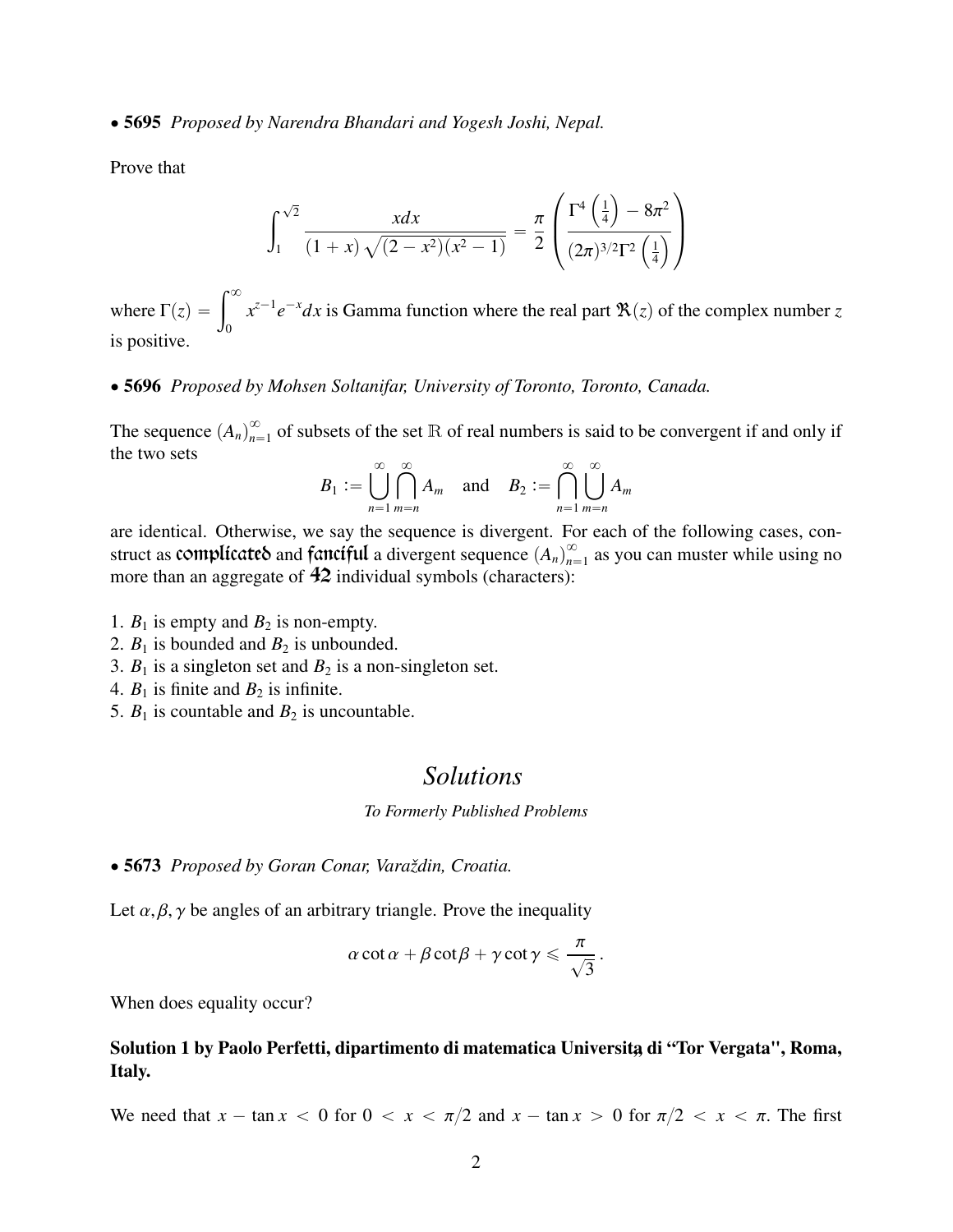one follows by the definition of tangent while in the second it suffices to observe that tan  $x < 0$  for  $\pi/2 < x < \pi$ . ˆ  $\sqrt{''}$ 

$$
\left(\frac{x}{\tan x}\right)'' = \frac{2\cos x}{(\sin x)^3}(x - \tan x) \le 0, \qquad 0 < x < \pi
$$

because when  $0 < x < \pi/2$  the cosine is positive but  $x - \tan x < 0$  while the opposite holds for  $\pi/2 < x < \pi$ .

We conclude that the function  $x/\tan x$ ,  $0 < x < \pi$  if concave yielding

˙

$$
3\left(\frac{\alpha}{3}\cot\alpha + \frac{\beta}{3}\cot\beta + \frac{\gamma}{3}\cot\gamma\right) \leqslant 3\frac{\alpha + \beta + \gamma}{3}\cot\frac{\alpha + \beta + \gamma}{3} = 3\frac{\pi}{3}\cot\frac{\pi}{3} = \frac{\pi}{\sqrt{3}}
$$

and this concludes the proof.

ˆ

## Solution 2 by Dionne Bailey, Elsie Campbell, and Charles Diminnie, Angelo State University, San Angelo, Texas.

We begin with a result which will be used at a key point later.

Lemma: If  $f(x) = x \cos x - \sin x$ , then  $f(x) < 0$  on  $(0, \pi)$ . Proof: We note first that  $f(x)$  is continuous on  $[0, \pi]$  and  $f(0) = 0$ . Further,

$$
f'(x) = -x \sin x + \cos x - \cos x
$$
  
= -x \sin x  
< 0

on  $(0, \pi)$ . Since  $f(x)$  is continuous on  $[0, \pi]$ ,  $f(0) = 0$ , and  $f(x)$  is decreasing on  $(0, \pi)$ , it follows that  $f(x) < 0$  on  $(0, \pi)$ .

To proceed with our solution, let  $g(x) = x \cot x$  on  $(0, \pi)$ . Then, for all  $x \in (0, \pi)$ ,

$$
g'(x) = -x \csc^2 x + \cot x
$$

and

$$
g''(x) = -x [2 \csc x (-\csc x \cot x)] - \csc^2 x - \csc^2 x
$$
  
= 2x \csc^2 x \cot x - 2 \csc^2 x  
= 2 \csc^2 x (x \cot x - 1)  
= 2 \frac{x \cos x - \sin x}{\sin^3 x}.

Since the Lemma implies that  $g''(x) < 0$  on  $(0, \pi)$ , it follows that  $g(x)$  is concave down on  $(0, \pi)$ . Then, Jensen's Theorem and the condition  $\alpha + \beta + \alpha = \pi$  imply that  $(0, \pi)$ . Then, Jensen's Theorem and the condition  $\alpha + \beta + \gamma = \pi$  imply that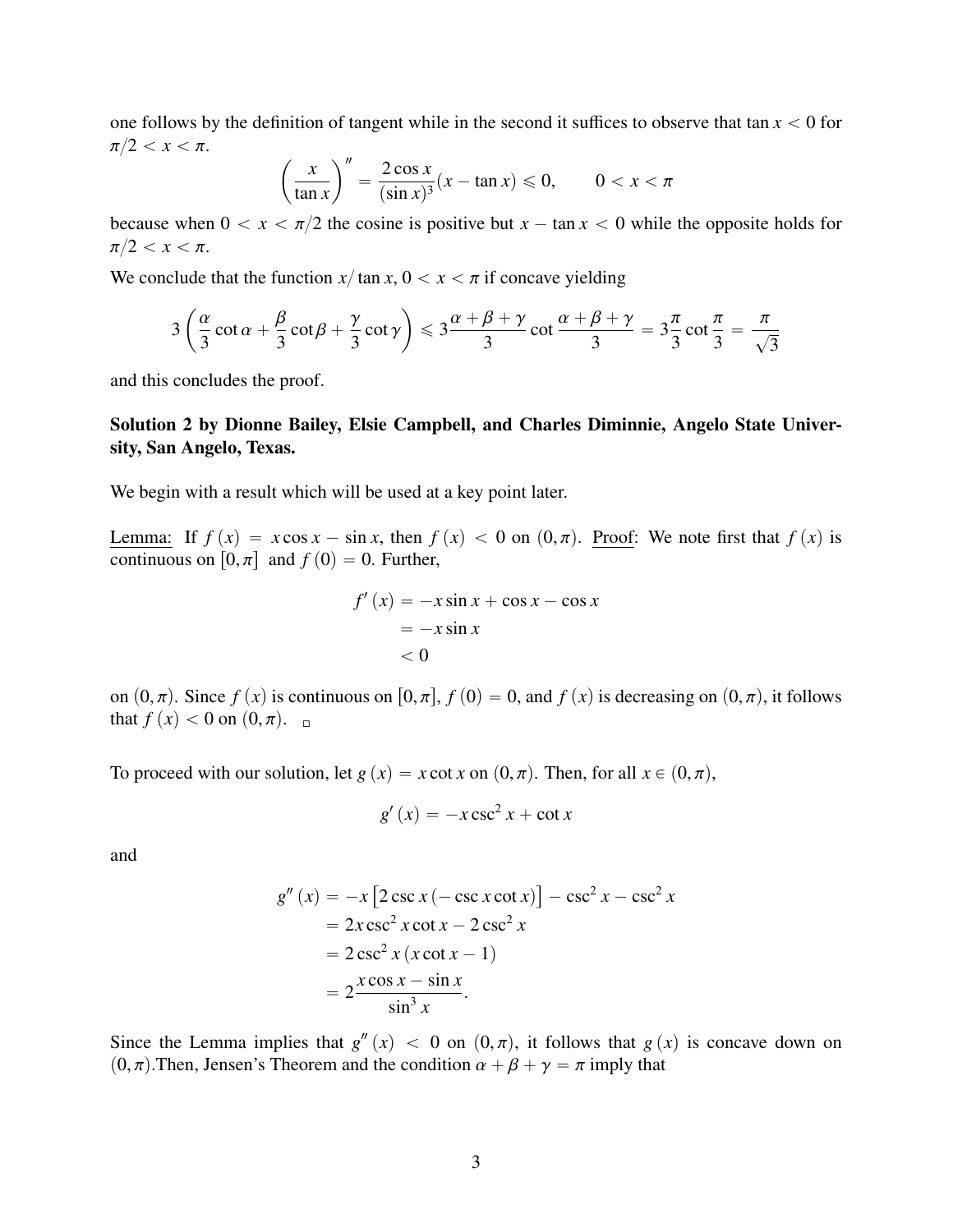$$
\alpha \cot \alpha + \beta \cot \beta + \gamma \cot \gamma = g(\alpha) + g(\beta) + g(\gamma)
$$
  
\n
$$
\leq 3g\left(\frac{\alpha + \beta + \gamma}{3}\right)
$$
  
\n
$$
= 3g\left(\frac{\pi}{3}\right)
$$
  
\n
$$
= 3\left(\frac{\pi}{3}\right) \cot \left(\frac{\pi}{3}\right)
$$
  
\n
$$
= \pi \cdot \frac{1}{\sqrt{3}}
$$
  
\n
$$
= \frac{\pi}{\sqrt{3}}.
$$
 (1)

Further, Jensen's Theorem and the condition  $\alpha + \beta + \gamma = \pi$  imply that equality is attained in (1) if and only if  $\alpha = \beta = \gamma = \frac{\pi}{3}$ .<br>. ∎

#### Solution 3 by Albert Stadler, Herrliberg, Switzerland.

We note that the function  $x \to x \cot x$  is concave, since  $\frac{d^2}{dx^2}$  $\frac{d}{dx^2}$  *x*cot*x* = -2 ˆ  $1 - x \cot x$  $\sin^2 x$ ˙  $\leqslant$  0. Hence, by Jensen's inequality,

$$
\alpha \cot \alpha + \beta \cot \beta + \gamma \cot \gamma \leqslant 3 \left( \frac{\alpha + \beta + \gamma}{3} \right) \cot \left( \frac{\alpha + \beta + \gamma}{3} \right) = \pi \cot \left( \frac{\pi}{3} \right) = \frac{\pi}{\sqrt{3}},
$$

with equality if and only if  $\alpha = \beta = \gamma = \pi/3$ .

## Solution 4 by Ángel Plaza, Universidad de Las Palmas de Gran Canaria, Spain.

Function  $f(x) = x \cot x$  is concave for  $x \in [0, \pi]$  since  $f''(x) = 2(x \cot x - 1) \le 0$ , so by Jensen's inequality

$$
\alpha \cot \alpha + \beta \cot \beta + \gamma \cot \gamma \leqslant 3 \frac{\alpha + \beta + \gamma}{3} \cot \frac{\alpha + \beta + \gamma}{3} = 3 \frac{\pi}{3} \cot \frac{\pi}{3} = \frac{\pi}{\sqrt{3}}
$$

where equality occurs if and only if  $\alpha = \beta = \gamma = \frac{\pi}{3}$ .

## Solution 5 by Brian Bradie, Department of Mathematics, Christopher Newport University, Newport News, VA.

Consider the function  $f(x) = x \cot x$  for  $x \in (0, \pi)$ . Then

$$
f'(x) = \cot x - x \csc^2 x = \frac{\frac{1}{2} \sin 2x - x}{\sin^2 x}
$$

and

$$
f''(x) = 2\csc^2 x(x\cot x - 1).
$$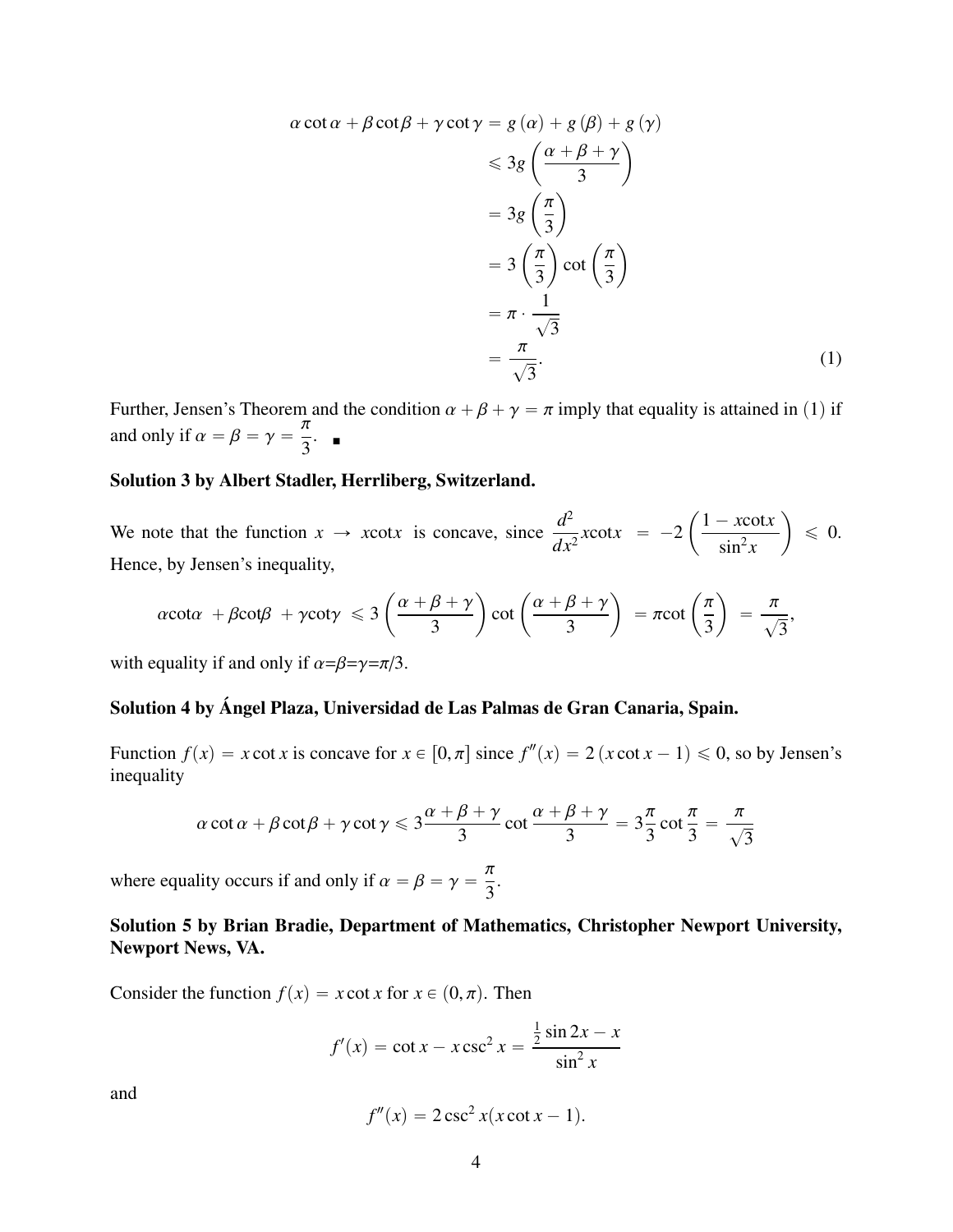Because

$$
\lim_{x \to 0^+} x \cot x = 1
$$

and  $\frac{1}{2}$  $\frac{1}{2}$  sin 2*x* - *x* < 0 for *x*  $\in (0, \pi)$ , it follows that  $f'(x) < 0$ , *x* cot *x* < 1 and  $f''(x) < 0$  for  $x \in (0, \pi)$ . Thus, by Jensen's inequality

$$
\alpha \cot \alpha + \beta \cot \beta + \gamma \cot \gamma \leqslant 3 \left( \frac{\alpha + \beta + \gamma}{3} \right) \cot \left( \frac{\alpha + \beta + \gamma}{3} \right) = \pi \cot \frac{\pi}{3} = \frac{\pi}{\sqrt{3}}.
$$
\nby holds when  $\alpha = \beta = \gamma = \frac{\pi}{2}$ .

Equality holds when  $\alpha = \beta = \gamma$  $\frac{1}{3}$ .

### Solution 6 by Henry Ricardo, Westchester Area Math Circle, Purchase, NY.

The function  $f(x) = x \cot x$  is concave on  $(0, \pi)$ :  $f''(x) = 2(\cot^2 x + 1)(x \cot x - 1) \le 0$ . Therefore we can apply Jensen's inequality to see that ř

$$
\frac{\sum_{cyclic} \alpha \cot \alpha}{3} \leqslant \left(\frac{\alpha+\beta+\gamma}{3}\right) \cot \left(\frac{\alpha+\beta+\gamma}{3}\right),
$$
  

$$
\sum_{cyclic} \alpha \cot \alpha \leqslant 3 \cdot \frac{\pi}{3} \cdot \cot \left(\frac{\pi}{3}\right) = \frac{\pi}{\sqrt{3}}.
$$

or

Equality holds if and only if 
$$
\alpha = \beta = \gamma = \pi/3
$$
.

#### Solution 7 by Michel Bataille, Rouen, France.

For 
$$
x \in (0, \pi)
$$
, let  $f(x) = x \cot x = \frac{x \cos x}{\sin x}$ . We calculate  

$$
f'(x) = \frac{\sin x \cos x - x}{\sin^2 x}, \qquad f''(x) = \frac{2g(x)}{\sin^3 x}
$$

where  $g(x) = x \cos x - \sin x$ . We have  $g'(x) = -x \sin x < 0$  for  $x \in (0, \pi)$ , hence the function *g* is decreasing on [0,  $\pi$ ] and since  $g(0) = 0$  it follows that  $g(x) < 0$  for  $x \in (0, \pi)$ . As a result *g* is decreasing on  $[0, \pi]$  and since  $g(0) = 0$ , it follows that  $g(x) < 0$  for  $x \in (0, \pi)$ . As a result,  $f''(x) < 0$  and *f* is strictly concave on  $(0, \pi)$ .<br>Now, Jensen's inequality gives

Now, Jensen's inequality gives

$$
f(\alpha) + f(\beta) + f(\gamma) \leq 3f\left(\frac{\alpha + \beta + \gamma}{3}\right) = 3f(\pi/3),
$$

that is,

$$
\alpha \cot \alpha + \beta \cot \beta + \gamma \cot \gamma \leqslant 3 \cdot \frac{\pi}{3} \cdot \frac{1}{\sqrt{3}} = \frac{\pi}{\sqrt{3}}
$$

Since *f* is strictly concave, equality holds if and only if  $\alpha = \beta = \gamma$ , that is, if and only if the triangle is equilateral.

### Solution 8 by Péter Fülöp, Gyömrő, Hungary.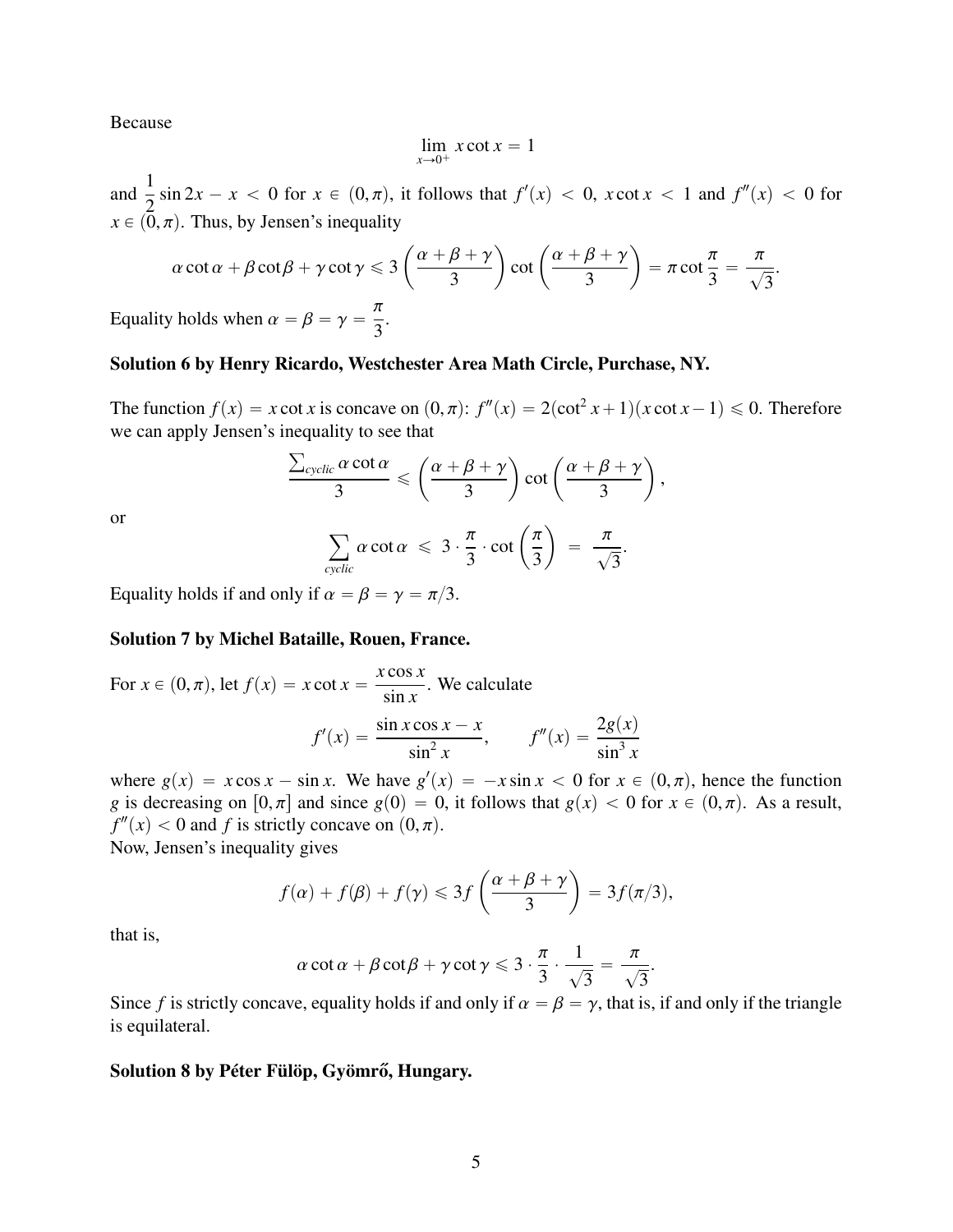Let's see the left hand side of the inequality as a bivariate function, since  $\gamma = 180^\circ - \alpha - \beta$ .

Then let's look for the maximum value of this function in the range  $0^{\circ} < \alpha < 180^{\circ}$  and  $0^{\circ} < \beta < 180^{\circ}$  $0^{\circ} < \beta < 180^{\circ}.$ 

$$
f(\alpha, \beta) = \alpha \Big( \frac{1}{\tan(\alpha)} + \frac{1}{\tan(\alpha + \beta)} \Big) + \beta \Big( \frac{1}{\tan(\beta)} + \frac{1}{\tan(\alpha + \beta)} \Big) - \frac{\pi}{\tan(\alpha + \beta)}
$$

A necessary and sufficient condition for the existence of a maximum value are the followings:

1. Necessary conditions:  $\frac{df}{dt}$ *d*α  $= 0$  and  $\frac{df}{dt}$ *d*β  $= 0$ . Solution of the equation system results the stationary points.

2. Sufficient conditions:  $\frac{d^2f}{dx^2}$  $d\alpha^2$  $d^2f$  $\frac{d^{2}y}{d\beta^{2}}$  $d^2f$ *<sup>d</sup>*α*d*β  $\sqrt{d^2f}$ *<sup>d</sup>*β*d*α ji<br>Li  $> 0$  and  $\frac{d^2f}{dx^2}$  $rac{a}{d\alpha^2}$  < 0 in the stationary points.

1. From the necessary conditions we get:

$$
\frac{1}{\tan(\alpha)} - \frac{\alpha}{\sin^2(\alpha)} = \frac{1}{\tan(\beta)} - \frac{\beta}{\sin^2(\beta)}
$$

The trivial solution arises:  $\alpha = \beta$ . Let's substitute back to  $\frac{df}{da}$ *d*α  $= 0$  we get the following equation:

$$
\frac{df}{d\alpha} = \frac{1}{\tan(\alpha)} + \frac{1}{\tan(2\alpha)} - \frac{\alpha}{\sin^2(\alpha)} - \frac{2\alpha - \pi}{\sin^2(2\alpha)} = 0
$$

Which is true if  $\alpha = \frac{\pi}{3}$ , and  $\beta = \gamma = \frac{\pi}{3}$ as well.

2. From the sufficient conditions we get:

$$
\frac{d^2f}{d\alpha^2}_{|\alpha=\beta} = \frac{2}{\sin^2(\alpha)} \Big( \frac{\alpha}{\tan(\alpha)} - 1 \Big) - \frac{4}{\sin^2(\pi - 2\alpha)} \Big( \frac{\alpha}{\tan(2\alpha)} + 1 \Big)
$$

Checking at  $\alpha = \frac{\pi}{3}$  point it is equal to  $8(\frac{\pi}{3})$ 3  $\frac{1}{\sqrt{2}}$ 3  $- 1$ , it is less then zero.

$$
f(\alpha, \beta)
$$
 is symmetrical regarding  $\alpha, \beta$ , so  $\frac{d^2 f}{d\beta^2}$  provides the same result as we have for  $\frac{d^2 f}{d\alpha^2}$ .

Calculating the second order mixed partial derivatives they equal to zero, the sufficient conditions are met in the  $\alpha = \beta = \gamma = \frac{\pi}{3}$  point.  $f(\frac{\pi}{3}, \frac{\pi}{3})$  $\frac{\pi}{3}$  = maximal.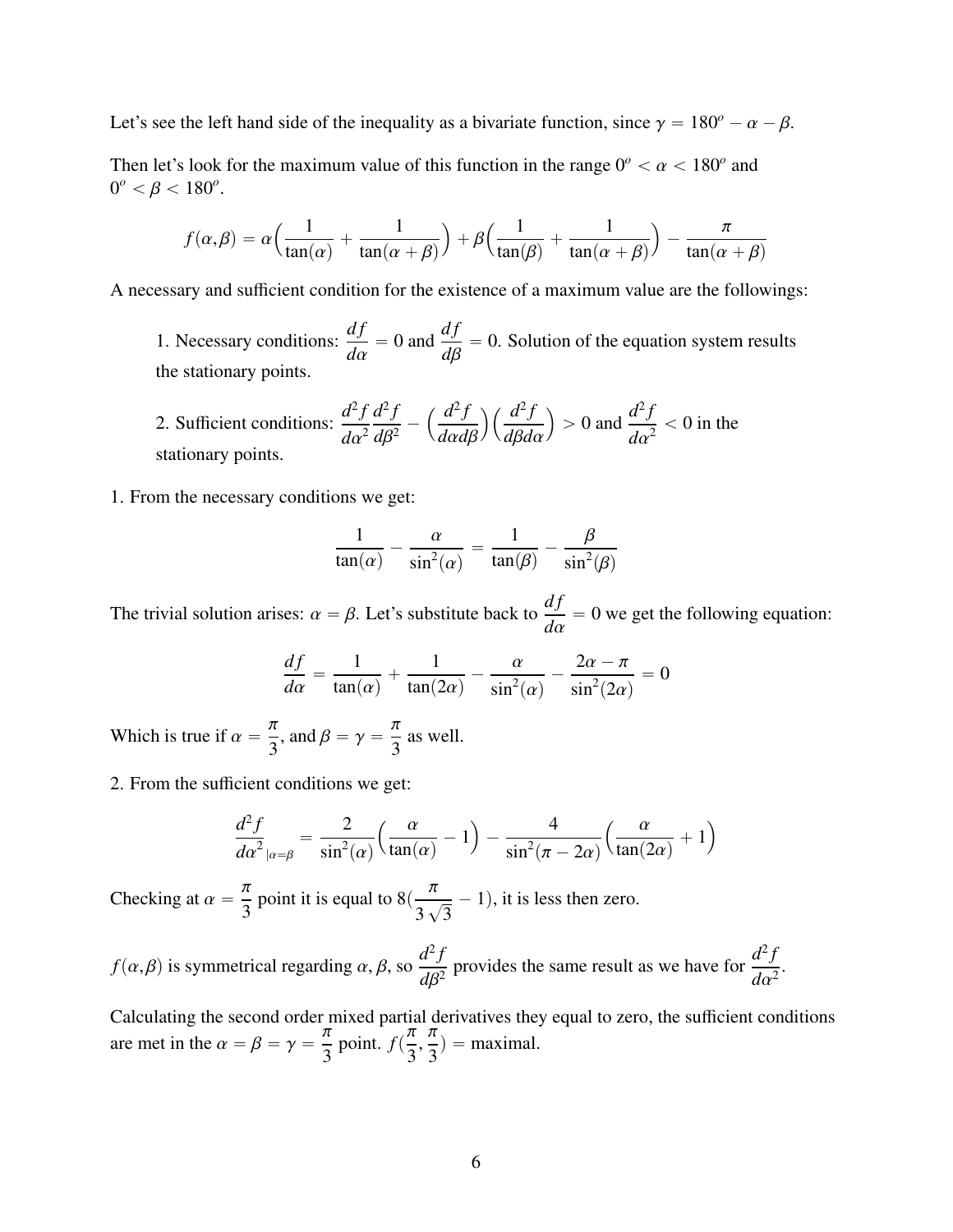Let's calculate the function value in this point (or put the point into the statement):

$$
f(\frac{\pi}{3}, \frac{\pi}{3}) = \frac{\pi}{3} \left( \frac{1}{\tan(\frac{\pi}{3})} + \frac{1}{\tan(\frac{2\pi}{3})} \right) + \frac{\pi}{3} \left( \frac{1}{\tan(\frac{\pi}{3})} + \frac{1}{\tan(\frac{2\pi}{3})} \right) - \frac{\pi}{\tan(\frac{2\pi}{3})}
$$

$$
f(\frac{\pi}{3}, \frac{\pi}{3}) = 2\frac{\pi}{3} \left( \frac{1}{\sqrt{3}} - \frac{1}{\sqrt{3}} \right) + \frac{\pi}{3} \frac{1}{\sqrt{3}} = \frac{\pi}{\sqrt{3}}
$$

The equality occurs when the triangle is equilateral.

#### Solution 9 by Toyesh Prakash Sharma (Student) Agra College, Agra, India.

Let,  $f(x) = x \cot x$  then,  $f'(x) = \cot x - x \csc^2 x \implies f''(x) = 2 \csc^2 x (x \cot x - 1) < 0$  for  $x \in$  $\overline{J}$  $\frac{1}{2}$ ˙ so,  $f\left(x\right) = x\cot x$  is convex in nature as a result of which using Jensen's inequality  $\frac{\alpha \cot \alpha + \beta \cot \beta + \gamma \cot \gamma}{3} \leqslant \Biggl( \frac{\alpha + \beta + \gamma}{3}$ ˆ ˙ ˙  $\cot\left(\frac{\alpha+\beta+\gamma}{3}\right)$  $\alpha \cot \alpha + \beta \cot \beta + \gamma \cot \gamma \leq \pi \cot \left($  $\frac{1}{3}$ ˙  $\alpha \cot \alpha + \beta \cot \beta + \gamma \cot \gamma \leqslant \frac{\pi}{\sqrt{2}}$ 3

And equality occur when  $\alpha = \beta = \gamma = \frac{\pi}{3}$ 

#### Also solved by Michael Brozinsky, Central Islip, NY and the proposer.

### ' 5674 *Proposed by Kenneth Korbin, New York, NY.*

Find positive rational numbers *x* and *y* such that

$$
\[ (x + iy)^7 + (x - iy)^7 \]^{2} + \[ (y + ix)^7 + (y - ix)^7 \]^{2} = 4,
$$

where  $i^2 = -1$ .

#### Solution 1 by Henry Ricardo, Westchester Area Math Circle, Purchase, NY.

Letting 
$$
x + iy = z
$$
, we have  $y + ix = i(x - iy) = i\overline{z}$  and  $y - ix = -i(x + iy) = -iz$ . Then  
\n
$$
4 = \left[ (x + iy)^7 + (x - iy)^7 \right]^2 + \left[ (y + ix)^7 + (y - ix)^7 \right]^2
$$
\n
$$
= \left[ z^7 + \overline{z}^7 \right]^2 + \left[ (i\overline{z})^7 + (-iz)^7 \right]^2
$$
\n
$$
= \left( z^{14} + 2(z\overline{z})^7 + \overline{z}^{14} \right) + \left( -\overline{z}^{14} + 2(z\overline{z})^7 - z^{14} \right)
$$
\n
$$
= 4(z\overline{z})^7 \iff |z|^{14} = 1 \iff x^2 + y^2 = 1.
$$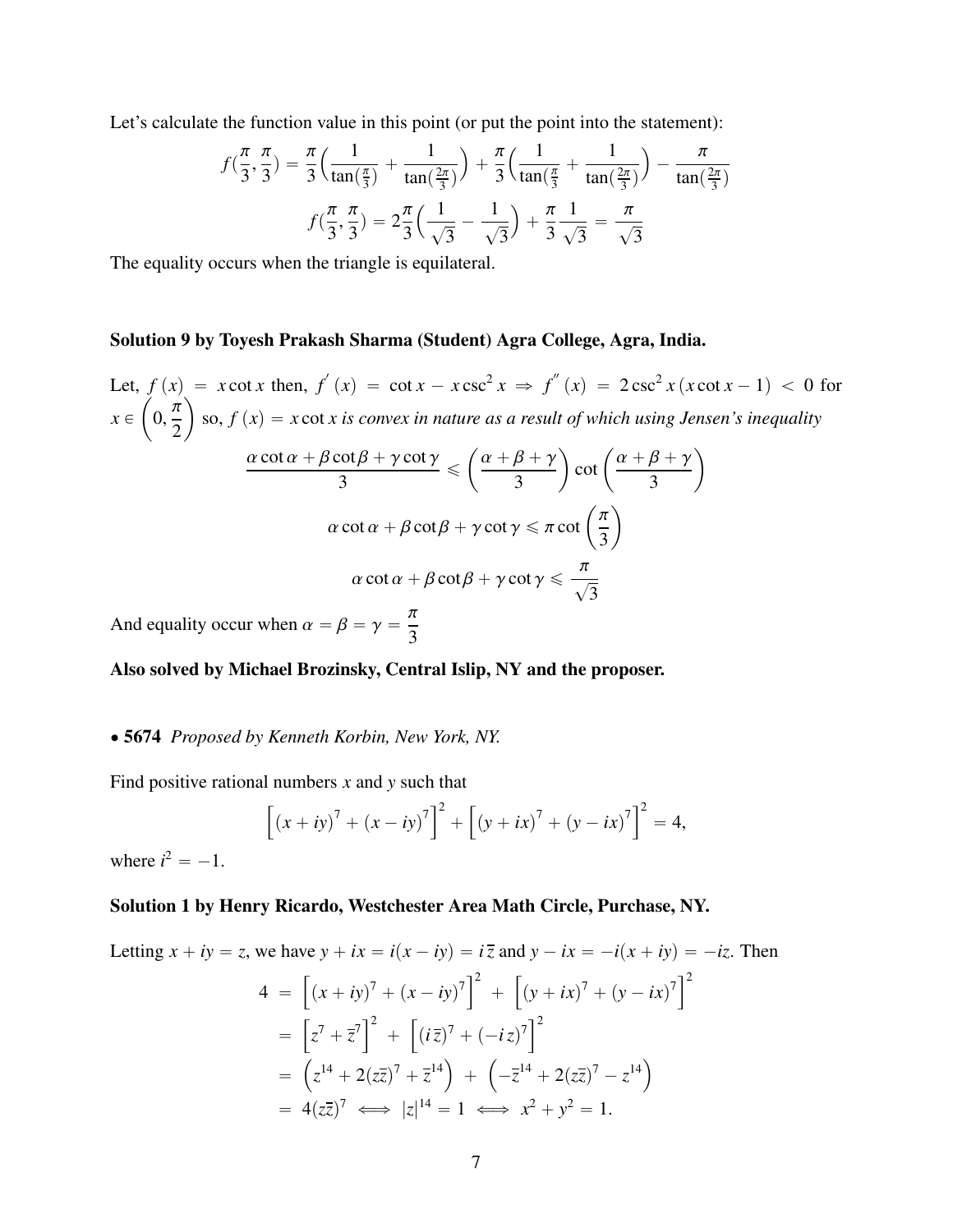So we are looking for rational points  $(x, y)$  on the unit circle. For example,  $(x, y) = \left(\frac{3}{5}\right)$  $5<sup>7</sup>$ 4 5 is a solution. Furthermore, elementary number theory tells us that every Pythagorean triple  $(a, b, c)$ a solution. Furthermore, elementar<br>corresponds to the rational point  $\left($ *a c* , *b c* . (For a deeper dive into these waters, see "The Group of Rational Points on the Unit Circle" by Lin Tan in the June 1996 issue of *Mathematics Magazine.*")

ˆ

˙

#### Solution 2 by David A. Huckaby, Angelo State University, San Angelo, TX.

Write 
$$
x + iy = re^{i\theta}
$$
, where  $r = \sqrt{x^2 + y^2}$  and  $\theta = \arctan\left(\frac{y}{x}\right)$ . So  
\n
$$
\left[ (x + iy)^7 + (x - iy)^7 \right]^2 = [r^7 e^{7i\theta} + r^7 e^{-7i\theta}]^2
$$
\n
$$
= r^{14} e^{14i\theta} + 2r^{14} + r^{14} e^{-14i\theta}.
$$

Since  $y + xi$  is the reflection of  $x + iy$  about the line  $y = x$ ,  $y + xi = re^{i(\frac{\pi}{2} - \theta)}$ . So

$$
\[ (y + ix)^7 + (y - ix)^7 \]^{2} = [r^7 e^{7i(\frac{\pi}{2} - \theta)} + r^7 e^{-7i(\frac{\pi}{2} - \theta)} \]^{2}
$$
  
=  $r^{14} e^{14i(\frac{\pi}{2} - \theta)} + 2r^{14} + r^{14} e^{-14i(\frac{\pi}{2} - \theta)}$   
=  $-r^{14} e^{-14i\theta} + 2r^{14} - r^{14} e^{14i\theta},$ 

where we have used  $e^{\pm 14i\frac{\pi}{2}} = (e^{\pm i\frac{\pi}{2}})^{14} = (\pm i)^{14} = -1$ . Therefore

$$
\[ (x+iy)^7 + (x-iy)^7 \] ^2 + \left[ (y+ix)^7 + (y-ix)^7 \right]^2
$$
  
=  $r^{14}e^{14i\theta} + 2r^{14} + r^{14}e^{-14i\theta} - r^{14}e^{-14i\theta} + 2r^{14} - r^{14}e^{14i\theta} = 4r^{14}.$ 

So the original equation is  $4r^{14} = 4$ , or  $r^{14} = 1$ , that is,  $(x^2 + y^2)^7 = 1$ . Clearly one solution is  $x = y = \frac{\sqrt{2}}{2}$ 2 .

#### Solution 3 by Albert Stadler, Herrliberg, Switzerland.

$$
\[ (x+iy)^7 + (x-iy)^7 \]^2 + \[ (y+ix)^7 + (y-ix)^7 \]^2 =
$$
  
=  $(x+iy)^{14} + 2(x^2+y^2)^7 + (x-iy)^{14} + (y+ix)^{14} + 2(x^2+y^2)^7 + (y-ix)^{14} =$   
=  $4(x^2+y^2)^7$ ,

since  $(x + iy)^{14} = i^{14}(-ix + y)^{14} = -(-ix + y)^{14}$  and  $(x - iy)^{14} = i^{14}(-ix - y)^{14} = -(ix + y)^{14}$ . Hence  $x^2 + y^2 = 1$ , and we need to find the rational points  $(x,y) \in \mathbb{Q}^2$  on the unit circle. This is equivalent to finding the integer solutions of  $x^2 + y^2 = z^2$ . It is well known (see for instance [1],<br>Theorem 225) that the most general solution of the equation  $x^2 + y^2 = z^2$  satisfying the conditions Theorem 225) that the most general solution of the equation  $x^2 + y^2 = z^2$  satisfying the conditions  $x>0$ ,  $y>0$ ,  $z>0$ , x and y coprime and x even is  $x=2ab$ ,  $y=a^2-b^2$ ,  $z=a^2+b^2$ , where a, b are integers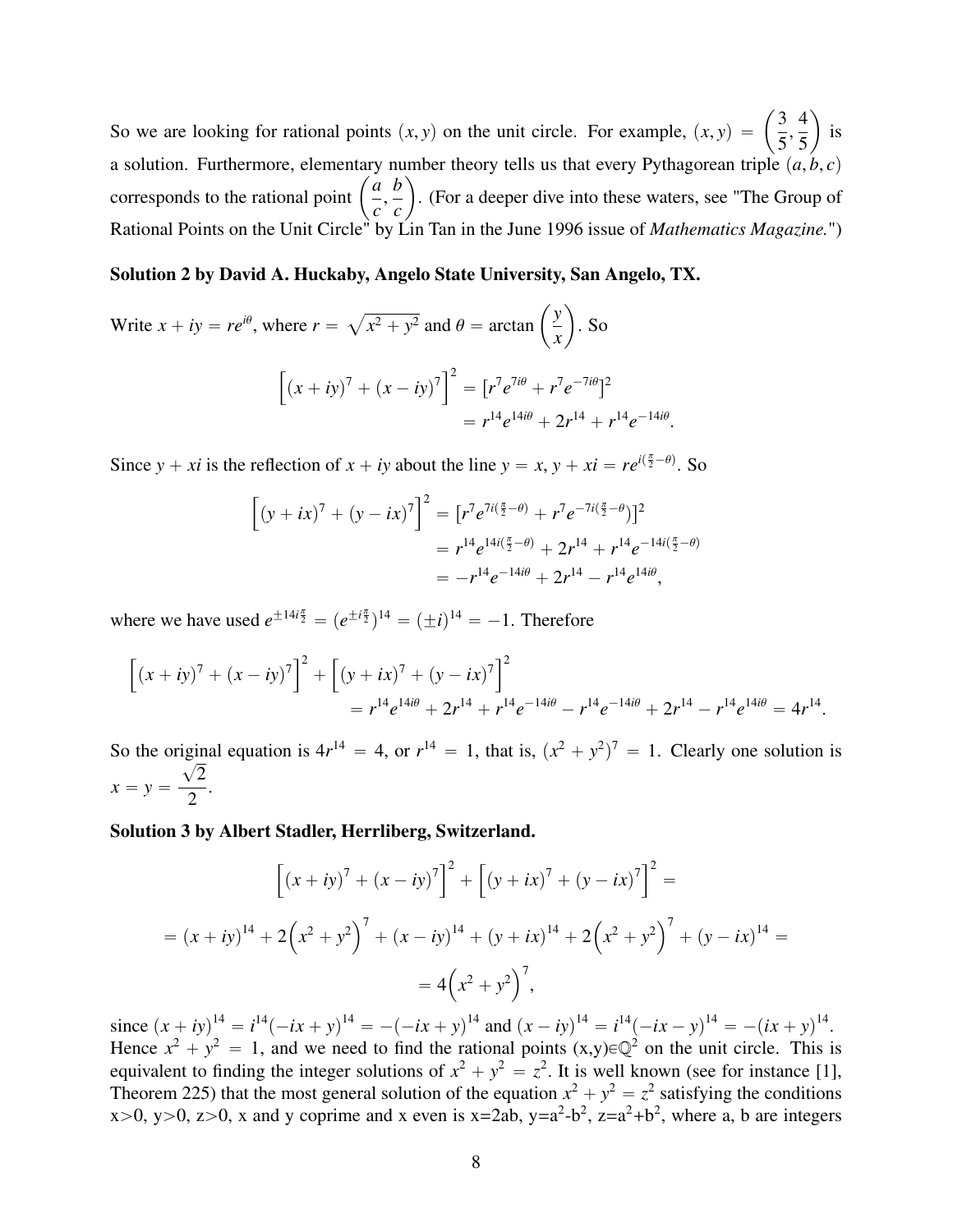of opposite parity and a and b are coprime and  $a > b > 0$ . There is a 1:1 correspondence between different values of a, b and different values of x,y,z. So " \*

$$
\left\{ (x, y) \in \mathbb{Q}^2 \middle| x^2 + y^2 = 1 \right\} =
$$
\n
$$
= \left\{ \left( \frac{2ab}{a^2 + b^2}, \frac{a^2 - b^2}{a^2 + b^2} \right) \middle| a, b \in \mathbb{Z}, (a, b) \neq (0, 0) \right\} \left\{ \left( \frac{a^2 - b^2}{a^2 + b^2}, \frac{2ab}{a^2 + b^2} \right) \middle| a, b \in \mathbb{Z}, (a, b) \neq (0, 0) \right\}
$$

References

[1] G.H. Hardy and E.M. Wright, An Introduction to the Theory of Number, 5*th* edition, Oxford at the Clarendon Press, 1979.

### Solution 4 by Ángel Plaza, Universidad de Las Palmas de Gran Canaria, Spain.

If  $z = x + iy$ , then  $\overline{z} = x - iy$ ,  $y + ix = i\overline{z}$ , and  $y - ix = iz$  so the proposed equation may be written as  $(z^7 + \bar{z}^7)^2 + (-i\bar{z}^7 - i\bar{z}^7)^2 = 4$ , which after some algebra becomes  $4|z|^4 = 4$ , so the solution is  $|z| = 1$ , that is  $x \in (0, 1) \cap Q$ , and  $y = \sqrt{1 - x^2}$ , with  $y \in (0, 1) \cap Q$ . For example,  $x = 3/5$ ,  $y = 4/5$  is a solution to the given equation  $x = 3/5$ ,  $y = 4/5$  is a solution to the given equation.

### Solution 5 by Seán M. Stewart, King Abdullah University of Science and Technology, Thuwal, Saudi Arabia.

Let  $z = x + iy$ . Then

$$
-iz = y - ix, \quad \overline{z} = x - iy, \quad \text{and} \quad i\overline{z} = y + ix.
$$

So we can rewrite the given equation as

$$
\left(z^7 + \overline{z}^7\right)^2 + \left((i\overline{z})^7 + (-iz)^7\right)^2 = 4.
$$

After expanding and simplifying one is left with  $|z|^{14} = 1$ . Since we are only interested in positive rational solutions for *x* and *y*, then  $x^2 + y^2 = 1$ .

Let  $(a, b, c)$  denote the set of all Pythagorean triples where  $a, b$ , and  $c$  are positive integers such that  $0 < a < b < c$ . The required solutions to the equation (there are an infinite number of them) are therefore given by

$$
x = \frac{a}{c}, y = \frac{b}{c} \quad \text{or} \quad x = \frac{b}{c}, y = \frac{a}{c}.
$$

As a simple example of such solutions, since  $(3, 4, 5)$  is a Pythagorean triple two positive rational solutions to the equation will be:

$$
x = \frac{3}{5}
$$
,  $y = \frac{4}{5}$  or  $x = \frac{4}{5}$ ,  $y = \frac{3}{5}$ .

#### Solution 6 by Brian D. Beasley, Presbyterian College, Clinton, SC.

We first note that there are infinitely many pairs of positive rational numbers *x* and *y* such that  $x^2 + y^2 = 1$ ; those corresponding to primitive Pythagorean triples have the form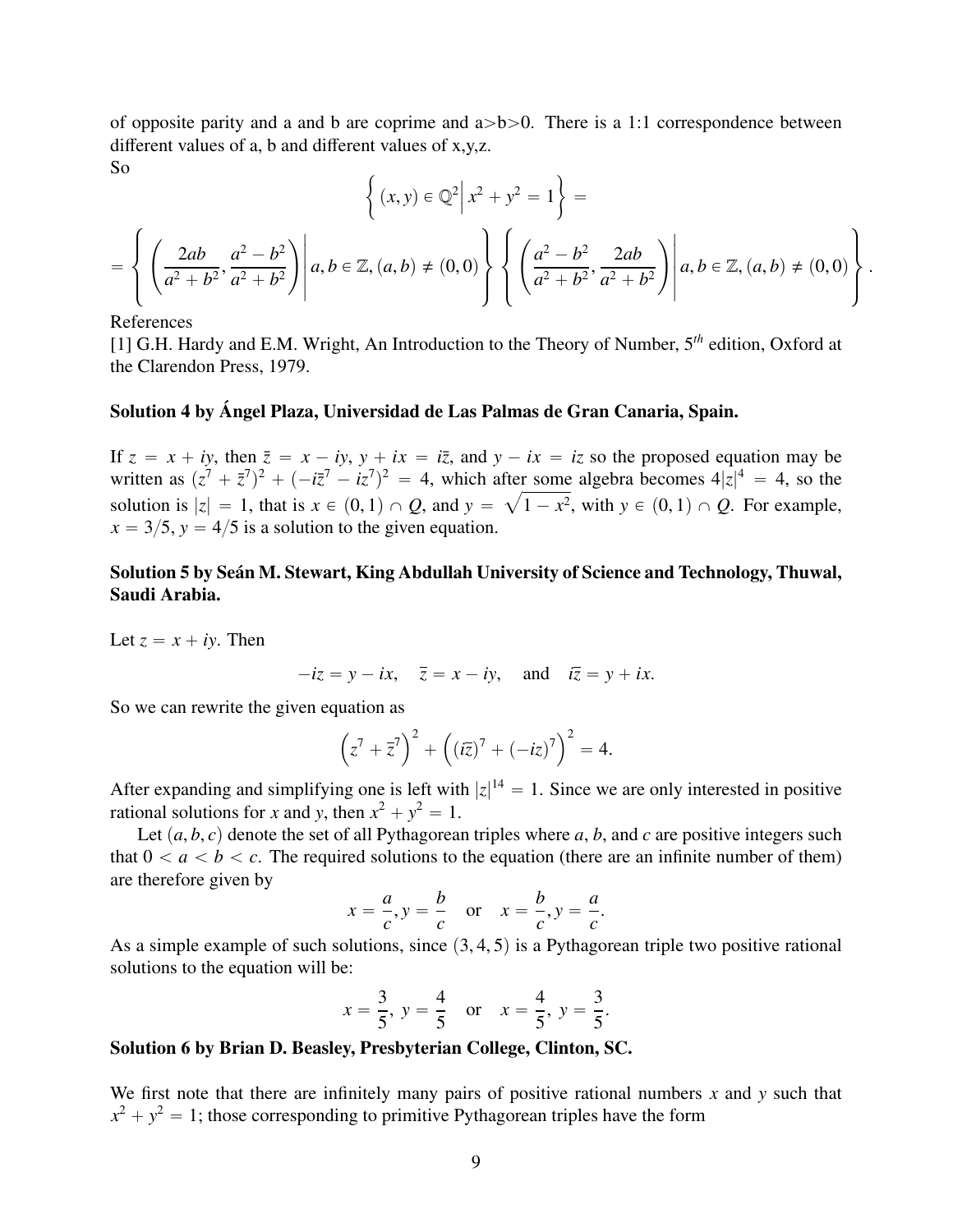$$
x = \frac{2ab}{a^2 + b^2}
$$
 and  $y = \frac{a^2 - b^2}{a^2 + b^2}$ ,

where *a* and *b* are positive integers with  $a > b$ ,  $gcd(a, b) = 1$ , and  $a \neq b \pmod{2}$ . Next, we show that all such pairs  $(x, y)$  satisfy the given equation. We have

$$
(x+iy)7 + (x-iy)7 = 2(x7 - 21x5y2 + 35x3y4 - 7xy6);
$$

similarly, we calculate

$$
(y + ix)7 + (y - ix)7 = 2(y7 - 21y5x2 + 35y3x4 - 7yx6).
$$

Then substituting  $y^2 = 1 - x^2$  yields

$$
u = x7 - 21x5y2 + 35x3y4 - 7xy6 = 64x7 - 112x5 + 56x3 - 7x
$$

and

$$
v = y^7 - 21y^5x^2 + 35y^3x^4 - 7yx^6 = y(-64x^6 + 80x^4 - 24x^2 + 1),
$$

so we obtain

$$
u^2 = 4096x^{14} - 14336x^{12} + 19712x^{10} - 13440x^8 + 4704x^6 - 784x^4 + 49x^2
$$

and

$$
v^2 = (1 - x^2)(-64x^6 + 80x^4 - 24x^2 + 1)^2
$$
  
= -4096x<sup>14</sup> + 14336x<sup>12</sup> - 19712x<sup>10</sup> + 13440x<sup>8</sup> - 4704x<sup>6</sup> + 784x<sup>4</sup> - 49x<sup>2</sup> + 1.

Hence  $u^2 + v^2 = 1$  as needed.

## Solution 7 by Brian Bradie, Department of Mathematics, Christopher Newport University, Newport News, VA.

Let  $x = re^{i\theta}$ . Then

$$
x - iy = re^{-i\theta},
$$
  
\n
$$
y + ix = re^{i(\frac{\pi}{2} - \theta)} = ire^{-i\theta},
$$
 and  
\n
$$
y - ix = -ire^{i\theta},
$$

so

$$
(x + iy)7 + (x - iy)7 = 2r7 cos 7\theta, \quad (y + ix)7 + (y - ix)7 = -2r7 sin 7\theta,
$$

and

$$
\[ (x + iy)^7 + (x - iy)^7 \]^{2} + \[ (y + ix)^7 + (y - ix)^7 \]^{2} = 4r^{14}
$$

This will be equal to 4 provided  $r = 1$ . It follows that *x* and *y* can be taken as the sine and the cosine values associated with any Pythagorean triple. In particular, we can take

$$
x = \frac{3}{5}, y = \frac{4}{5}
$$
 or  $x = \frac{5}{13}, y = \frac{12}{13}$ .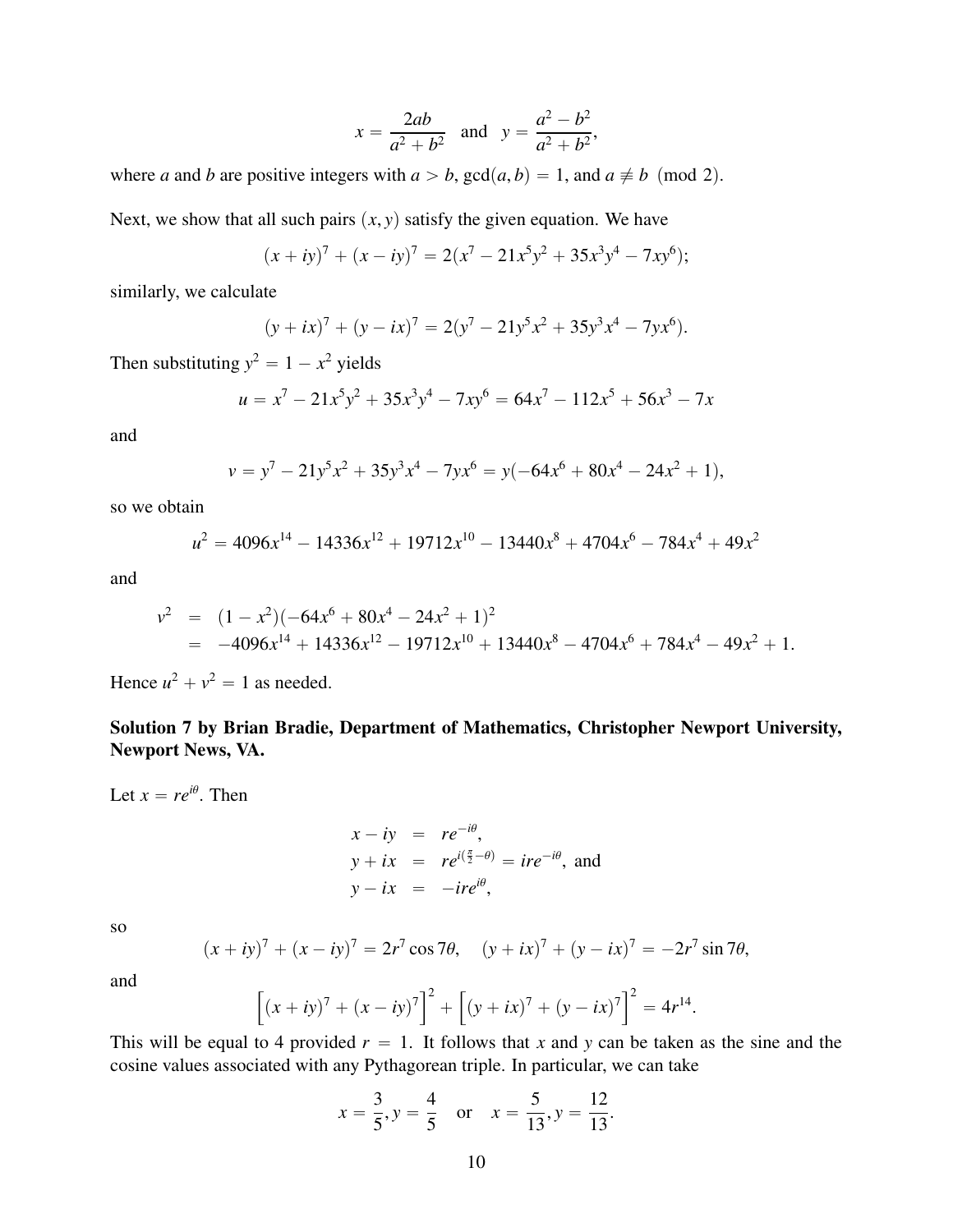### Solution 8 by the Eagle Problem Solvers, Georgia Southern University, Statesboro, GA and Savannah, GA.

One possible solution is  $(x, y) = (3/5, 4/5)$ .

Notice that  $y + ix = i(x - iy)$  and  $y - ix = -i(x + iy)$ . Thus,

$$
(y + ix)7 + (y - ix)7 = i7(x - iy)7 + (-i)7(x + iy)7 = i[(x + iy)7 - (x - iy)7],
$$

and

$$
\[ (y + ix)^7 + (y - ix)^7 \]^{2} = -\left[ (x + iy)^7 - (x - iy)^7 \right]^{2}
$$
  
= -(x + iy)^{14} + 2(x + iy)^7(x - iy)^7 - (x - iy)^{14}  
= -(x + iy)^{14} + 2(x^2 + y^2)^7 - (x - iy)^{14}.

Meanwhile,

$$
\[ (x+iy)^7 + (x-iy)^7 \]^{2} = (x+iy)^{14} + 2(x^2+y^2)^7 + (x+iy)^{14},
$$

so that

$$
\[ (x + iy)^7 + (x - iy)^7 \]_+^2 + \[ (y + ix)^7 + (y - ix)^7 \]_+^2 = 4(x^2 + y^2)^7.
$$

Thus, if the sum on the left is equal to 4, then  $(x^2 + y^2)^7 = 1$  and  $x^2 + y^2 = 1$ . So, if  $(a, b, c)$  is any<br>Puthagorean triple of positive integers, with  $a^2 + b^2 = c^2$ , then  $x = a/c$  and  $y = b/c$  are positive Pythagorean triple of positive integers, with  $a^2 + b^2 = c^2$ , then  $x = a/c$  and  $y = b/c$  are positive rational numbers that satisfy the given equation. One possible solution is  $(x, y) = (3/5, 4/5)$ .

#### Solution 9 by Bataille, Rouen, France.

Let  $L =$ .<br>..  $(x + iy)^7 + (x - iy)^7$ <sup>2</sup>  $^{+}$ .<br>...  $(y + ix)^7 + (y - ix)^7$ <sup>2</sup> and let *z* be the complex number  $x + iy$ . Then, we have  $x - iy = \overline{z}$ ,  $y + i\overline{ix} = i\overline{z}$  and  $y - ix = -iz$ , hence

$$
L = (z^7 + \overline{z}^7)^2 + ((i\overline{z})^7 + (-i\overline{z})^7)^2 = (z^7 + \overline{z}^7)^2 + (-i\overline{z}^7 + i\overline{z}^7)^2 = (z^7 + \overline{z}^7)^2 - (z^7 - \overline{z}^7)^2
$$

Thus,  $L = 4z^7 \overline{z}^7 = 4(x^2 + y^2)^7$  and  $L = 4$  if and only if  $x^2 + y^2 = 1$ . It follows that  $L = 4$  when  $x = \frac{3}{5}$  $\frac{3}{5}$ ,  $y = \frac{4}{5}$ 5 and more generally when +

$$
\{x,y\} = \left\{\frac{m^2 - n^2}{m^2 + n^2}, \frac{2mn}{m^2 + n^2}\right\},\,
$$

where *m*, *n* are positive integers such that  $m > n$ .

#### Solution 10 by Toyesh Prakash Sharma (Student), Agra College, Agra, India.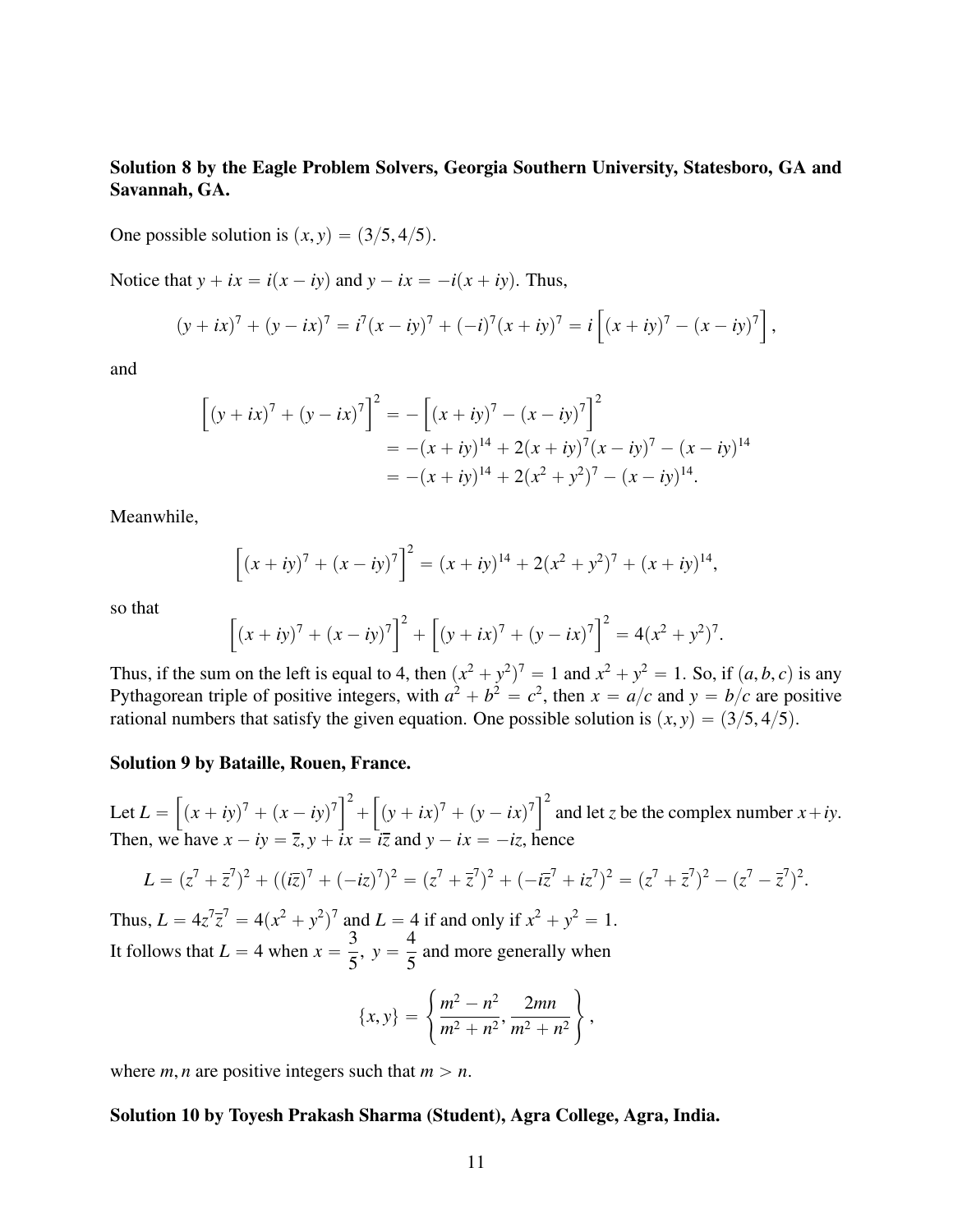Let  $x = r \cos \theta$  and  $y = r \sin \theta$  then,

$$
\left[ (x + iy)^7 + (x - iy)^7 \right]^2
$$
  
=  $\left[ r^7 (\cos \theta + i \sin \theta)^7 + r^7 (\cos \theta - i \sin \theta)^7 \right]^2$   
=  $r^{14} \left[ (\cos 7\theta + i \sin 7\theta) + (\cos 7\theta - i \sin 7\theta) \right]^2$   
=  $4r^{14} \cos^2 7\theta$ 

While

$$
\left[ (y + ix)^7 + (y - ix)^7 \right]^2
$$
  
=  $\left[ -i (x - iy)^7 + i (x + iy)^7 \right]^2 = -\left[ (x + iy)^7 - (x - iy)^7 \right]^2$   
=  $-\left[ r^7 (\cos \theta + i \sin \theta)^7 - r^7 (\cos \theta - i \sin \theta)^7 \right]^2$   
=  $-r^{14} \left[ (\cos 7\theta + i \sin 7\theta) - (\cos 7\theta - i \sin 7\theta) \right]^2$   
=  $4r^{14} \sin^2 7\theta$ 

Then,

$$
\Rightarrow \left[ (x + iy)^7 + (x - iy)^7 \right]^2 + \left[ (y + ix)^7 + (y - ix)^7 \right]^2 = 4
$$

$$
\Rightarrow 4r^{14} \cos^2 7\theta + 4r^{14} \sin^2 7\theta = 4
$$

$$
\Rightarrow 4r^{14} \left( \cos^2 7\theta + \sin^2 7\theta \right) = 4
$$

$$
\Rightarrow r^{14} = 1
$$

$$
\Rightarrow \left( x^2 + y^2 \right)^7 = 1 \Rightarrow x = \pm \sqrt{1 - y^2}
$$

For positive rational numbers x and y we can say that 
$$
x = \sqrt{1 - y^2}
$$
.

Also solved by Bruno Salgueiro Fanego, Viveiro, Lugo, Spain; David Stone and John Hawkins, Georgia Southern University, Statesboro, GA; Péter Fülöp, Gyömrő, Hungary; and the proposer.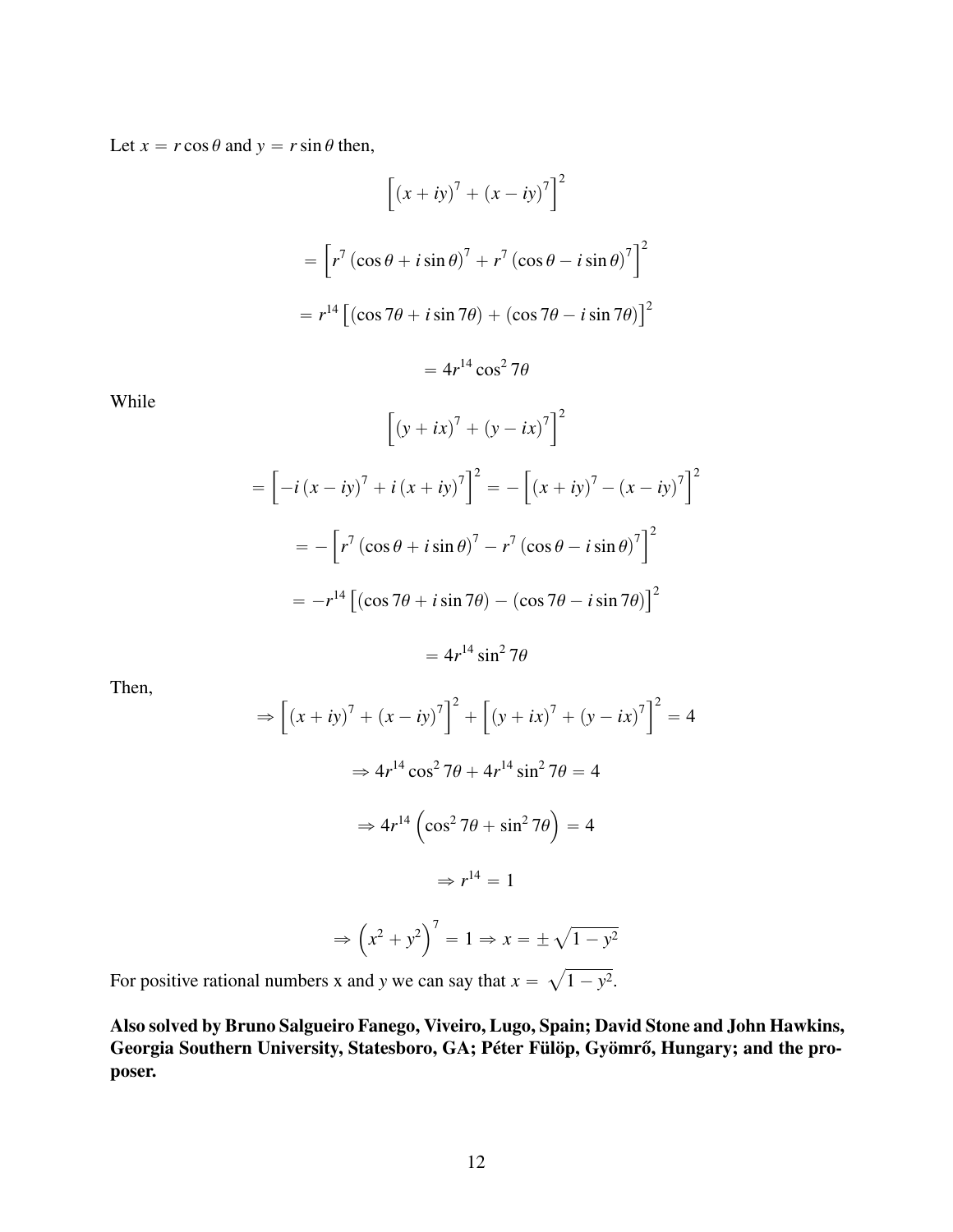#### ' 5675 *Proposed by Nikos Ntorvas, Athens, Greece.*

Suppose  $a, b, c, n > 0$  and  $a + b + c = 1$ . Prove:

$$
e^{n}(a+1)^{nb}(b+1)^{nc}(c+1)^{na} < e^{4}(na)^{na}(nb)^{nb}(nc)^{nc}
$$
.

## Solution 1 by Ángel Plaza, Universidad de Las Palmas de Gran Canaria, Spain.

By rearranging terms, the inequality becomes

$$
e^{1-\frac{4}{n}} < \left(\frac{na}{c+1}\right)^a \left(\frac{nb}{a+1}\right)^b \left(\frac{nc}{b+1}\right)^c.
$$

Now, by taking logarithms the inequality reads as

$$
1-\frac{4}{n} < a\ln\left(\frac{na}{c+1}\right) + b\ln\left(\frac{nb}{a+1}\right) + c\ln\left(\frac{nc}{b+1}\right).
$$

For  $n = 1, 2, 3, 4$  the inequality may be checked easily. Let us consider function ˙ ˙

$$
f(x) = a \ln \left(\frac{na}{c+1}\right) + b \ln \left(\frac{nb}{a+1}\right) + c \ln \left(\frac{nc}{b+1}\right) - 1 + \frac{4}{n}.
$$

Since  $f'(x) = \frac{a+b+c}{x}$ 4  $\frac{1}{x^2}$  =  $x - 4$  $\frac{x^2}{x^2} \ge 0$  for  $x \ge 4$ , so  $f(x)$  is increasing for  $x > 4$ , and so the problem is done.

#### Solution 2 by Michel Bataille, Rouen, France.

If 
$$
n = 4
$$
 and  $a = b = c = \frac{1}{3}$ , the left-hand side equals the right-hand side. So we prove  
\n
$$
e^{n}(a+1)^{nb}(b+1)^{nc}(c+1)^{na} \leq e^{4}(na)^{na}(nb)^{nb}(nc)^{nc}.
$$

This inequality is successively equivalent to

$$
n + nb \ln(a + 1) + nc \ln(b + 1) + na \ln(c + 1) \le 4 + na \ln(na) + nb \ln(nb) + nc \ln(nc)
$$

$$
1 + b\ln(a+1) + c\ln(b+1) + a\ln(c+1) \le \frac{4}{n} + (a+b+c)\ln(n) + a\ln(a) + b\ln(b) + c\ln(c)
$$
  

$$
b\ln\left(\frac{a+1}{b}\right) + c\ln\left(\frac{b+1}{c}\right) + a\ln\left(\frac{c+1}{a}\right) \le \frac{4}{n} + \ln(n) - 1.
$$

A quick study of the function *f* defined by  $f(x) = \frac{4}{x} + \ln(x) - 1$  shows that  $f(x) \ge f(4) = \ln(4)$ for all positive real numbers *x*. It follows that it is sufficient to show that

$$
b\ln\left(\frac{a+1}{b}\right)+c\ln\left(\frac{b+1}{c}\right)+a\ln\left(\frac{c+1}{a}\right)\leqslant\ln(4).
$$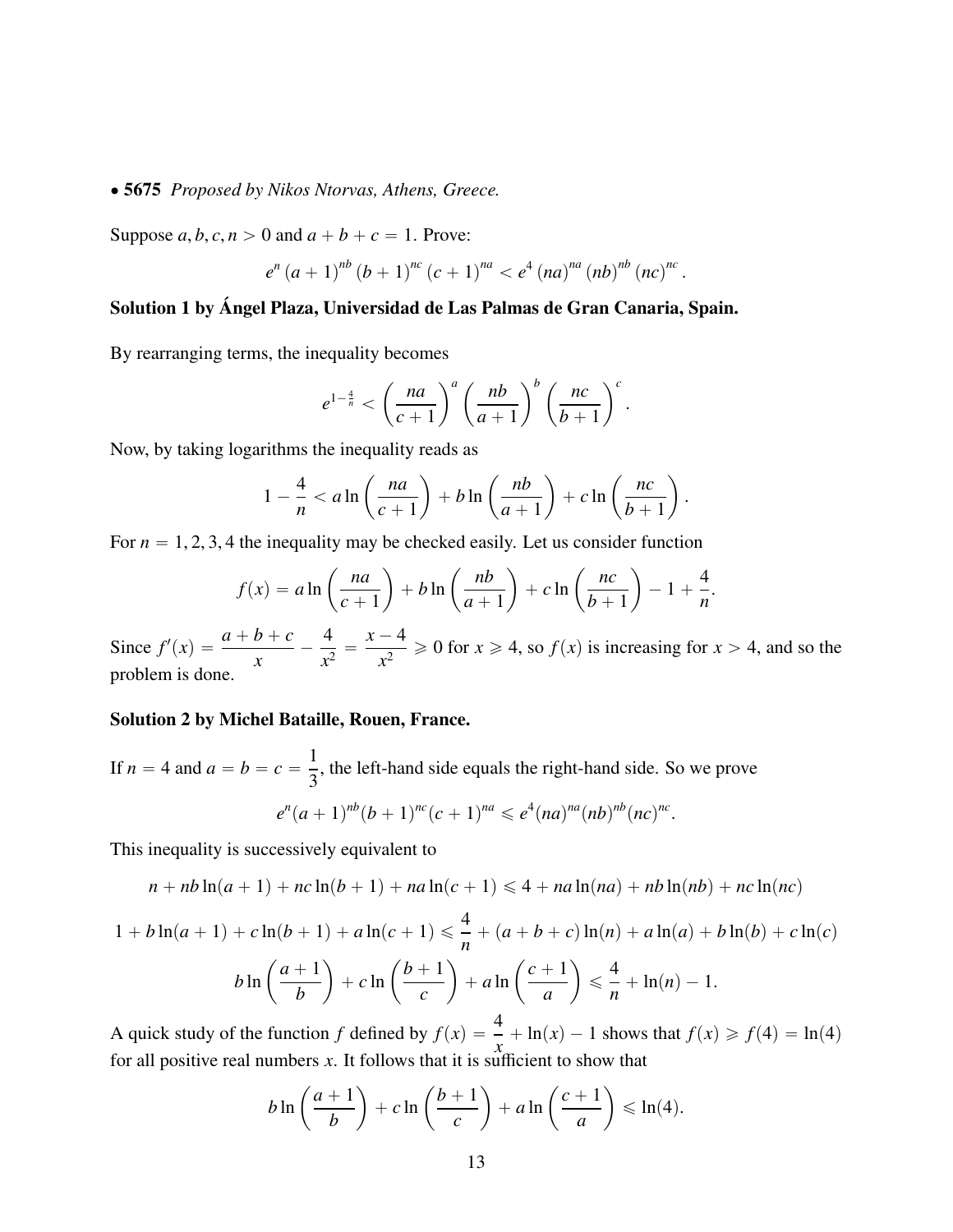We are done because ln concave on  $(0, \infty)$  and  $a + b + c = 1$  yield

$$
b\ln\left(\frac{a+1}{b}\right)+c\ln\left(\frac{b+1}{c}\right)+a\ln\left(\frac{c+1}{a}\right)\leqslant\ln\left(b\cdot\frac{a+1}{b}+c\cdot\frac{b+1}{c}+a\cdot\frac{c+1}{a}\right),
$$

that is,

$$
b\ln\left(\frac{a+1}{b}\right)+c\ln\left(\frac{b+1}{c}\right)+a\ln\left(\frac{c+1}{a}\right)\leqslant\ln(4).
$$

## Solution 3 by Paolo Perfetti, dipartimento di matematica, Università di "Tor Vergata", Roma, Italy.

If  $a = b = c = 1/3$  we have  $e^n 4^n < e^4 n^n$  and it is false for  $n = 4$  so I think the inequality should be with a  $\leq$ 

We need some facts.

i) for  $\lambda_1 + \lambda_2 + \ldots + \lambda_n = 1$ 

$$
\sum_{i=1}^n \lambda_i f(x_i) \geqslant f(\sum_{i=1}^n \lambda_i x_i), \qquad \sum_{i=1}^n \lambda_i g(x_i) \leqslant g(\sum_{i=1}^n \lambda_i x_i)
$$

respectively for *f* convex and *g* concave.

ii)

$$
ab + bc + ca \leq \frac{(a+b+c)^2}{3} \iff a^2 + b^2 + c^2 \geq ab + bc + ca \iff (a-b)^2 + (b-c)^2 + (c-a)^2 \geq 0
$$

thus  $ab + bc + ca \leq 1/3$ .

$$
a^2 + b^2 + c^2 \ge \frac{(a+b+c)^2}{3} \iff a^2 + b^2 + c^2 \ge ab + bc + ca
$$

which is true and then  $a^2 + b^2 + c^2 \ge 1/3$ iii)

$$
(x \ln x)'' = \frac{1}{x} > 0, \qquad (\ln(1+x))'' = \frac{-1}{(1+x)^2} < 0
$$

The inequality is

$$
4 + (a+b+c)n\ln n + n(a\ln a + b\ln b + c\ln c) > n + n(b\ln(1+a) + c\ln(1+b) + a\ln(1+c))
$$

Using iii), i) and  $a + b + c = 1$  we can write

$$
4 + (a + b + c)n \ln n + n(a \ln a + b \ln b + c \ln c) \ge 4 + n \ln n + n \ln(a^{2} + b^{2} + c^{2}) \ge 4 + n \ln n + n \ln \frac{1}{3}
$$
  

$$
n + n \ln(1 + ab + bc + ca) \ge n + n(b \ln(1 + a) + c \ln(1 + b) + a \ln(1 + c))
$$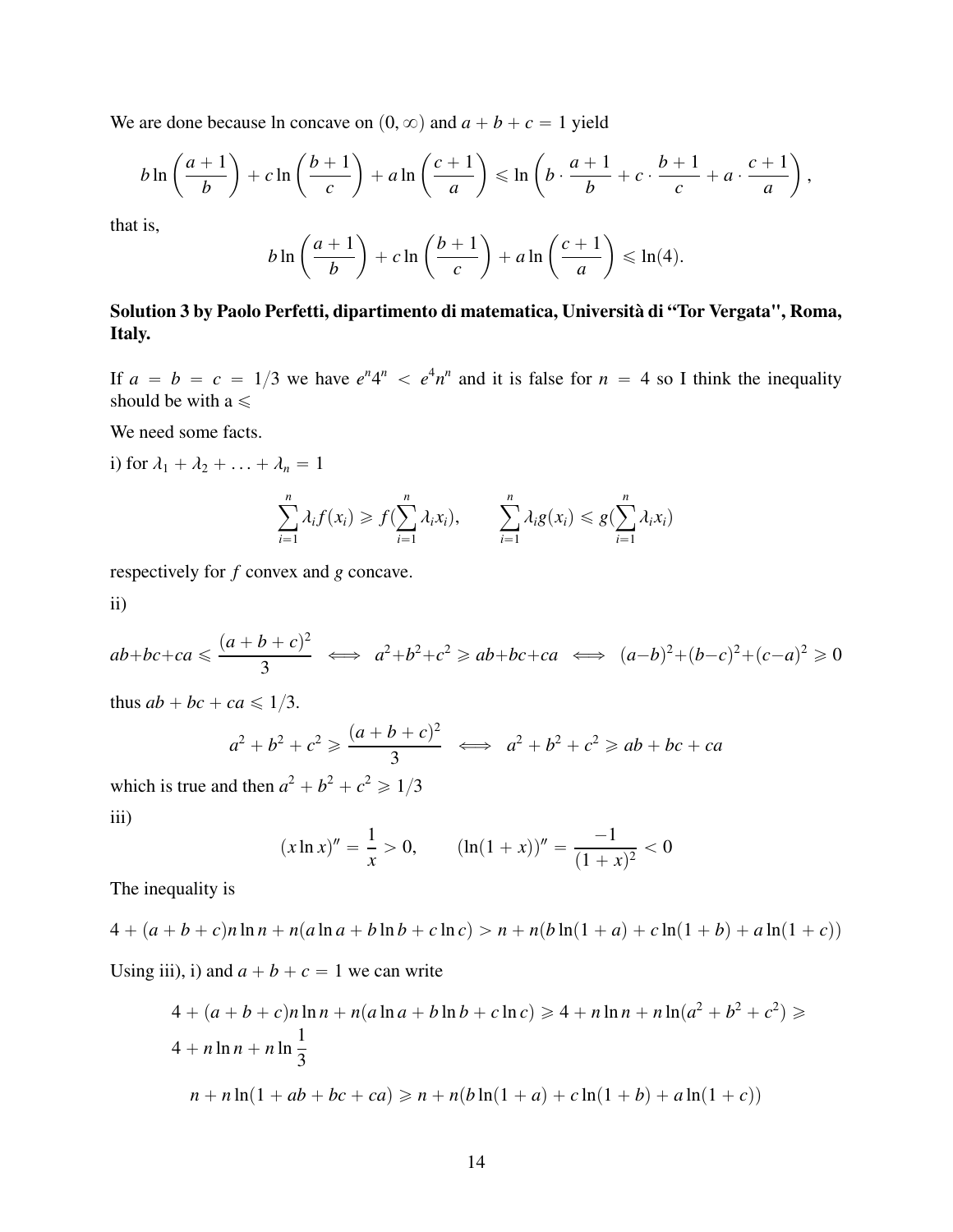thus it suffices to show

$$
4 + n \ln n - n \ln 3 \geqslant n + n \ln(1 + ab + bc + ca)
$$

Let's rewrite it as

$$
4 + 3\frac{n}{3}\ln\frac{n}{3} - \frac{n}{3}(1 + \ln(1 + ab + bc + ca))3 > 0, \qquad \frac{n}{3} = x
$$

and define the function  $f(x) = 4 + 3x \ln x - 3x(1 + \ln(1 + ab + bc + ca))$ ,  $x > 0$ .

$$
\lim_{x \to 0^+} f(x) = 4, \quad \lim_{x \to \infty} f(x) = \infty,
$$

 $f'(x) = 3 + 3 \ln x - 3(1 + \ln(1 + ab + bc + ca)) \ge 0 \iff x \ge (1 + ab + bc + ca)$ namely  $x \geqslant (1 + ab + bc + ca) \doteq \overline{x}$ 

$$
f(\overline{x}) = 4 + 3\overline{x}\ln\overline{x} - 3\overline{x} - 3\overline{x}\ln\overline{x} = 4 - 3\overline{x} \ge 0 \iff ab + bc + ca \le \frac{1}{3}
$$

and this follows by ii). The consequence is  $f(x) \ge 0$  and this concludes the proof.

### Also solved by Albert Stadler, Herrliberg, Switzerland and the proposer.

#### ' 5676 *Proposed by Péter Fülöp, Gyömr ˝o, Gyomro, Hungary.*

Without using integral identities of the Catalan's constant *G*, prove

$$
\frac{1}{2}\int_0^{\pi/4} \int_0^{\pi/4} \left[\frac{1}{\cos(u+v)} + \frac{1}{\cos(u-v)}\right] du dv = \sum_{n=0}^{\infty} \frac{(-1)^n}{(2n+1)^2}.
$$

#### Solution 1 by Albert Stadler, Herrliberg, Switzerland.

We have

$$
\frac{1}{\cos(u+v)} + \frac{1}{\cos(u-v)} = \frac{\cos(u+v) + \cos(u-v)}{\cos(u+v)\cos(u-v)} =
$$
\n
$$
= \frac{2\cos u \cos v}{(\cos u \cos v - \sin u \sin v) (\cos u \cos v + \sin u \sin v)} =
$$
\n
$$
= \frac{2\cos u \cos v}{\cos^2 u \cos^2 v - \sin^2 u \sin^2 v} = \frac{2\cos u \cos v}{\left(1 - \sin^2 u\right)\left(1 - \sin^2 v\right) - \sin^2 u \sin^2 v} =
$$
\n
$$
= \frac{2\cos u \cos v}{1 - \sin^2 u - \sin^2 v}.
$$

Thus the substitution  $x = \sin u$ ,  $y = \sin v$  gives

$$
I := \frac{1}{2} \int_0^{\frac{\pi}{4}} \int_0^{\frac{\pi}{4}} \left[ \frac{1}{\cos(u+v)} + \frac{1}{\cos(u-v)} \right] du dv = \int_0^{\frac{1}{\sqrt{2}}} \int_0^{\frac{1}{\sqrt{2}}} \frac{1}{1-x^2 - y^2} dx dy =
$$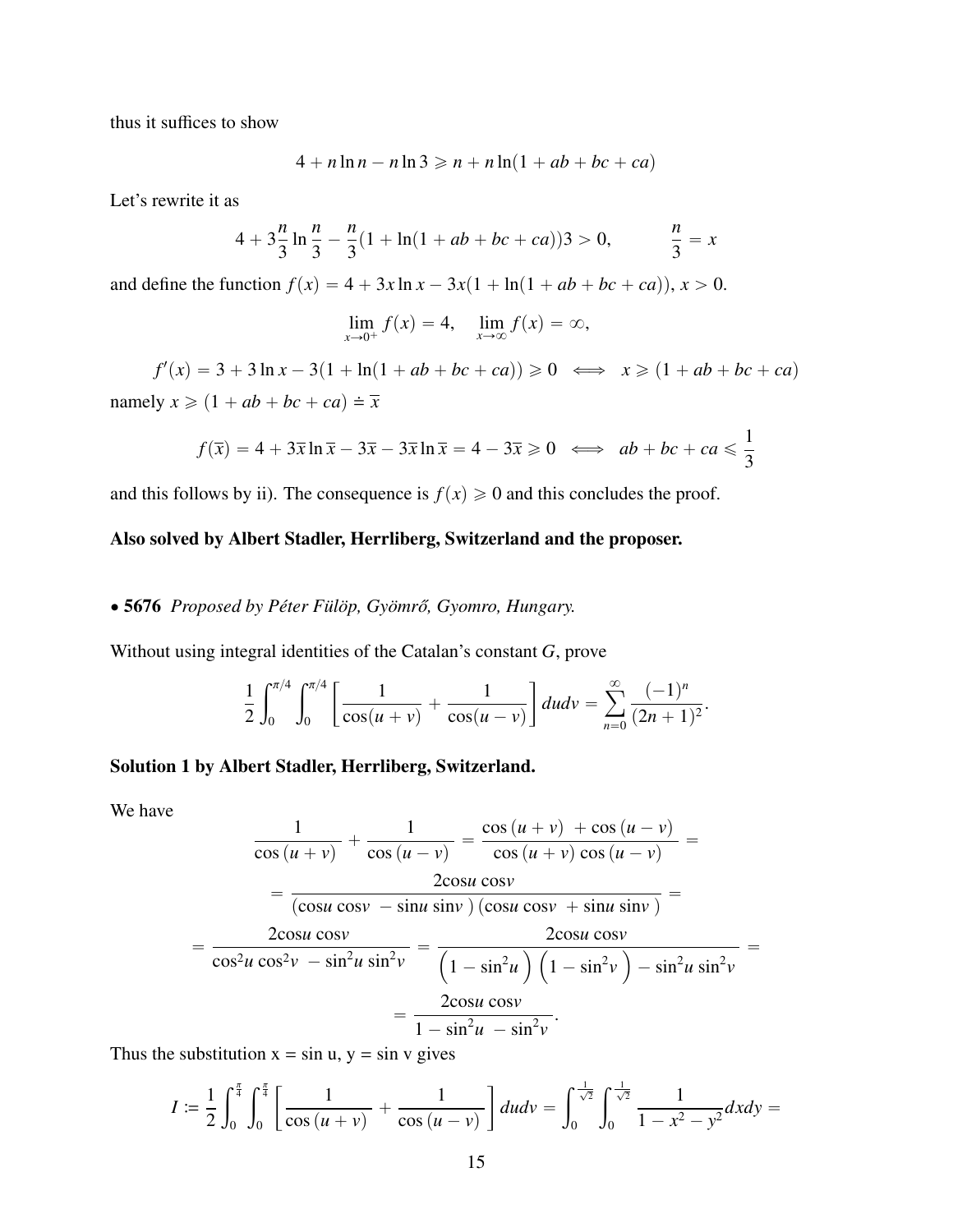$$
=2\int_0^{\frac{1}{\sqrt{2}}} \int_0^y \frac{1}{1-x^2-y^2} dx dy.
$$

We switch to polar coordinates by applying the substitution  $x = r \cos t$ ,  $y = r \sin t$  and get

$$
I = \int_0^{\frac{\pi}{4}} \int_0^{\frac{1}{\sqrt{2}\cos t}} \frac{2r}{1 - r^2} dr dt = -\int_0^{\frac{\pi}{4}} \log \left( 1 - \frac{1}{2\cos^2 t} \right) dt =
$$
  
=  $-\int_0^{\frac{\pi}{4}} \log \left( \frac{\cos (2t)}{2\cos^2 t} \right) dt = -\int_0^{\frac{\pi}{4}} \log \left( \cos (2t) \right) dt + \frac{\pi}{4} \log 2 + 2 \int_0^{\frac{\pi}{4}} \log \left( \cos t \right) dt =$   
=  $-\frac{1}{2} \int_0^{\frac{\pi}{2}} \log \left( \cos t \right) dt + \frac{\pi}{4} \log 2 + 2 \int_0^{\frac{\pi}{4}} \log \left( \cos t \right) dt.$ 

We claim that

$$
\int_0^{\frac{\pi}{2}} \log(2\cos t) \, dt = \int_0^{\frac{\pi}{2}} \log(2\sin t) \, dt = 0. \tag{1}
$$

Indeed,

$$
\int_0^{\frac{\pi}{2}} \log(\cos t) \, dt = \int_0^{\frac{\pi}{2}} \log(\sin t) \, dt = \frac{1}{2} \int_0^{\frac{\pi}{2}} \log(\cos t \sin t) \, dt = \frac{1}{2} \int_0^{\frac{\pi}{2}} \log\left(\frac{\sin(2t)}{2}\right) \, dt =
$$
\n
$$
= \frac{1}{4} \int_0^{\pi} \log\left(\frac{\sin t}{2}\right) \, dt = \frac{1}{2} \int_0^{\frac{\pi}{2}} \log\left(\frac{\sin t}{2}\right) \, dt = \frac{1}{2} \int_0^{\frac{\pi}{2}} \log(\sin t) \, dt - \frac{\pi}{4} \log 2,
$$
\nwhich implies

which implies

$$
\int_0^{\frac{\pi}{2}} \log(\cos t) \, dt = \int_0^{\frac{\pi}{2}} \log(\sin t) \, dt = -\frac{\pi}{2} \log 2
$$

and (1). Thus, by (1),

$$
I = \frac{\pi}{2}\log 2 + 2\int_0^{\frac{\pi}{4}} \log\left(\cos t\right) dt = 2\int_0^{\frac{\pi}{4}} \log\left(2\cos t\right) dt =
$$
  
\n
$$
= 2\int_0^{\frac{\pi}{2}} \log\left(2\cos t\right) dt - 2\int_{\frac{\pi}{4}}^{\frac{\pi}{2}} \log\left(2\cos t\right) dt = -2\int_0^{\frac{\pi}{4}} \log\left(2\sin t\right) dt =
$$
  
\n
$$
= -\int_0^{\frac{\pi}{4}} \log\left(4\sin^2 t\right) dt = -\int_0^{\frac{\pi}{4}} \log\left(\left(1 - e^{2it}\right)\left(1 - e^{-2it}\right)\right) dt =
$$
  
\n
$$
= -\frac{1}{2}\int_0^{\frac{\pi}{2}} \log\left(1 - e^{it}\right) dt - \frac{1}{2}\int_0^{\frac{\pi}{2}} \log\left(1 - e^{-it}\right) dt = \sum_{n=1}^{\infty} \frac{1}{n} \int_0^{\frac{\pi}{2}} \cos\left(nt\right) dt = \sum_{n=0}^{\infty} \frac{(-1)^n}{(2n+1)^2}.
$$

Termwise integration is permitted, since the Fourier series  $-\log (1 - e^{it})$  =  $n=1$ 1 *n*  $e^{int}$ ,  $t \neq 0$ , is a function in  $L_1$ .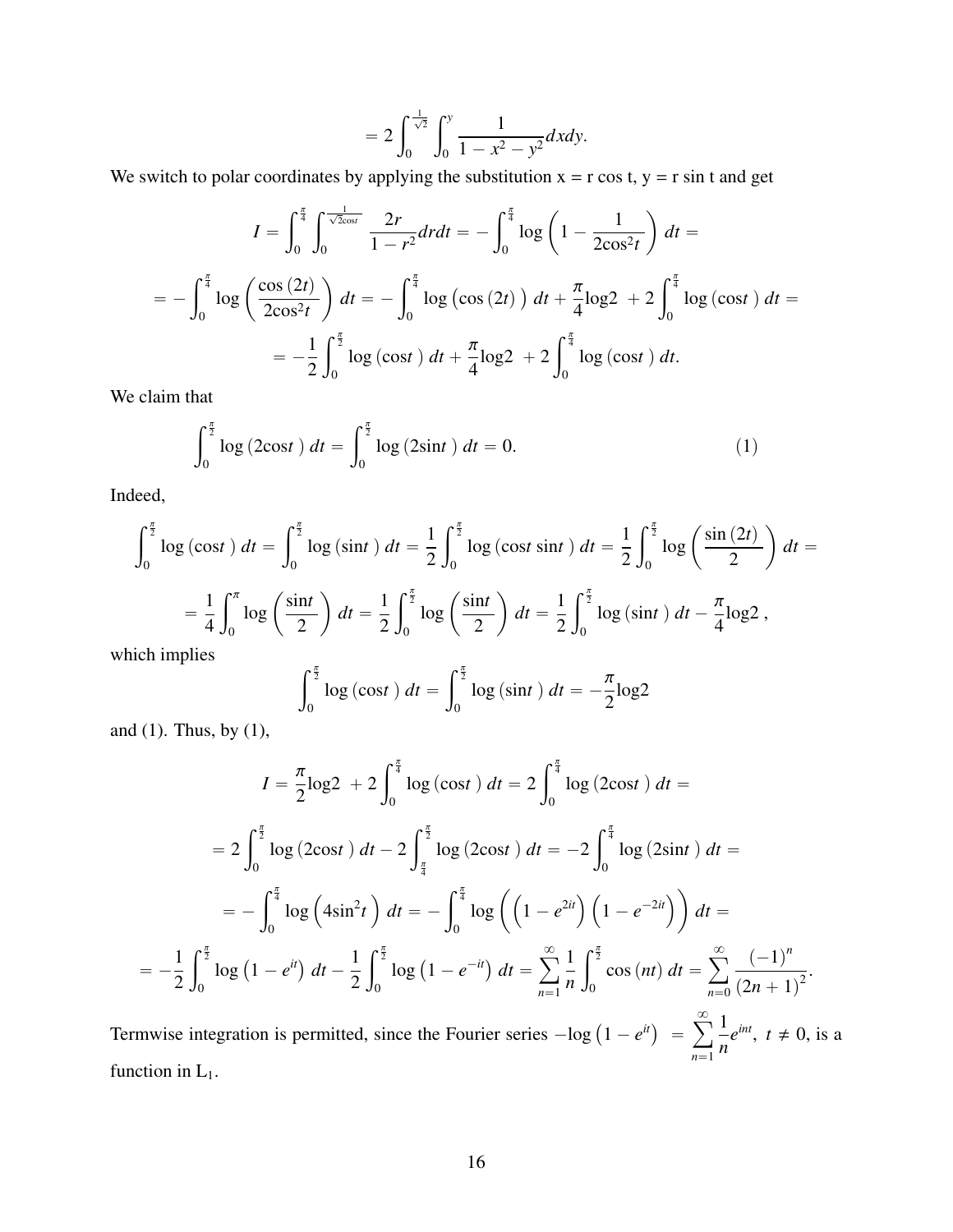## Solution 2 by Brian Bradie, Department of Mathematics, Christopher Newport University, Newport News, VA.

The change of variable  $\theta = u + v$  and  $\varphi = u - v$  yields

$$
\int_0^{\pi/4} \int_0^{\pi/4} \frac{1}{\cos(u+v)} du dv = \frac{1}{2} \int_0^{\pi/4} \int_{-\theta}^{\theta} \frac{1}{\cos \theta} d\varphi d\theta + \frac{1}{2} \int_{\pi/4}^{\pi/2} \int_{-\pi/2+\theta}^{\pi/2-\theta} \frac{1}{\cos \theta} d\varphi d\theta
$$
  
\n
$$
= \int_0^{\pi/4} \frac{\theta}{\cos \theta} d\theta + \int_{\pi/4}^{\pi/2} \frac{\frac{\pi}{2} - \theta}{\cos \theta} d\theta; \text{ and}
$$
  
\n
$$
\int_0^{\pi/4} \int_0^{\pi/4} \frac{1}{\cos(u-v)} du dv = \frac{1}{2} \int_{-\pi/4}^0 \int_{-\varphi}^{\pi/2+\varphi} \frac{1}{\cos \varphi} d\theta d\varphi + \frac{1}{2} \int_0^{\pi/4} \int_{\varphi}^{\pi/2-\varphi} \frac{1}{\cos \varphi} d\theta d\varphi
$$
  
\n
$$
= \int_{-\pi/4}^0 \frac{\frac{\pi}{4} + \varphi}{\cos \varphi} d\varphi + \int_0^{\pi/4} \frac{\frac{\pi}{4} - \varphi}{\cos \varphi} d\varphi
$$
  
\n
$$
= \int_0^{\pi/4} \frac{\frac{\pi}{2} - 2\varphi}{\cos \varphi} d\varphi.
$$

Therefore,

$$
\frac{1}{2} \int_0^{\pi/4} \int_0^{\pi/4} \left[ \frac{1}{\cos(u+v)} + \frac{1}{\cos(u-v)} \right] du dv
$$
  
\n
$$
= \frac{1}{2} \left( \int_0^{\pi/4} \frac{\theta}{\cos \theta} d\theta + \int_{\pi/4}^{\pi/2} \frac{\frac{\pi}{2} - \theta}{\cos \theta} d\theta + \int_0^{\pi/4} \frac{\frac{\pi}{2} - 2\theta}{\cos \theta} d\theta \right)
$$
  
\n
$$
= \frac{1}{2} \int_0^{\pi/2} \frac{\frac{\pi}{2} - \theta}{\cos \theta} d\theta = \frac{1}{2} \int_0^{\pi/2} \frac{\theta}{\sin \theta} d\theta.
$$

With the substitution  $\theta = 2 \tan^{-1} x$ ,

$$
\frac{1}{2} \int_0^{\pi/2} \frac{\theta}{\sin \theta} d\theta = \int_0^1 \frac{\tan^{-1} x}{x} dx;
$$

now, with the power series

$$
\tan^{-1} x = \sum_{n=0}^{\infty} \frac{(-1)^n}{2n+1} x^{2n+1},
$$

it follows that

$$
\int_0^1 \frac{\tan^{-1} x}{x} dx = \sum_{n=0}^\infty (-1)^n \int_0^1 \frac{x^{2n}}{2n+1} dx = \sum_{n=0}^\infty \frac{(-1)^n}{(2n+1)^2}.
$$

Finally,

$$
\frac{1}{2}\int_0^{\pi/4}\int_0^{\pi/4}\left[\frac{1}{\cos(u+v)}+\frac{1}{\cos(u-v)}\right]du\,dv=\sum_{n=0}^\infty\frac{(-1)^n}{(2n+1)^2}.
$$

## Solution 3 by Narendra Bhandari, Bajura district, Nepal.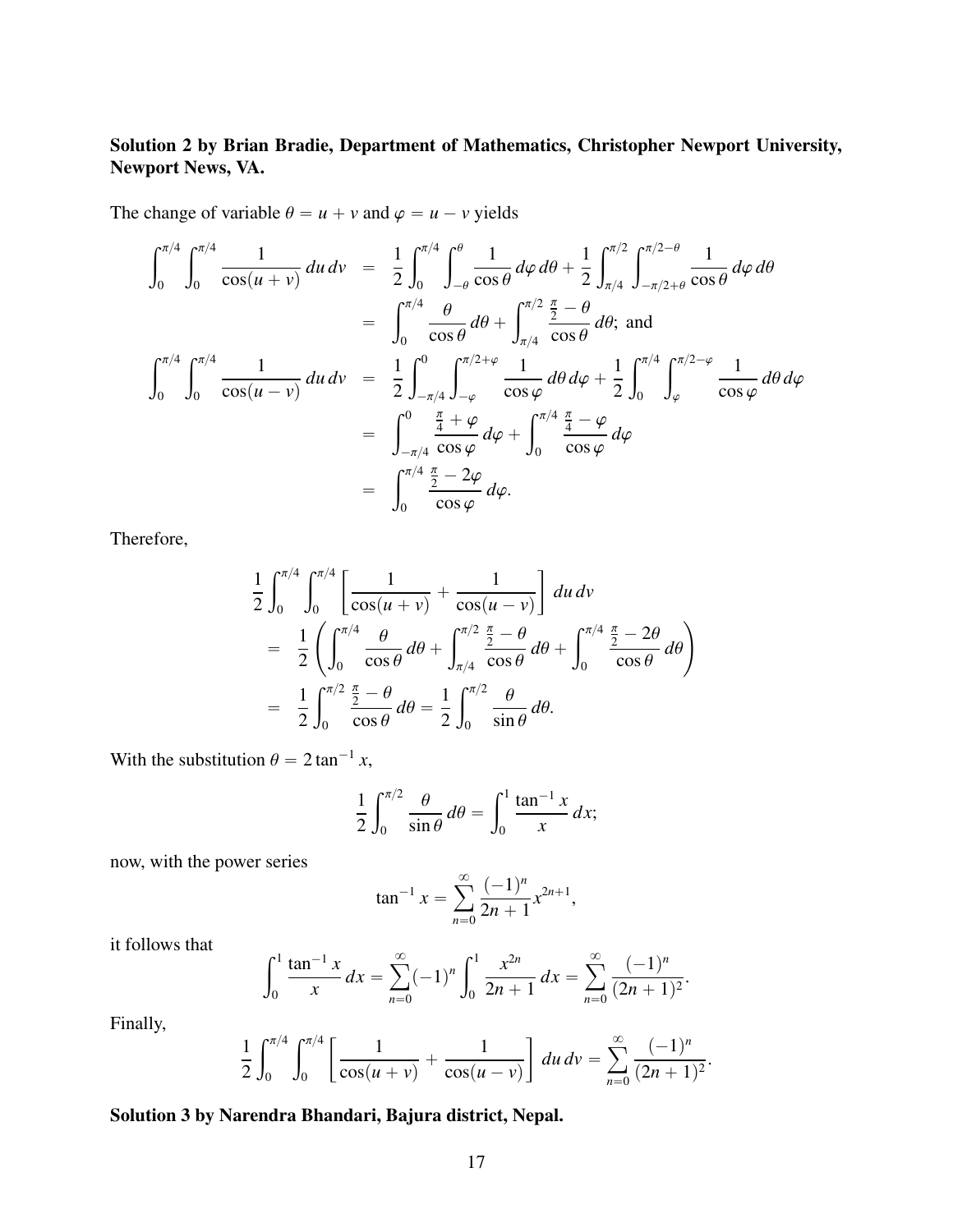We notice that  $\sec(x \pm y) = \frac{\partial}{\partial y}$  $\partial x$  $\log \left( \frac{1 + \sin(x \pm y)}{y}\right)$  $cos(x \pm y)$ ˙ and since  $\frac{1}{\sqrt{1}}$  $cos(x \pm y)$  $=$  sec( $x \pm y$ ). Utilizing the facts we noticed, we arrive at  $\frac{1}{2}$ 

$$
g_{\pm}(y) = \int_0^{\frac{\pi}{4}} \frac{d}{dx} \log \left( \frac{1 + \sin(x \pm y)}{\cos(x \pm y)} \right) dx = \log \left( \frac{1 + \sin(x \pm y)}{\cos(x \pm y)} \right) \Big|_0^{\frac{\pi}{4}}
$$

**Second Contract Contract Contract Contract Contract Contract Contract Contract Contract Contract Contract Contract Contract Contract Contract Contract Contract Contract Contract Contract Contract Contract Contract Contrac** 

¨

and hence

$$
\int_0^{\frac{\pi}{4}} (g_+(y) + g_-(y)) dy = \int_0^{\frac{\pi}{4}} \left( \log \left( \frac{1 + \sin \left( y + \frac{\pi}{4} \right)}{\cos \left( y + \frac{\pi}{4} \right)} \right) + \log \left( \frac{1 + \sin \left( \frac{\pi}{4} - y \right)}{\cos \left( \frac{\pi}{4} - y \right)} \right) \right) dy
$$

$$
- \int_0^{\frac{\pi}{4}} \left( \log \left( \frac{1 + \sin y}{\cos y} \right) + \log \left( \frac{1 - \sin y}{\cos y} \right) \right) dy
$$

since the latter integral is fairly zero which is easy to justify as  $2 \log(\cos y) = \log(1 - \sin^2 y)$  $\log(1 + \sin y) + \log(1 - \sin y)$  and  $\log(1/\cos^2 y) = -2 \log(\cos y)$ . Now enforcing the substitution  $\frac{\pi}{4} + y \rightarrow y$  and  $\frac{\pi}{4} - y \rightarrow y$  in the former integrals, we obtain

$$
\int_0^{\frac{\pi}{4}} (g_+(y) + g_-(y)) dy = \left( \int_0^{\frac{\pi}{4}} + \int_{\frac{\pi}{4}}^{\frac{\pi}{2}} \right) \log \left( \frac{1 + \sin(y)}{\cos y} \right) dy = \int_0^{\frac{\pi}{2}} \log \left( \frac{1 + \sin y}{\cos y} \right) dy
$$
  
\n
$$
= \int_0^{\frac{\pi}{2}} \log \left( \sqrt{\frac{1 + \sin y}{1 - \sin y}} \right) dy = \frac{1}{2} \int_0^{\frac{\pi}{2}} \log \left( \frac{1 + \sin y}{1 - \sin y} \right) dy = \int_0^{\frac{\pi}{2}} \tanh^{-1}(\sin y) dy
$$
  
\n
$$
= \int_0^{\frac{\pi}{2}} \tanh^{-1}(\cos y) dy \stackrel{\text{IBP}}{=} y \tanh^{-1}(\cos y) \Big|_0^{\frac{\pi}{2}} + \int_0^{\frac{\pi}{2}} \frac{y}{\sin y} dy = 2 \int_0^1 \frac{\tan^{-1} y}{y} dy
$$
  
\n
$$
= 2 \int_0^1 \frac{1}{y} \left( \sum_{n=0}^{\infty} (-1)^n \frac{y^{2n+1}}{2n+1} \right) dy = 2 \sum_{n=0}^{\infty} \frac{(-1)^n}{2n+1} \int_0^1 y^{2n} dy = 2 \sum_{n=0}^{\infty} \frac{(-1)^n}{(2n+1)^2}
$$
  
\nWe obtain  $\int_0^{\frac{\pi}{2}} \frac{y}{\sin y} dx = 2 \int_0^1 \frac{\tan^{-1} y}{y} dy$  by using the identity  $\sin y = \frac{2 \tan \left( \frac{y}{2} \right)}{1 + \tan^2 \left( \frac{y}{2} \right)}$  and further we

have used Maclaurin series of tan<sup>-1</sup> y. On dividing both sides by 2 of the expression above proves the proposed result.

## Solution 4 by Seán M. Stewart, King Abdullah University of Science and Technology, Thuwal, Saudi Arabia.

Denote the integral to be proved by *I*. On finding a common denominator in the integrand it may be written as  $\int_0^{\frac{\pi}{4}}$  $\int_0^{\frac{\pi}{4}}$ 

$$
I = \frac{1}{2} \int_0^{\frac{\pi}{4}} \int_0^{\frac{\pi}{4}} \frac{\cos(u+v) + \cos(u-v)}{\cos(u+v) \cos(u-v)} du dv.
$$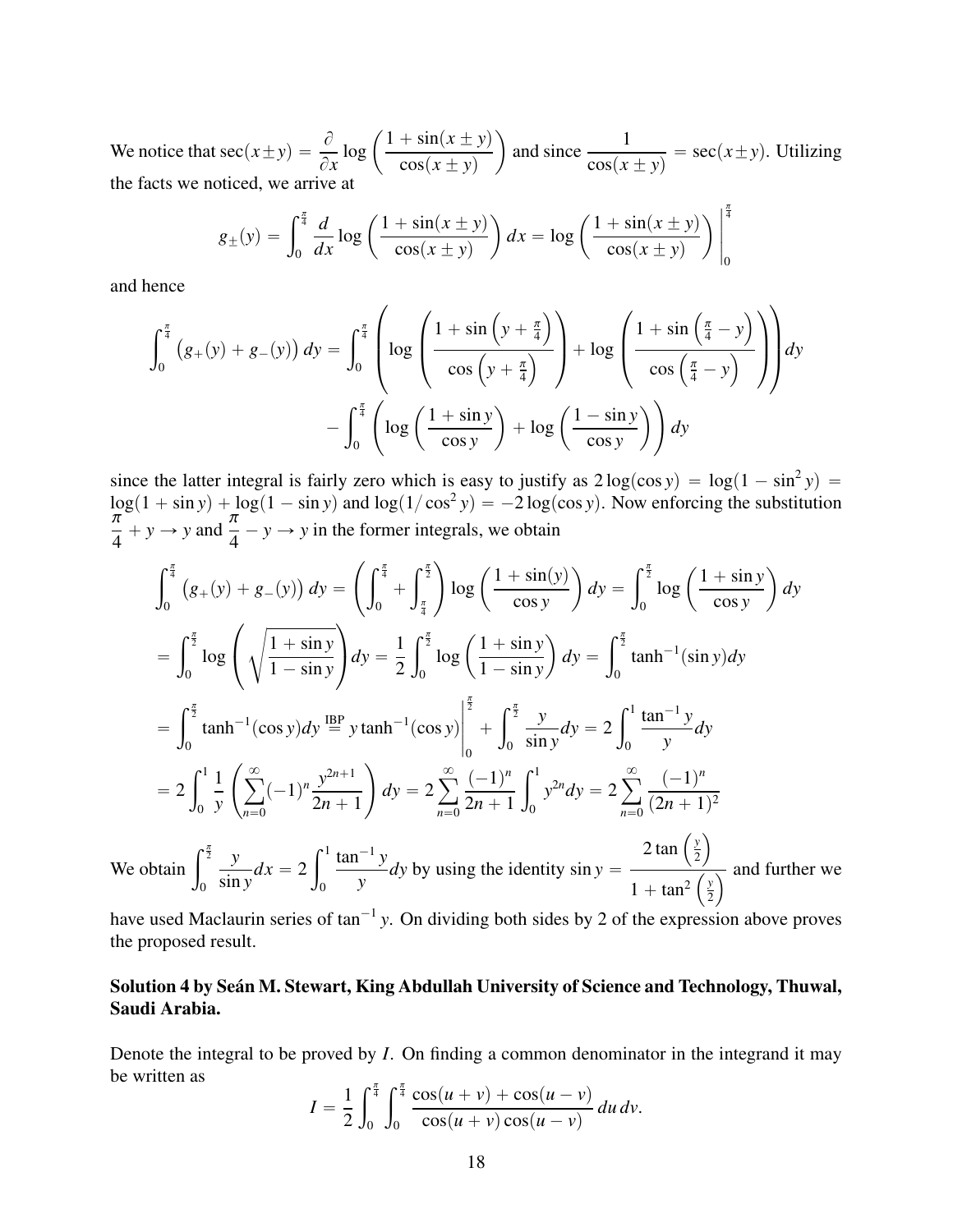From elementary trigonometric identities, since

$$
\cos(u + v) + \cos(u - v) = 2\cos u \cos v, \text{ and}
$$
  

$$
\cos(u + v)\cos(u - v) = \cos^2 u \cos^2 v - \sin^2 u \sin^2 v,
$$

we may rewrite the integral as

$$
I = \int_0^{\frac{\pi}{4}} \int_0^{\frac{\pi}{4}} \frac{\cos u \cos v}{\cos^2 u \cos^2 v - \sin^2 u \sin^2 v} du dv
$$
  
\n
$$
= \int_0^{\frac{\pi}{4}} \int_0^{\frac{\pi}{4}} \frac{\cos u \cos v}{(1 - \sin^2 u) \cos^2 v - \sin^2 u (1 - \cos^2 v)} du dv
$$
  
\n
$$
= \int_0^{\frac{\pi}{4}} \int_0^{\frac{\pi}{4}} \frac{\cos u \cos v}{\cos^2 v - \sin^2 u} du dv.
$$
 (2)

Enforcing a substitution of  $t = \sin u$  in the inner *u*-integral produces

$$
I = \int_0^{\frac{\pi}{4}} \cos v \left( \int_0^{\frac{1}{\sqrt{2}}} \frac{dt}{\cos^2 v - t^2} \right) dv = \int_0^{\frac{\pi}{4}} \left[ \tanh^{-1} \left( \frac{t}{\cos v} \right) \right]_0^{\frac{1}{\sqrt{2}}} dv
$$

$$
= \int_0^{\frac{\pi}{4}} \tanh^{-1} \left( \frac{\sec v}{\sqrt{2}} \right) dv.
$$
(3)

We now show how the integral appearing in (3) can be evaluated. Let

$$
J_S = \int_0^{\frac{\pi}{4}} \log(\sin x) \, dx \quad \text{and} \quad J_C = \int_0^{\frac{\pi}{4}} \log(\cos x) \, dx.
$$

Enforcing a substitution of  $x \mapsto \frac{\pi}{2} - x$  in  $J_C$  gives

$$
J_C = \int_{\frac{\pi}{4}}^{\frac{\pi}{2}} \log(\sin x) \, dx.
$$

For the sum of these two integrals we have

$$
J_S + J_C = \int_0^{\frac{\pi}{2}} \log(\sin x) \, dx = -\frac{\pi}{2} \log(2),
$$

this integral being nothing more than Euler's famous log–sin integral. For the difference between these two integrals we have

$$
J_S - J_C = \int_0^{\frac{\pi}{4}} \log(\tan x) \, dx.
$$

Enforcing a substitution of  $y = \tan x$  yields

$$
J_S - J_C = \int_0^1 \frac{\log(y)}{1 + y^2} dy = \sum_{n=0}^\infty (-1)^n \int_0^1 y^{2n} \log(y) dy.
$$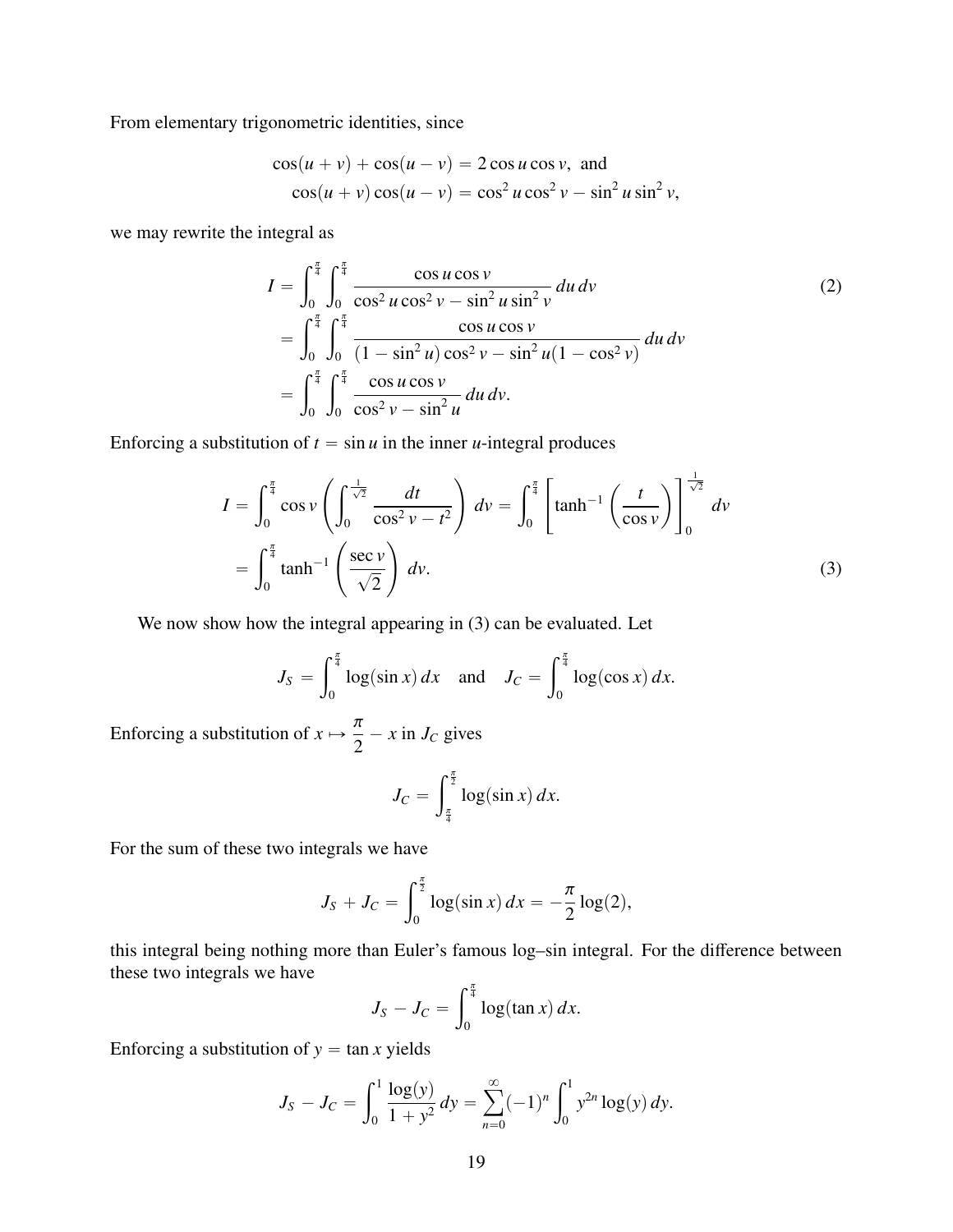Integrating by parts produces

$$
J_S - J_C = -\sum_{n=0}^{\infty} \frac{(-1)^n}{2n+1} \int_0^1 y^{2n} dy = -\sum_{n=0}^{\infty} \frac{(-1)^n}{(2n+1)^2} = -G.
$$
 (4)

Solving the pair of simultaneous equations for  $J<sub>S</sub>$  and  $J<sub>C</sub>$  yields

$$
J_S = -\frac{G}{2} - \frac{\pi}{4} \log(2) \quad \text{and} \quad J_C = \frac{G}{2} - \frac{\pi}{4} \log(2). \tag{5}
$$

Now let

$$
I_p = \int_0^{\frac{\pi}{4}} \log(\sin x + \cos x + 1) \, dx.
$$

Enforcing a substitution of  $x \mapsto \frac{1}{2} - x$  gives

$$
I_p = \int_{\frac{\pi}{4}}^{\frac{\pi}{2}} \log(\sin x + \cos x + 1) \, dx,
$$

or

$$
2I_p = \int_0^{\frac{\pi}{2}} \log(\sin x + \cos x + 1) \, dx,
$$

after adding the above integral to the original integral for  $I_p$ . Multiplying both sides of the above integral by a factor of 2 produces

$$
4I_p = \int_0^{\frac{\pi}{2}} \log^2(\sin x + \cos x + 1) dx = \int_0^{\frac{\pi}{2}} \log[2(1 + \cos x)(1 + \sin x)] dx
$$
  
=  $\frac{\pi}{2} \log(2) + \int_0^{\frac{\pi}{2}} \log(1 + \cos x) dx + \int_0^{\frac{\pi}{2}} \log(1 + \sin x) dx.$ 

Enforcing in the rightmost integral a substitution of  $x \mapsto \frac{x}{2} - x$  produces

$$
4I_p = \frac{\pi}{2}\log(2) + 2\int_0^{\frac{\pi}{2}}\log(1 + \cos x) dx
$$
  
=  $\frac{\pi}{2}\log(2) + 2\int_0^{\frac{\pi}{2}}\log(2) \cos^2(\frac{x}{2}) dx$   
=  $\frac{3\pi}{2}\log(2) + 4\int_0^{\frac{\pi}{2}}\log(\cos(\frac{x}{2})) dx.$ 

Finally, enforcing a substitution of  $x \mapsto 2x$  in the remaining integrals yields

$$
4I_p = \frac{3\pi}{2}\log(2) + 8\int_0^{\frac{\pi}{4}}\log(\cos x)\,dx = 4G - \frac{\pi}{2}\log(2),
$$

where the result for  $J_C$  given in (5) has been used. Upon dividing by a factor of 4 it immediately follows that

$$
I_p = G - \frac{\pi}{8} \log(2).
$$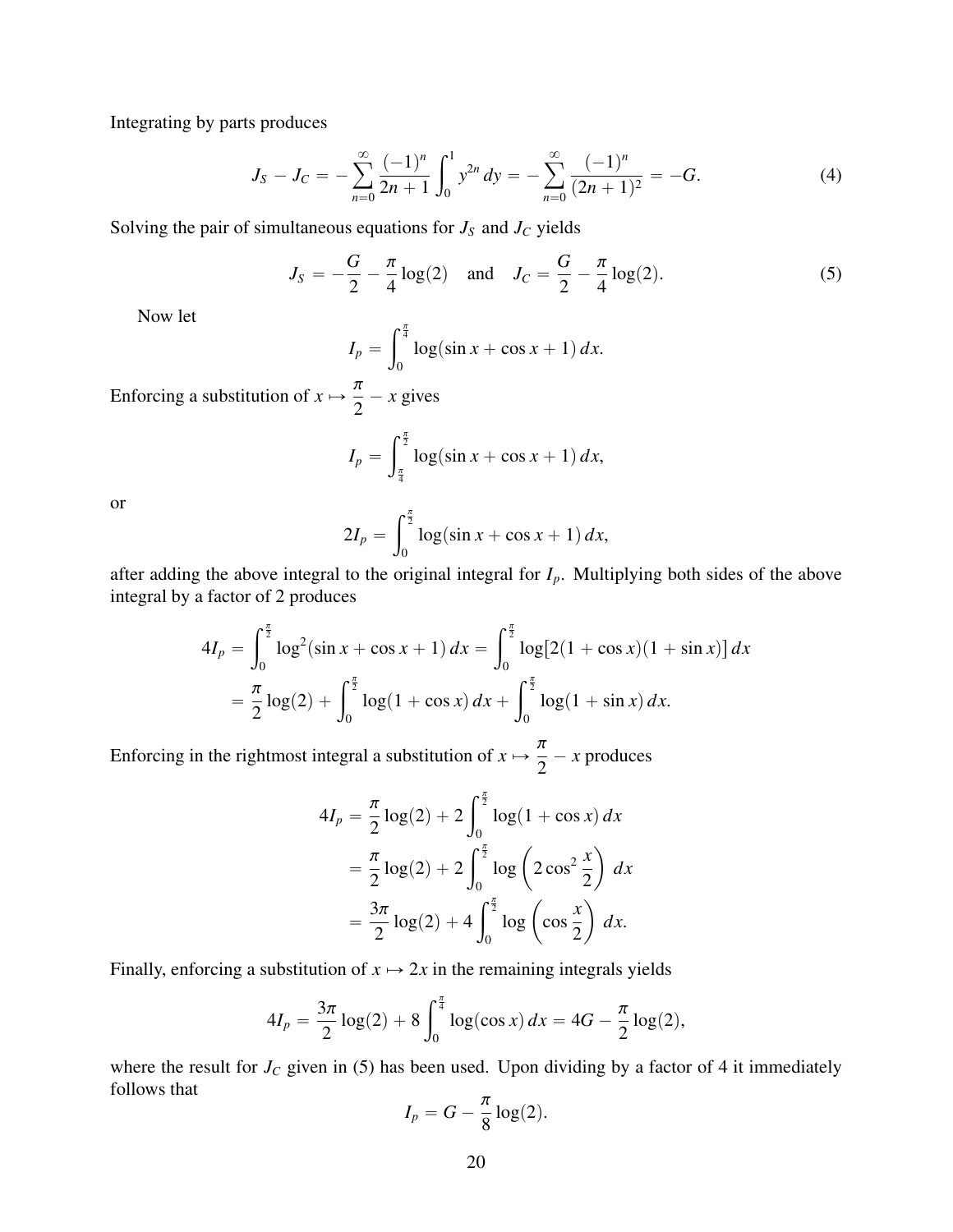Also let

$$
I_m = \int_0^{\frac{\pi}{4}} \log(\sin x + \cos x - 1) \, dx.
$$

Summing  $I_p$  to  $I_m$  yields

$$
I_p + I_m = \int_0^{\frac{\pi}{2}} \log \left( (\sin x + \cos x)^2 - 1 \right) dx = \int_0^{\frac{\pi}{4}} \log(2 \sin x \cos x) dx
$$
  
= 
$$
\int_0^{\frac{\pi}{4}} \log(\sin 2x) dx = \frac{1}{2} \int_0^{\frac{\pi}{2}} \log(\sin x) dx = -\frac{\pi}{4} \log(2).
$$

Here a substitution of  $x \mapsto$ *x* 2 has been enforced before recognising the remaining integral as Euler's log–sin integral. But since the value for  $I_p$  is known, namely  $I_p = G - \frac{1}{8} \log(2)$ , from the above result for the sum of these two integrals we see that  $I_m = -G - \frac{1}{8} \log(2)$ . For the difference, as  $I_p - I_m = 2G$  one has

$$
I_p - I_m = \int_0^{\frac{\pi}{4}} \log \left( \frac{\sin x + \cos x + 1}{\sin x + \cos x - 1} \right) dx = 2G.
$$
 (6)

Recalling

$$
\coth^{-1} u = \frac{1}{2} \log \left( \frac{u+1}{u-1} \right), \quad \text{for } |u| > 1,
$$

if we set  $u = \sin x + \cos x$  in the integral appearing in (6), it can be rewritten as

$$
\int_0^{\frac{\pi}{4}} \coth^{-1}(\sin x + \cos x) \, dx = G. \tag{7}
$$

Taking advantage of the identity  $\sin x + \cos x =$  $\overline{\phantom{a}}$  $2\cos(\frac{\pi}{4} - x)$  and enforcing a substitution of  $x \mapsto \frac{1}{4} - x$  in (7), we find  $\int_0^{\frac{\pi}{4}}$ 

$$
\int_0^{\frac{\pi}{4}} \coth^{-1}\left(\sqrt{2}\cos x\right) dx = G.
$$
 (8)

Furthermore, the identity  $\coth^{-1}($ 1  $\frac{1}{u}$  = tanh<sup>-1</sup> *u* for *u*  $\neq$  0 allows one to rewrite integral (8) as √

$$
\int_0^{\frac{\pi}{4}} \tanh^{-1} \left( \frac{\sec x}{\sqrt{2}} \right) dx = G,
$$

which is just (3). So in conclusion we have

$$
I = \int_0^{\frac{\pi}{4}} \int_0^{\frac{\pi}{4}} \left[ \frac{1}{\cos(u+v)} + \frac{1}{\cos(u-v)} \right] du dv = \sum_{n=0}^{\infty} \frac{(-1)^n}{(2n+1)^2} = G,
$$

as required to prove.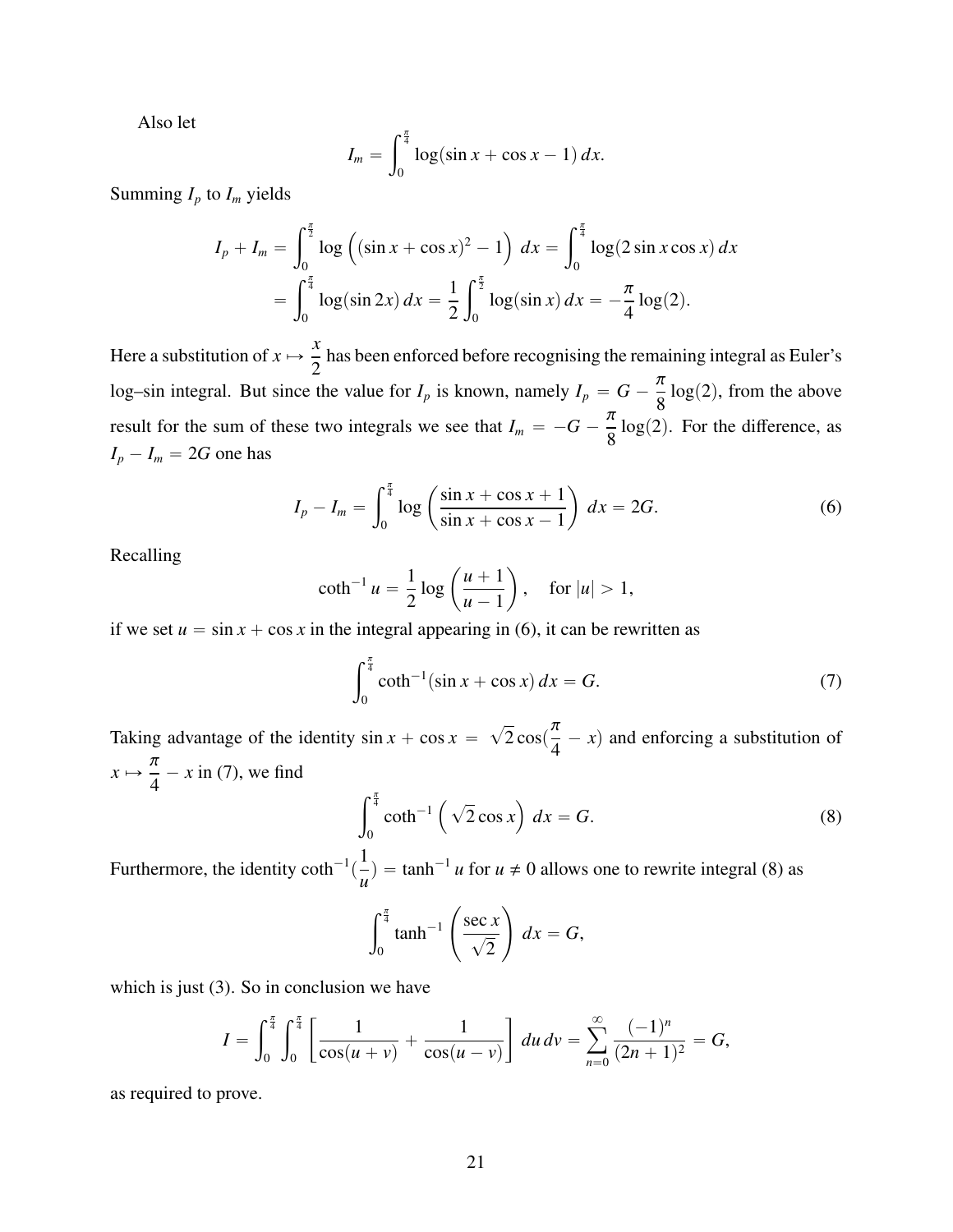## Solution 5 by Paolo Perfetti, dipartimento di matematica, Università di "Tor Vergata", Roma, Italy.

Let's change variables  $s = u + v$ ,  $t = u - v$ . The integral becomes

$$
\frac{1}{2} \iint_{R} \left[ \frac{1}{\cos s} - \frac{1}{\cos t} \right] ds dt
$$

*R* is the rombus of vertices  $(0, 0)$ ,  $(\pi/4, -\pi/4)$ ,  $(\pi/2, 0)$ ,  $(\pi/4, \pi/4)$  and reads as

$$
\frac{1}{2}\left[\int_{0}^{\frac{\pi}{4}}\frac{ds}{\cos s}\int_{-s}^{s}dt + \int_{\frac{\pi}{4}}^{\frac{\pi}{2}}\frac{ds}{\cos s}\int_{s-\frac{\pi}{2}}^{-s+\frac{\pi}{2}}dt + \int_{\frac{-\pi}{4}}^{0}\frac{dt}{\cos t}\int_{\frac{\pi}{4}}^{t+\frac{\pi}{2}}ds + \int_{0}^{\frac{\pi}{4}}\frac{dt}{\cos t}\int_{\frac{\pi}{4}}^{\frac{\pi}{2}-t}ds\right] =
$$
\n
$$
= \frac{1}{2}\left[\int_{0}^{\frac{\pi}{4}}\frac{2sds}{\cos s} + \int_{\frac{\pi}{4}}^{\frac{\pi}{2}}\frac{(\pi-2s)ds}{\cos s} + \int_{\frac{-\pi}{4}}^{0}\frac{(t-\pi/4)dt}{\cos t} + \int_{0}^{\frac{\pi}{4}}\frac{(\pi/4-t)dt}{\cos t}\right] =
$$
\n
$$
+ = \frac{1}{2}\left[\int_{0}^{\frac{\pi}{4}}\frac{2sds}{\cos s} + \int_{\frac{\pi}{4}}^{\frac{\pi}{2}}\frac{(\pi-2s)ds}{\cos s} + \int_{0}^{\frac{\pi}{4}}\frac{(-t-\pi/4)dt}{\cos t} + \int_{0}^{\frac{\pi}{4}}\frac{(\pi/4-t)dt}{\cos t}\right] =
$$
\n
$$
= \frac{1}{2}\int_{\frac{\pi}{4}}^{\frac{\pi}{2}}\frac{(\pi-2s)ds}{\cos s} = \frac{1}{2}\int_{0}^{\frac{\pi}{2}}\frac{u}{\sin u}du \underset{u=2}{\frac{1}{\arctan y}}\int_{0}^{1}\frac{\arctan y}{y}dy =
$$
\n
$$
= \int_{0}^{1}\sum_{k=0}^{\infty}(-1)^{k}\frac{y^{2k}}{2k+1}dy = \sum_{k=0}^{\infty}(-1)^{k}\int_{0}^{1}\frac{y^{2k}}{2k+1}dy = G
$$

The exchange between the series and the integral is allowed by a Abel's theorem via the uniform convergence of the power series  $\sum_{n=1}^{\infty}$  $k=0$  $(-1)^k \frac{y^{2k}}{2k}$  $\frac{y}{2k+1}$  in the interval [0, 1].

#### Also solved by the proposer.

' 5677 *Proposed by Brian Bradie, Department of Mathematics, Christopher Newport University, Newport News, VA.*

Solve the differential equation

$$
\frac{dy}{dx} = \tan(x+y) - \cot(x-y).
$$

Solution 1 by the Eagle Problem Solvers, Georgia Southern University, Statesboro, GA and Savannah, GA.

Notice that

$$
\tan(x+y) - \cot(x-y) = \frac{\sin(x+y)\sin(x-y) - \cos(x-y)\cos(x+y)}{\cos(x+y)\sin(x-y)} = \frac{-2\cos(2x)}{\sin(2x) - \sin(2y)};
$$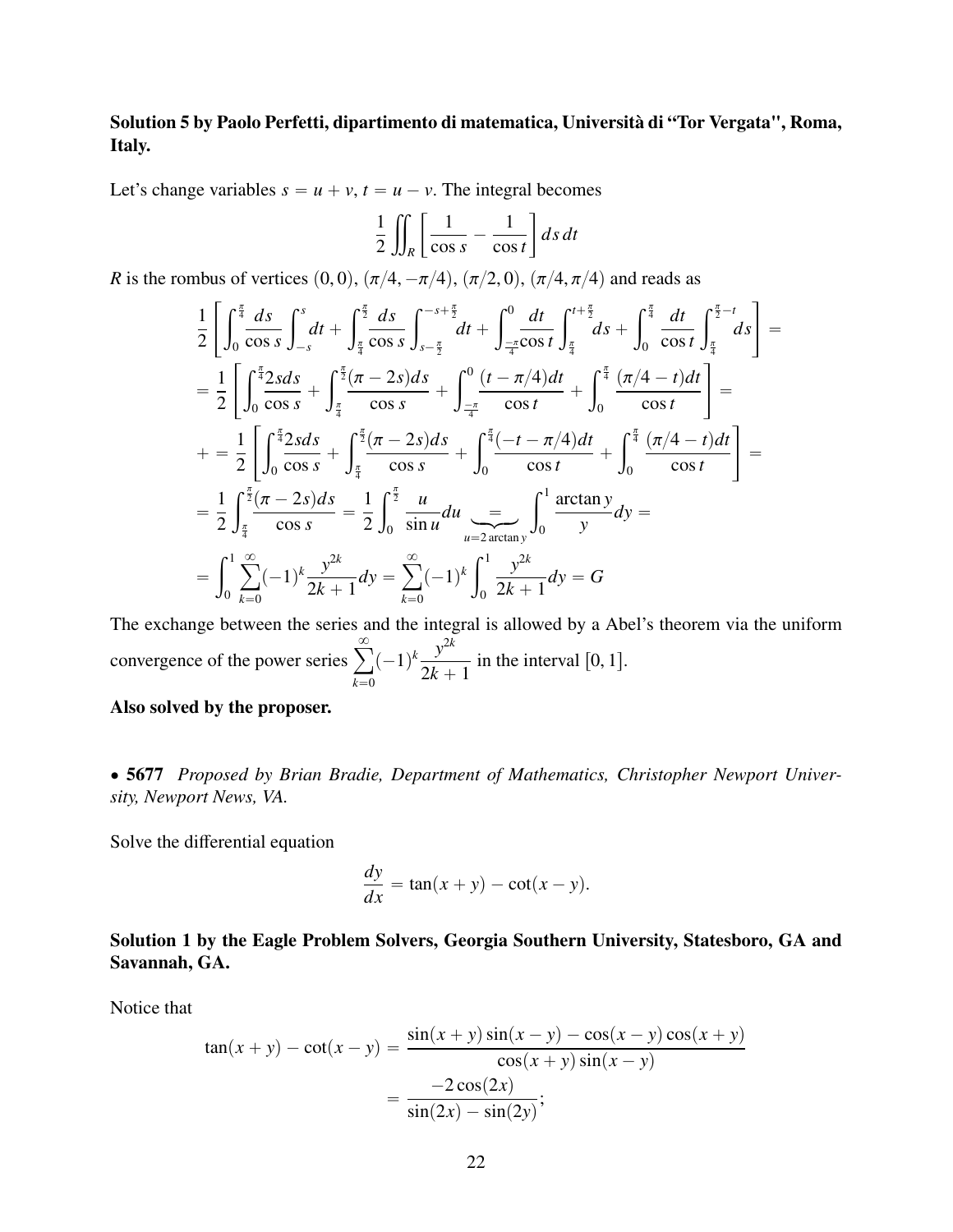hence, the given differential equation is equivalent to

$$
2\cos(2x)dx + (\sin(2x) - \sin(2y))dy = 0.
$$

Setting  $M(x, y) = 2\cos(2x)$  and  $N(x, y) = \sin(2x) - \sin(2y)$ , we have

$$
\frac{\partial M}{\partial y} = 0 \neq 2\cos(2x) = \frac{\partial N}{\partial x},
$$

so the equation is not exact. However, since

$$
\frac{\frac{\partial N}{\partial x} - \frac{\partial M}{\partial y}}{M} = 1
$$

is a function of *y*, then multiplying by the integration factor  $\rho(y) = e^y$  gives the exact equation

$$
2e^{y}\cos(2x)dx + e^{y}\left(\sin(2x) - \sin(2y)\right)dy = 0.
$$

A solution to this equation is a function  $F(x, y)$  such that

$$
\frac{\partial F}{\partial x} = 2e^y \cos(2x) \text{ and } \frac{\partial F}{\partial y} = e^y \left( \sin(2x) - \sin(2y) \right).
$$

Thus,  $F(x, y) = e^y \sin(2x) + f(y)$  for some function  $f(y)$ , and

$$
\frac{df}{dy} = -e^y \sin(2y).
$$

Using integration by parts, we compute that

$$
f(y) = \frac{e^y}{5} (2 \cos(2y) - \sin(2y)),
$$

giving the solution to the original differential equation as

$$
F(x,y) = e^y \sin(2x) + \frac{e^y}{5} (2 \cos(2y) - \sin(2y)) + C.
$$

## Solution 2 by Seán M. Stewart, King Abdullah University of Science and Technology, Thuwal, Saudi Arabia.

Using elementary trigonometric identities we rewrite the right-hand side of the differential equation as follows

$$
\frac{dy}{dx} = \tan(x + y) - \cot(x - y) \n= \frac{\sin(x + y)}{\cos(x + y)} - \frac{\cos(x - y)}{\sin(x - y)} \n= \frac{\sin(x + y)\sin(x - y) - \cos(x - y)\cos(x + y)}{\sin(x - y)\cos(x + y)} \n= \frac{\frac{1}{2}(\cos(2y) - \cos(2x)) - \frac{1}{2}(\cos(2x) + \cos(2y))}{\frac{1}{2}(\sin(2x) - \sin(2y))} \n= \frac{-2\cos(2x)}{\sin(2x) - \sin(2y)},
$$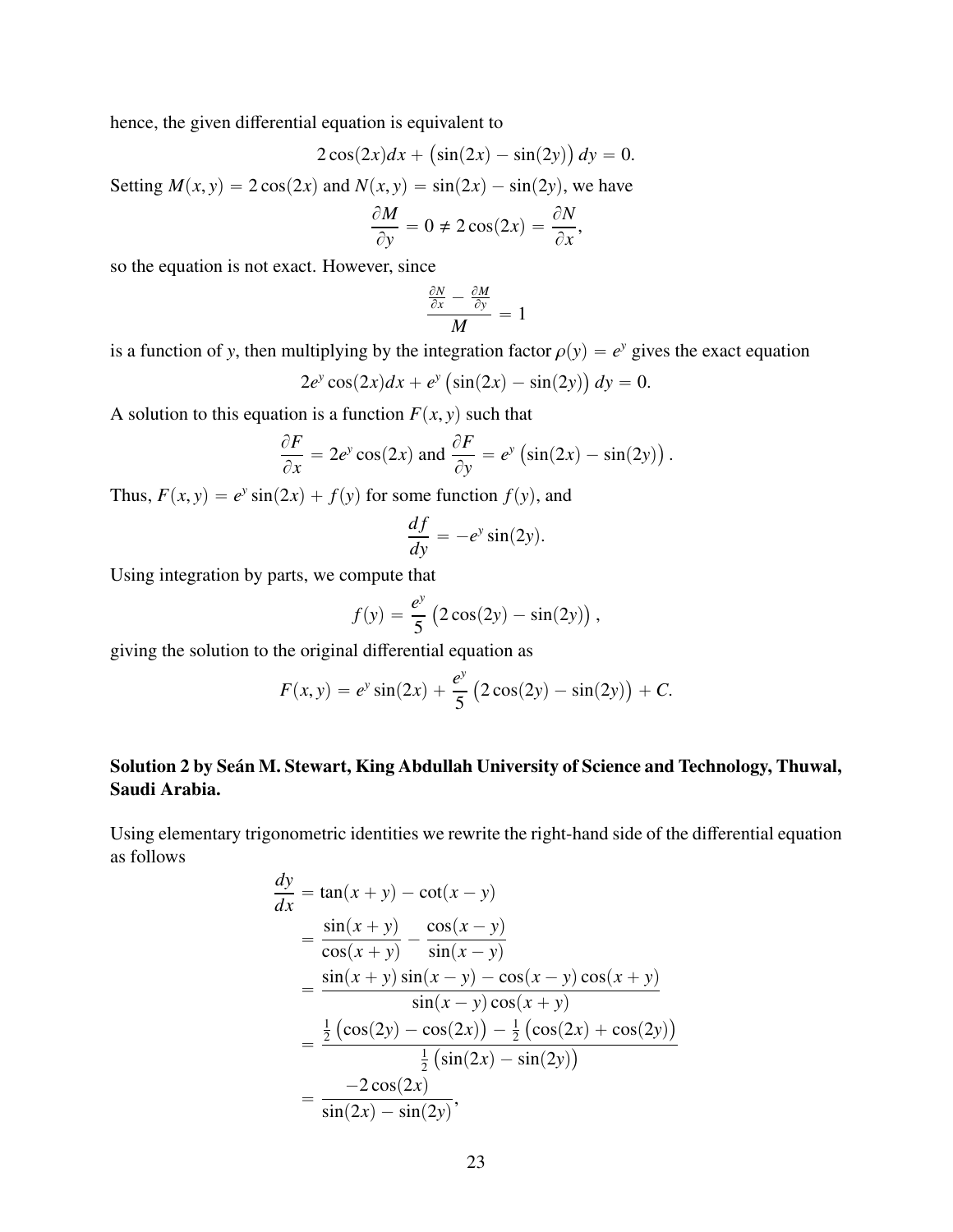or after rearranging

$$
-2\cos(2x) + (\sin(2y) - \sin(2x))\frac{dy}{dx} = 0.
$$

The differential equation is not exact. Now suppose an integrating factor  $R(y)$  can be found that will make the differential equation exact. In this case, writing the differential equation as

$$
M(x, y) + N(x, y)\frac{dy}{dx} = 0,
$$

where

$$
M(x, y) = -2R(y)\cos(2x) \quad \text{and} \quad N(x, y) = R(y)\left(\sin(2y) - \sin(2x)\right),
$$

it will be exact if  $\frac{\partial M}{\partial \lambda}$  $\frac{\partial}{\partial y}$  =  $\partial N$  $\partial x$ . In this case we see that

$$
\frac{dR}{dy} = R(y) \quad \Rightarrow \quad R(y) = e^y.
$$

So an integrating factor what will make our differential equation exact is  $e^y$ . Multiplying both sides of the differential equation by this integrating factor produces

$$
-2e^{y}\cos(2x) + e^{y}\left(\sin(2y) - \sin(2x)\right)\frac{dy}{dx} = 0.
$$

Now suppose a function  $\Psi(x, y)$  can be found such that  $\Psi_x(x, y) = M(x, y)$  and  $\Psi_y(x, y) = N(x, y)$ . If this can be done then the differential equation can be expressed as

$$
\Psi_x(x, y) + \Psi_y(x, y) \frac{dy}{dx} = 0 \quad \text{or} \quad \frac{d}{dx} [\Psi(x, y(x))] = 0.
$$

So a solution to the exact differential equation will be  $\Psi(x, y) = k$ , where *k* is a constant. In our case

$$
\frac{\partial \Psi}{\partial x} = M(x, y) = -2e^y \cos(2x).
$$

so

$$
\Psi(x, y) = -2e^y \int \cos(2x) \, dx + \eta(y) = -e^y \sin(2x) + \eta(y).
$$

Here  $\eta(y)$  is an unknown function to be determined. Also

$$
\frac{\partial \Psi}{\partial y} = N(x, y)
$$
  
\n
$$
\Rightarrow -e^{y} \sin(2x) + \eta'(y) = e^{y} (\sin(2y) - \sin(2x))
$$
  
\n
$$
\eta'(y) = e^{y} \sin(2y)
$$
  
\n
$$
\Rightarrow \eta(y) = \int e^{y} \sin(2y) dy + k_1.
$$

Integrating by parts twice produces

$$
\eta(y) = \frac{1}{5}e^y(\sin(2y) - 2\cos(2y)) + k_1.
$$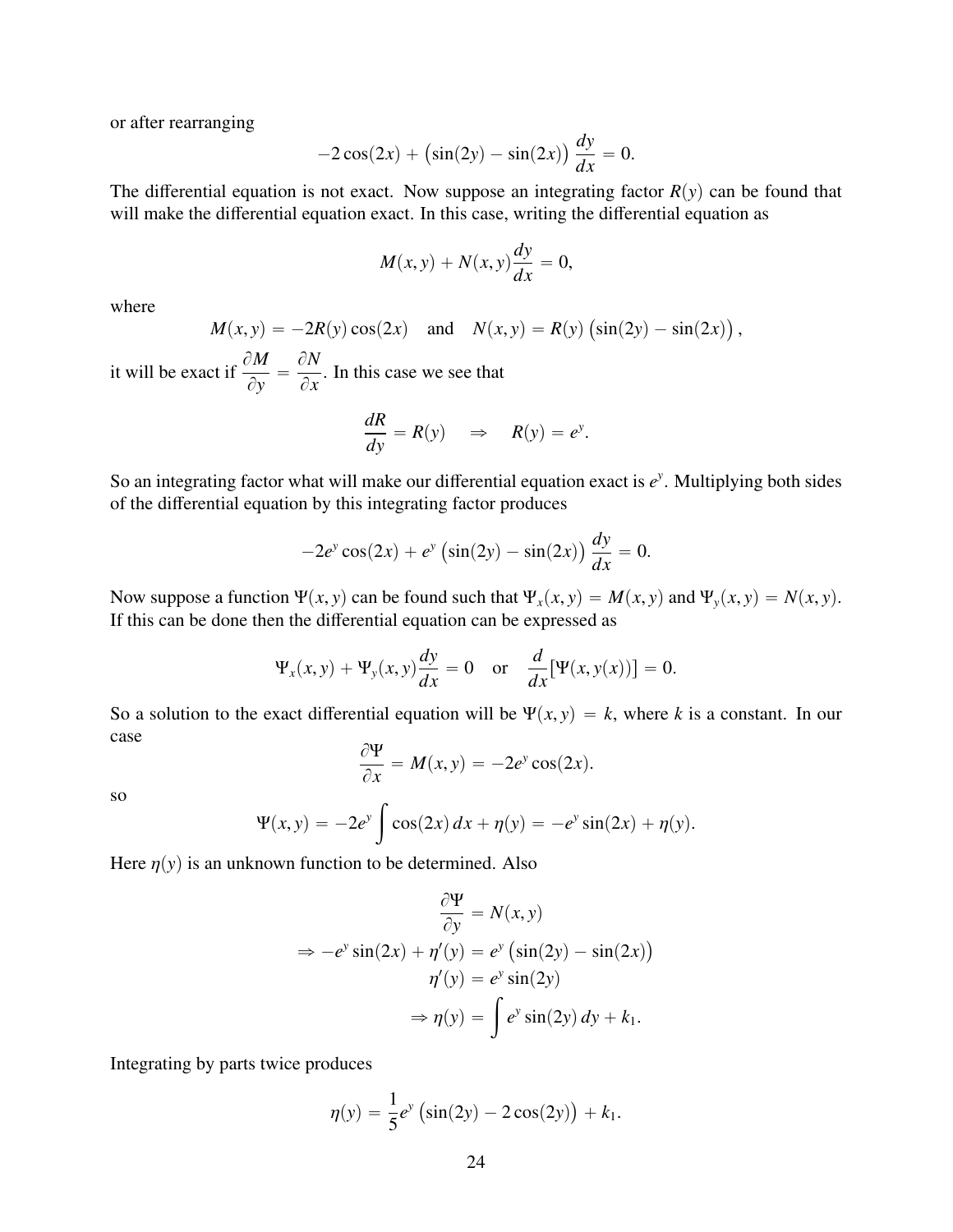So we have found

$$
\Psi(x, y) = -e^y \sin(2x) + \frac{1}{5}e^y \left(\sin(2y) - 2\cos(2y)\right) + k_1.
$$

The (implicit) solution to the differential equation is

$$
e^y \sin(2x) - \frac{1}{5} e^y \left( \sin(2y) - 2 \cos(2y) \right) = c,
$$

where *c* is a constant.

#### Solution 3 by Albert Stadler, Herrliberg, Switzerland.

We note that

$$
\cos (x + y) \sin (x - y) = \frac{1}{2} (\sin (2x) - \sin (2y)),
$$
  

$$
\sin (x + y) \sin (x - y) - \cos (x - y) \cos (x + y) = -\cos (2x).
$$

Hence

$$
\tan (x + y) - \cot (x - y) = \frac{\sin (x + y) \sin (x - y) - \cos (x - y) \cos (x + y)}{\cos (x + y) \sin (x - y)} = \frac{2\cos (2x)}{\sin (2x) - \sin (2y)}.
$$

Hence

$$
2\cos(2x) \, dx + \left(\sin(2x) \, - \sin(2y)\,\right) dy = 0.
$$

We see that  $\mu(y) = e^y$  is an integrating factor, since

$$
\frac{\partial}{\partial x}\left[\mu(y)\left(\sin(2x) - \sin(2y)\right)\right] = 2\frac{\partial}{\partial y}\left[\mu(y)\cos(2x)\right].
$$

We deduce from

$$
\frac{\partial}{\partial x}f(x,y) = 2e^y \cos(2x)
$$

that  $f(x, y) = e^y \sin(2x) + \varphi(y)$ .<br>From From  $\lambda$ 

$$
\frac{\partial}{\partial y} f(x, y) = e^{y} \sin(2x) + \varphi'(y) = e^{y} (\sin(2x) - \sin(2y))
$$

follows that  $\varphi'(y) = -e^y \sin(2y)$  so that  $\varphi(y) = -\frac{1}{5}$ 5  $e^y$  (  $-2\cos(2y) + \sin(2y)$ 

Thus the general solution is given by  $f(x, y) = e^y \sin(2x) - \frac{1}{5}$ 5  $e^y$  (  $-2\cos(2y) + \sin(2y)$  $= C$ which is equivalent to

$$
\sin{(2x)} = \frac{1}{5} (-2\cos{(2y)} + \sin{(2y)}) + Ce^{-y}
$$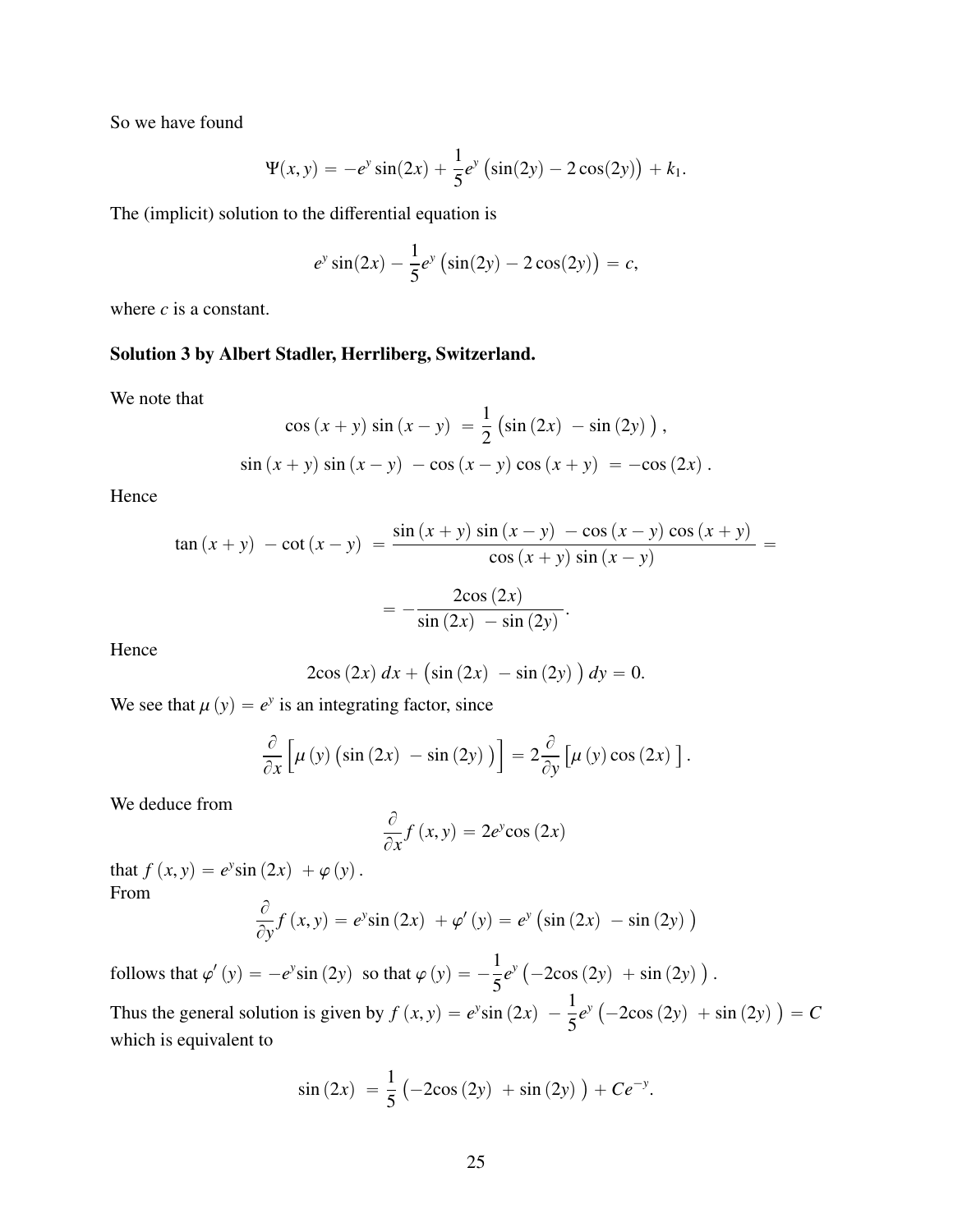We verify this solution by differentiation:

$$
2\cos(2x) = \frac{2}{5}(2\sin(2y) + \cos(2y))y' - Ce^{-y}y'
$$

so that

$$
y' = \frac{2\cos(2x)}{\frac{2}{5}(2\sin(2y) + \cos(2y)) - Ce^{-y}} =
$$
  
= 
$$
\frac{2\cos(2x)}{\frac{2}{5}(2\sin(2y) + \cos(2y)) - \sin(2x) + \frac{1}{5}(-2\cos(2y) + \sin(2y))} =
$$
  
= 
$$
\frac{2\cos(2x)}{-\sin(2x) + \sin(2y)} = \tan(x + y) - \cot(x - y).
$$

## Also solved by the proposer.

' 5678 *Proposed by Seán M. Stewart, Physical Sciences and Engineering Division, King Abdullah University of Science and Technology, Saudi Arabia.*

For positive integers *m* and *n* define

$$
S_m(n) = \sum_{k=1}^n \tan^{2m} \left( \frac{k\pi}{2n+1} \right).
$$

Express  $S_1(n)$ ,  $S_2(n)$  and  $S_3(n)$ , each as a polynomial in *n*.

## Solution 1 by Albert Stadler, Herrliberg, Switzerland.

(a) We have for  $1 \le k \le n$ ,

$$
\left(\frac{1+i \tan\left(\frac{\pi k}{2n+1}\right)}{1-i \tan\left(\frac{\pi k}{2n+1}\right)}\right)^{2n+1} = \left(\frac{\cos\left(\frac{\pi k}{2n+1}\right) + i \sin\left(\frac{\pi k}{2n+1}\right)}{\cos\left(\frac{\pi k}{2n+1}\right) - i \sin\left(\frac{\pi k}{2n+1}\right)}\right)^{2n+1} = \left(\frac{e^{\frac{\pi i k}{2n+1}}}{e^{-\frac{\pi i k}{2n+1}}}\right)^{2n+1} = 1.
$$

So

$$
0 = \left(1 + i \tan \left(\frac{\pi k}{2n+1}\right)\right)^{2n+1} - \left(1 - i \tan \left(\frac{\pi k}{2n+1}\right)\right)^{2n+1} =
$$
  
= 
$$
\sum_{m=0}^{2n+1} \left(\begin{array}{c} 2n+1 \\ m \end{array}\right) \tan^{2n+1-m} \left(\frac{\pi k}{2n+1}\right) \left(i^{2n+1-m} - (-i)^{2n+1-m}\right) =
$$
  
= 
$$
2i(-1)^n \tan \left(\frac{\pi k}{2n+1}\right) \sum_{m=0}^n (-1)^m \left(\begin{array}{c} 2n+1 \\ 2m \end{array}\right) \tan^{2n-2m} \left(\frac{\pi k}{2n+1}\right).
$$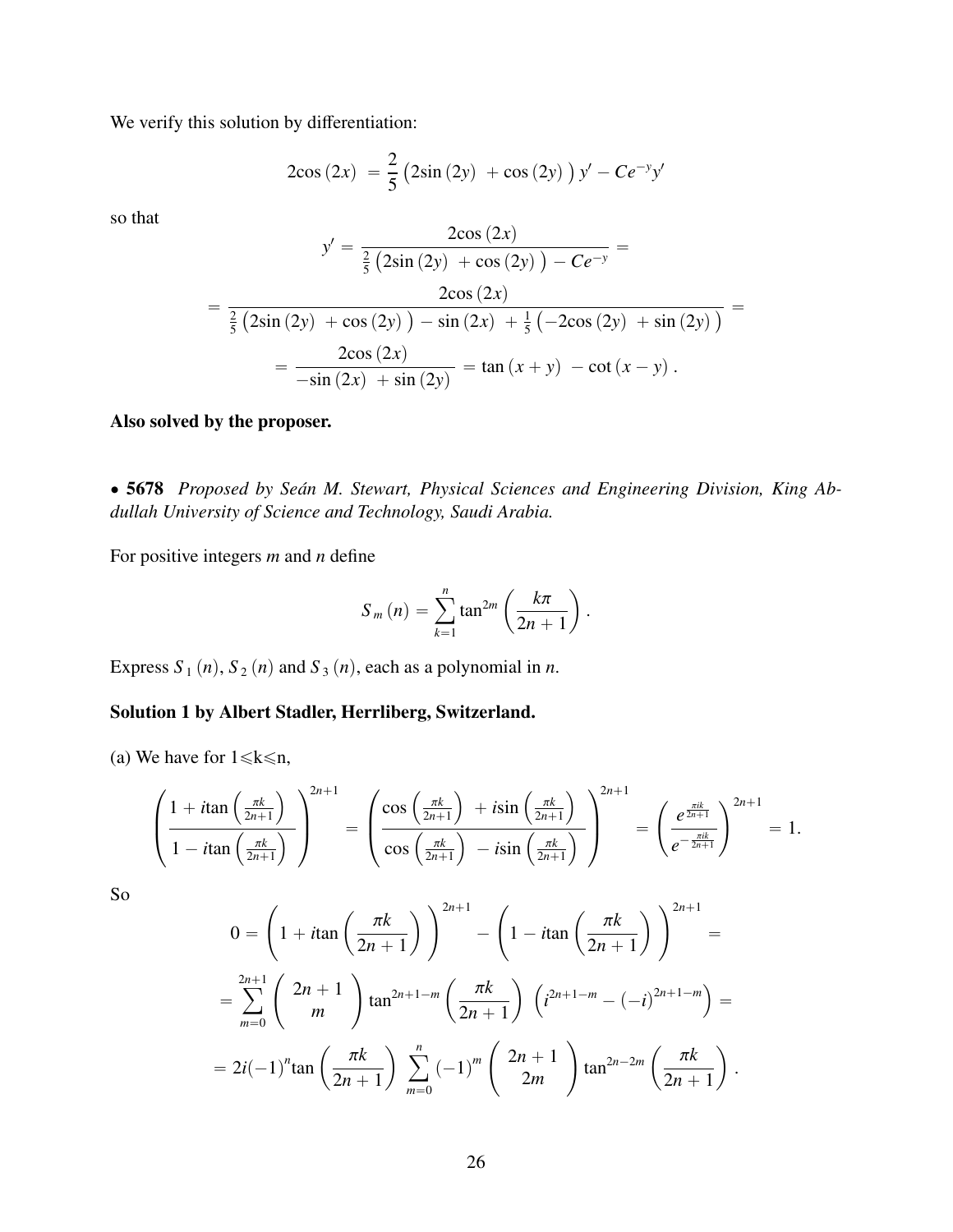Put  $x_k := \tan^2$ ˆ π*k*  $2n + 1$ ˙ ,  $1 \le k \le n$ . We see from the above equation that the numbers  $x_k$ ,  $1 \le k \le n$ , are the roots of  $\binom{n}{k}$ √

$$
\sum_{m=0}^{n} (-1)^{m} \left( 2n + 1 \ 2m \right) x^{n-m} = 0.
$$

Hence

$$
\sum_{m=0}^{n} (-1)^{m} {2n+1 \choose 2m} x^{n-m} = \prod_{m=1}^{n} (x - x_m) = \sum_{m=0}^{n} (-1)^{m} e_m(x_1, x_2, \ldots, x_n) x^{n-m},
$$

where  $e_m = e_m(x_1, x_2, \dots, x_n)$  denotes the mth elementary symmetric polynomial defined by

$$
e_m(x_1, x_2,..., x_n) = \sum_{1 \le j_1 < j_2 < ... < j_m \le n} x_{j_1} x_{j_2} \cdots x_{j_m}
$$

We compare coefficients and get

 $\mathbb{R}^2$ 

į,

$$
e_m(x_1, x_2, \ldots, x_n) = \begin{pmatrix} 2n+1 \\ 2m \end{pmatrix}, 0 \leq m \leq n
$$

Obviously  $S_m(n) =$ ÿ*<sup>n</sup>*  $k=1$ tan<sup>2</sup>*<sup>m</sup> k*π  $2n + 1$  $=$ ÿ*<sup>n</sup>*  $k=1$  $x_k^m$  $\binom{m}{k}$  is a sum of mth powers.

According to Newton's identities (see http://en.wikipedia.org/wiki/Newton's\_identities),

$$
me_{m} = \sum_{j=1}^{m} (-1)^{j-1} e_{m-j} S_{j}(n) = (-1)^{m-1} S_{m}(n) + \sum_{j=1}^{m-1} (-1)^{j-1} e_{m-j} S_{j}(n),
$$

valid for all  $m \ge 1$ , which readily imply

$$
S_m(n) = (-1)^{m-1} m e_m - \sum_{j=1}^{m-1} (-1)^j e_j S_{m-j}(n) =
$$
  
=  $(-1)^{m-1} m \begin{pmatrix} 2n+1 \ 2m \end{pmatrix} - \sum_{j=1}^{m-1} (-1)^j \begin{pmatrix} 2n+1 \ 2j \end{pmatrix} S_{m-j}(n).$ 

This is a recursive formula which allows to calculate  $S_m(n)$  one by one. We find

$$
S_1(n) = \sum_{k=1}^n \tan^2\left(\frac{k\pi}{2n+1}\right) = \sum_{k=1}^n x_k = e_1 = \binom{2n+1}{2} = n(2n+1) = 2n^2 + n,
$$
  
\n
$$
S_2(n) = -2\binom{2n+1}{4} + \binom{2n+1}{2} S_1(n) = \frac{1}{3}n(2n+1)\left(4n^2 + 6n - 1\right) =
$$
  
\n
$$
= \frac{1}{3}\left(8n^4 + 16n^3 + 4n^2 - n\right),
$$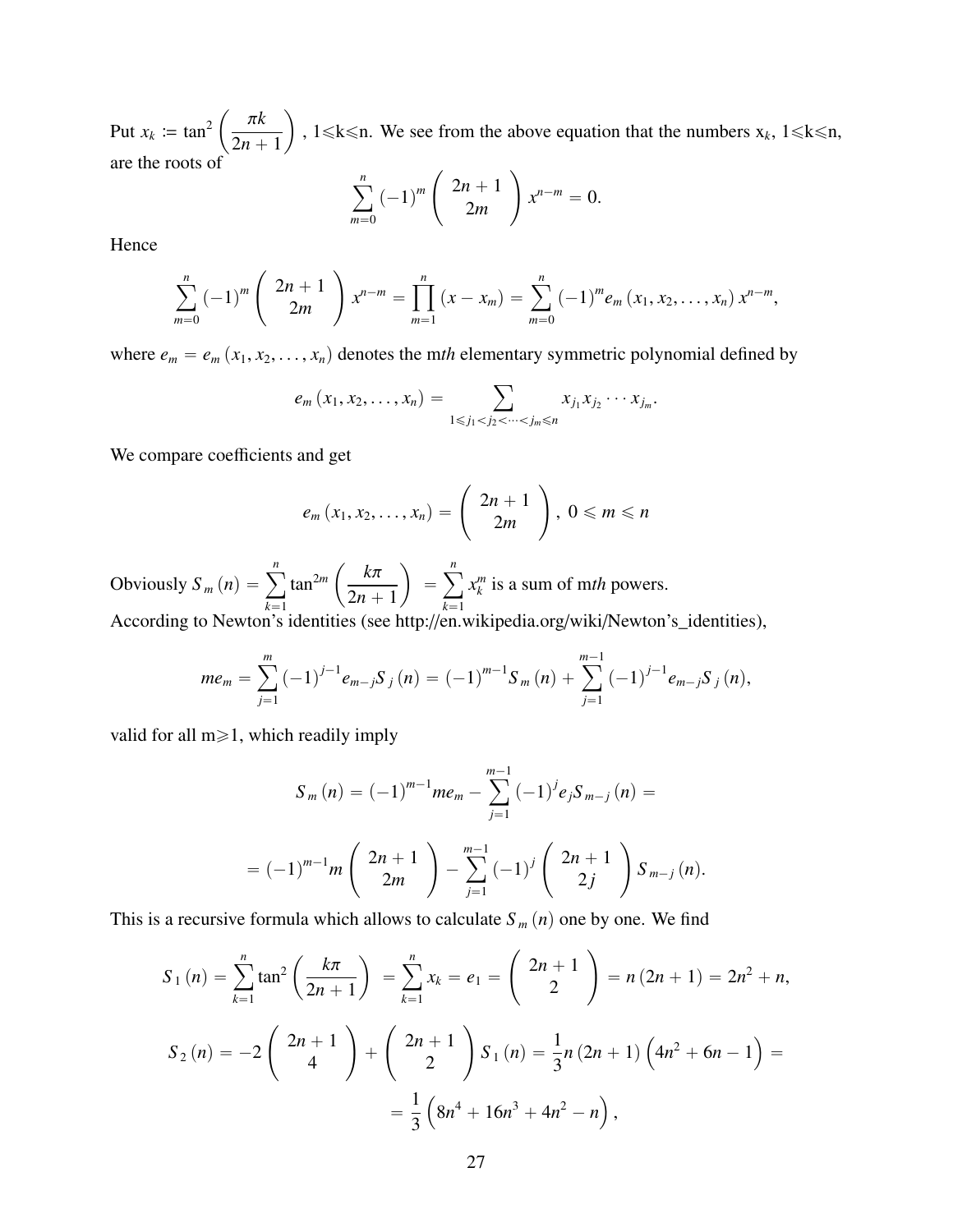$$
S_3(n) = 3\begin{pmatrix} 2n+1\\ 6 \end{pmatrix} + \begin{pmatrix} 2n+1\\ 2 \end{pmatrix} S_2(n) - \begin{pmatrix} 2n+1\\ 4 \end{pmatrix} S_1(n) =
$$
  
=  $\frac{1}{15}n(2n+1)\left(32n^4 + 80n^3 + 40n^2 - 20n + 3\right) =$   
=  $\frac{1}{15}\left(64n^6 + 192n^5 + 160n^4 - 14n^2 + 3n\right).$ 

#### Solution 2 by Henry Ricardo, Westchester Area Math Circle, Purchase, New York.

For any integer *k*, de Moivre's formula yields

$$
\left(\cos\frac{k\pi}{2n+1} + i\sin\frac{k\pi}{2n+1}\right)^{2n+1} = \cos k\pi + i\sin k\pi = (-1)^k.
$$

The binomial theorem gives us the equivalent form

$$
\sum_{j=0}^{2n+1} {2n+1 \choose j} \left(\cos \frac{k\pi}{2n+1}\right)^j \left(i \sin \frac{k\pi}{2n+1}\right)^{2n+1-j} = (-1)^k,
$$

Considering the imaginary part of this last equation, we obtain

$$
\sum_{j=0}^{n} {2n + 1 \choose 2j} \left( \cos \frac{k\pi}{2n+1} \right)^{2j} \left( i \sin \frac{k\pi}{2n+1} \right)^{2n+1-2j} = 0.
$$

Dividing first by  $\cos^{2n+1}(k\pi/(2n + 1))$  and then by  $\tan(k\pi/(2n + 1))$ , constants with respect to the index of summation, we can write index of summation, we can write

$$
\sum_{j=0}^{n} {2n + 1 \choose 2j} \left( i \tan \frac{k\pi}{2n+1} \right)^{2n-2j} = \sum_{j=0}^{n} {2n+1 \choose 2j} \left[ -\left( \tan \frac{k\pi}{2n+1} \right)^2 \right]^{n-j} = 0.
$$

This last equation indicates that  $(\tan k\pi/(2n + 1))^2$ ,  $1 \le k \le n$ , are the zeros of the polynomial

$$
\sum_{j=0}^{n} {2n + 1 \choose 2j} (-x)^{n-j} = x^{n} - {2n + 1 \choose 2} x^{n-1} + {2n + 1 \choose 4} x^{n-2} - {2n + 1 \choose 6} x^{n-3} + \cdots
$$
 (9)

Denoting the sum of the *k*th power of the zeros of the polynomial  $x^n + p_1 x^{n-1} + p_2 x^{n-2} + \cdots$  $p_{n-1}x + p_n$  by  $s_k$ , Newton's identities yield  $s_1 = -p_1$ ,  $s_2 = p_1^2 - 2p_2$ ,  $s_3 = -p_1^3 + 3p_1p_2 - 3p_3$ .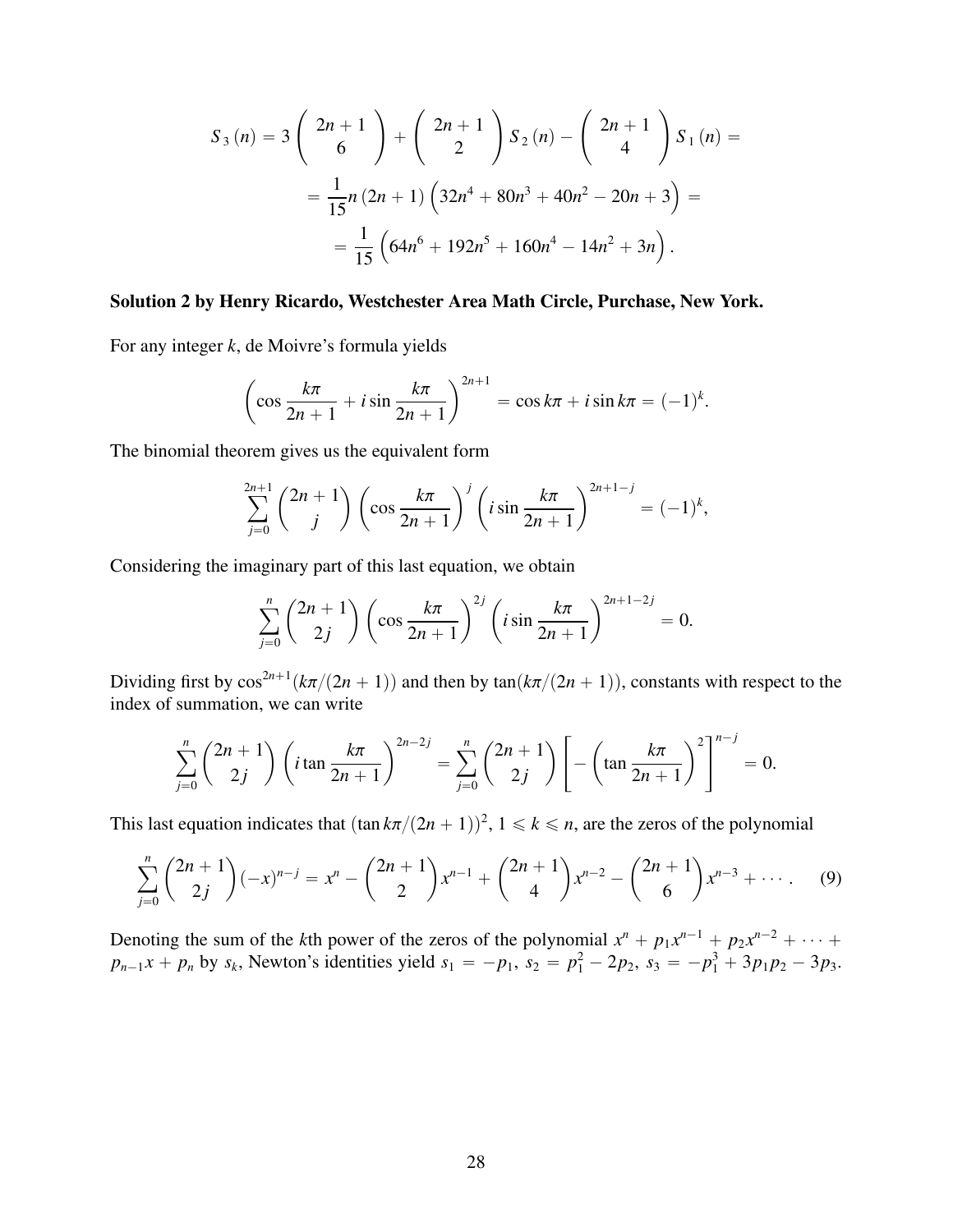Applying these to the polynomial in  $(1)$ , we find that

$$
S_1(n) = \sum_{k=1}^{n} \tan^2\left(\frac{k\pi}{2n+1}\right) = s_1 = -\binom{2n+1}{2} = n(2n+1) = 2n^2 + n,
$$
  
\n
$$
S_2(n) = \sum_{k=1}^{n} \tan^4\left(\frac{k\pi}{2n+1}\right) = s_2 = \binom{2n+1}{2}^2 - 2\binom{2n+1}{4}
$$
  
\n
$$
= \frac{8}{3}n^4 + \frac{16}{3}n^3 + \frac{4}{3}n^2 - \frac{1}{3}n = \frac{n(2n+1)(4n^2 + 6n - 1)}{3}
$$
  
\n
$$
S_3(n) = \sum_{k=1}^{n} \tan^6\left(\frac{k\pi}{2n+1}\right) = s_3 = \binom{2n+1}{2}^3 - 3\binom{2n+1}{2}\binom{2n+1}{4} + 3\binom{2n+1}{6}
$$
  
\n
$$
= \frac{64}{15}n^6 + \frac{64}{5}n^5 + \frac{32}{3}n^4 - \frac{14}{15}n^2 + \frac{1}{5}n
$$
  
\n
$$
= \frac{n(2n+1)(32n^4 + 80n^3 + 40n^2 - 20n + 3)}{15}.
$$

Viète's formula could also have been used here.

#### Solution 3 by Michel Bataille, Rouen, France.

In the two featured solutions to problem 11044 of *The American Mathematical Monthly*, Vol. 112, No 7 (Aug.-Sept. 2005) p. 657-9, it is proved that

$$
S_m(n) = \frac{2n+1}{2}(-1)^{m-1}\sum_{k=0}^{m-1} {2n \choose 2m-2k-1}A_k
$$

with  $A_0 = 1$  and  $A_k =$  $(-1)^{r}r!$ ź *k*  $i=1$ 1 *ri*!  $2n + 1$ 2*i*  $\sum r_i$ where the sum is over all *k*-tuples of nonnegative integers  $(r_1, \ldots, r_k)$  such that  $r_1 + 2r_2 + \cdots + kr_k = k$  and where *r* denotes  $r_1 + r_2 + \cdots + r_k$ .<br>Applying this general formula we obtain Applying this general formula, we obtain ˆ ˙

$$
S_1(n) = \frac{2n+1}{2}\binom{2n}{1}A_0 = n(2n+1).
$$

It is easily checked that  $A_1 = -n(2n + 1)$ ; it follows that

$$
S_2(n) = \frac{2n+1}{2}(-1)\left(\binom{2n}{3}A_0 + \binom{2n}{1}A_1\right) = -\frac{2n+1}{2}\left(\frac{2n(2n-1)(2n-2)}{6} - 2n^2(2n+1)\right),
$$

that is,

$$
S_2(n) = \frac{n(2n+1)(4n^2+6n-1)}{3}.
$$

Similarly, from  $A_2 = 2n + 1$ 4 ˙  $^{+}$ ˆ  $2n + 1$ 2  $\sqrt{2}$  $=$  $n(2n+1)(10n^2+9n-1)$ 6 , long but easy calculations give

$$
S_3(n) = \frac{n(2n+1)(32n^4 + 80n^3 + 40n^2 - 20n + 3)}{15}.
$$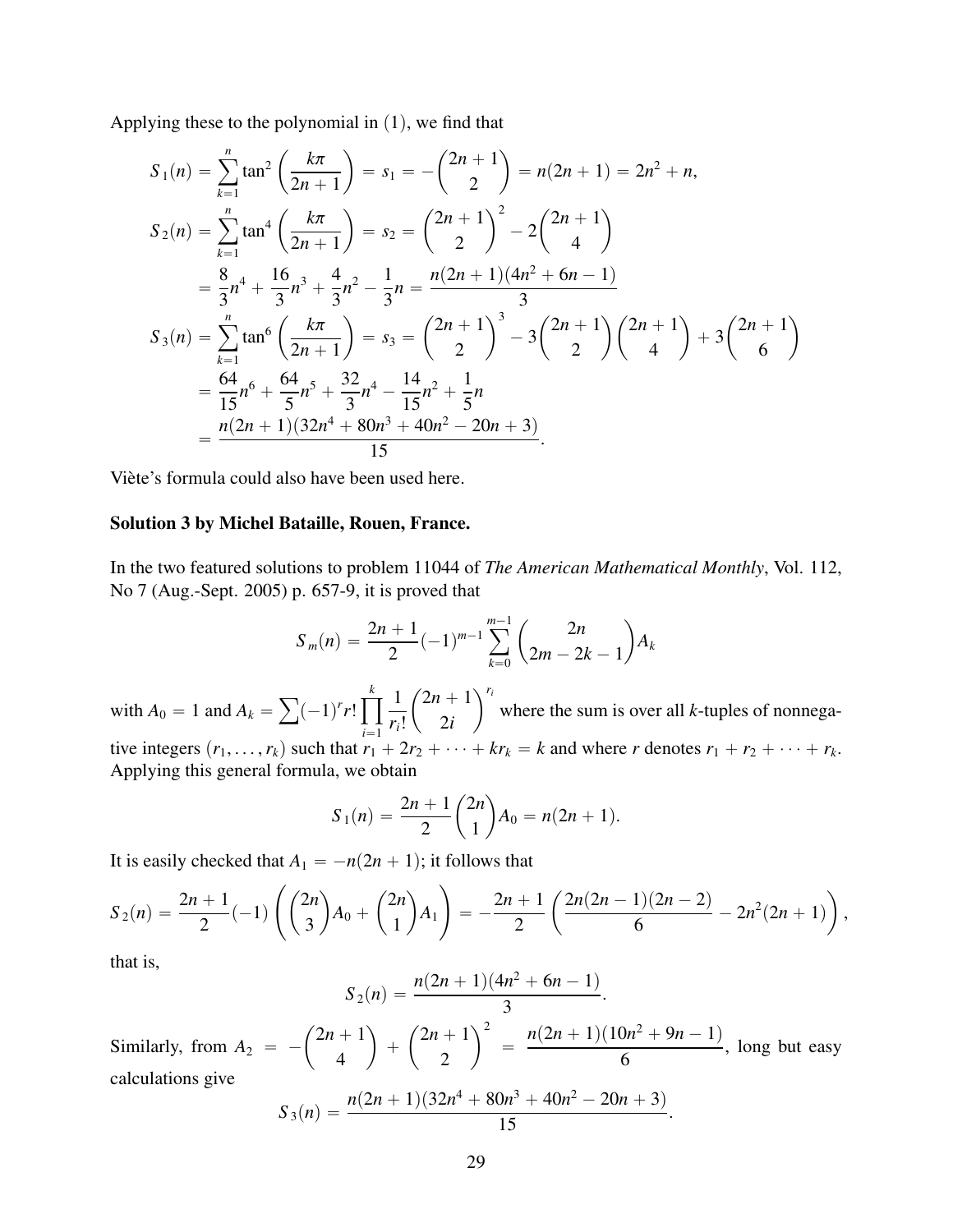Solution 4 Paolo Perfetti, dipartimento di matematica, Università di "Tor Vergata", Roma, Italy.

The result is

$$
S_1(n) = 2n^2 + n, \quad S_2(n) = \frac{n(2n+1)(4n^2 + 6n - 1)}{3},
$$

$$
S_3(n) = \frac{n(2n+1)(32n^4 + 80n^3 + 40n^2 - 20n + 3)}{15}
$$

My solution is computer assisted.

Let's start with  $m = 1$ .

$$
C_{k,n} \doteq \cos \frac{k\pi}{2n+1}, \quad S_{k,n} \doteq \sin \frac{k\pi}{2n+1}, \quad \frac{S_{k,n}^2}{C_{k,n}^2} = \frac{1 - C_{k,n}^2}{C_{k,n}^2} = \frac{1}{C_{k,n}^2} - 1
$$

$$
S_1(n) = \sum_{k=1}^n \tan^2 \frac{k\pi}{2n+1} = \sum_{k=1}^n \frac{1}{C_{k,n}^2} - n
$$

$$
\sum_{k=1}^{2n} \left(\cos \frac{k\pi}{2n+1}\right)^{-2} = \sum_{k=1}^n \left(\cos \frac{k\pi}{2n+1}\right)^{-2} + \sum_{k=n+1}^{2n} \left(\cos \frac{k\pi}{2n+1}\right)^{-2} =
$$

$$
\sum_{k=2n+1-k}^{2n} \sum_{k=1}^n \left(\cos \frac{k\pi}{2n+1}\right)^{-2}
$$

$$
\sum_{k=1}^{2n} \frac{1}{\left(\cos \frac{k\pi}{2n+1}\right)^2} = -1 + \sum_{k=0}^{2n} \frac{2}{1 + \cos \frac{2k\pi}{2n+1}} = -1 + \sum_{k=0}^{2n} \frac{4}{2 + e^{\frac{2k\pi i}{2n+1}} + e^{\frac{-2k\pi i}{2n+1}}} =
$$

$$
= -1 + \sum_{k=0}^{2n} \frac{4}{2 + z_k + z_k^{-1}} = -1 + \sum_{k=0}^{2n} \frac{4z_k}{(z_k + 1)^2} = \sum_{k=0}^{2n} \frac{4}{z_k + 1} - \sum_{k=0}^{2n} \frac{4}{(z_k + 1)^2} - 1
$$

$$
S_1(n) = \frac{1}{2} \left( \sum_{k=0}^{2n} \frac{4}{z_k + 1} - \sum_{k=0}^{2n} \frac{4}{(z_k + 1)^2} - 1 \right) - n
$$
(1)

$$
P(z) \doteq z^{2n+1} - 1 = \prod_{k=0}^{2n} (z - z_k)
$$
  
\n
$$
P(-1) = -2, \quad P'(-1) = 2n + 1, \quad P''(-1) = -(2n+1)2n,
$$
  
\n
$$
P'''(-1) = (2n+1)2n(2n-1), \quad P^{(IV)}(-1) = -(2n+1)2n(2n-1)(2n-2)
$$
  
\n
$$
P^{(V)}(-1) = (2n+1)(2n)(2n-1)(2n-2)(2n-3)
$$
  
\n
$$
P^{(VI)}(-1) = -(2n+1)(2n)(2n-1)(2n-2)(2n-3)(2n-4)
$$
\n(1)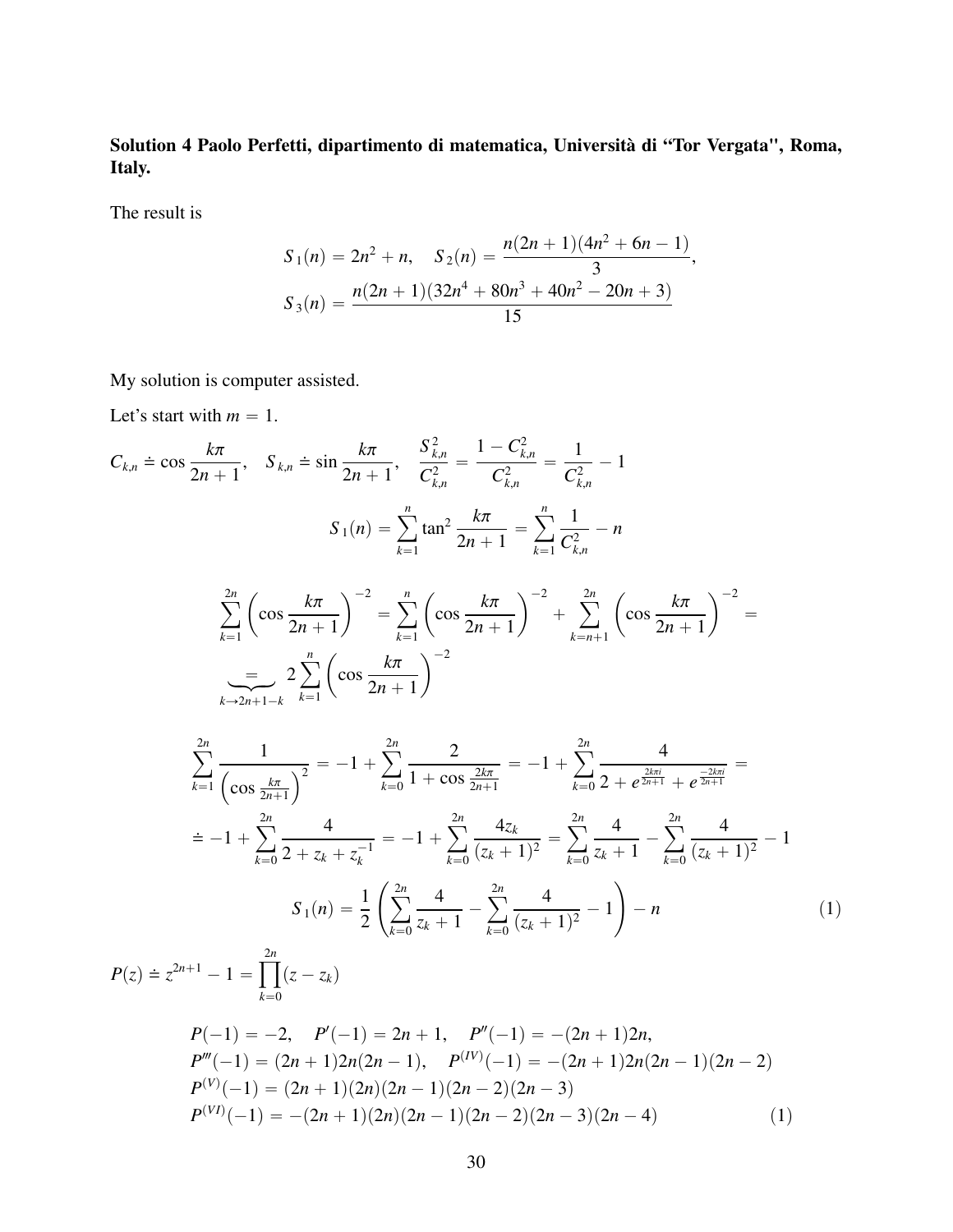$$
\frac{P'}{P} = \sum_{k=0}^{2n} \frac{1}{z - z_k},
$$
\n
$$
\sum_{k=0}^{2n} \frac{1}{1 + z_k} = -\sum_{k=0}^{2n} \frac{1}{z - z_k} \Big|_{z=-1} = \frac{-P'(-1)}{P(-1)} = n + \frac{1}{2}
$$
\n
$$
\sum_{k=0}^{2n} \frac{-1}{(z - z_k)^2} = \frac{d}{dz} \frac{P'}{P} = \frac{P''P - (P')^2}{P^2}
$$

thus

$$
\sum_{k=0}^{2n} \frac{-1}{(1+z_k)^2} = \frac{4n(2n+1)-(2n+1)^2}{4} = \frac{4n^2-1}{4}
$$

It follows

$$
\sum_{k=1}^{n} \left( \cos \frac{k\pi}{2n+1} \right)^{-2} = \frac{1}{2} \left( 4(n+\frac{1}{2}) + 4\frac{4n^2-1}{4} - 1) \right) = 2n^2 + 2n
$$

and finally (1)

$$
S_1(n) = \frac{1}{2} \left( 4(n + \frac{1}{2}) + 4 \frac{4n^2 - 1}{4} - 1) \right) - n = 2n^2 + n
$$

 $m = 2$ 

$$
\sum_{k=1}^{n} \frac{S_{k,n}^4}{C_{k,n}^4} = \sum_{k=1}^{n} \left( 1 - \frac{2}{C_{k,n}^2} + \frac{1}{C_{k,n}^4} \right)
$$
 (2)

$$
\sum_{k=1}^{2n} \frac{1}{\left(\cos \frac{k\pi}{2n+1}\right)^4} = -1 + \sum_{k=0}^{2n} \frac{4}{\left(1 + \cos \frac{2k\pi}{2n+1}\right)^2} = -1 + \sum_{k=0}^{2n} \frac{16}{\left(2 + e^{\frac{2k\pi i}{2n+1}} + e^{\frac{-2k\pi i}{2n+1}}\right)^2} =
$$
\n
$$
= -1 + \sum_{k=0}^{2n} \frac{4}{(2 + z_k + z_k^{-1})^2} = -1 + \sum_{k=0}^{2n} \frac{16z_k^2}{(z_k + 1)^4} =
$$
\n
$$
= -1 + \sum_{k=0}^{2n} \left(\frac{16}{(1 + z_k)^4} - \frac{32}{(1 + z_k)^3} + \frac{16}{(1 + z_k)^2}\right)
$$

and

$$
\sum_{k=1}^{n} \frac{1}{\left(\cos \frac{k\pi}{2n+1}\right)^4} = \frac{-1}{2} + \sum_{k=0}^{2n} \left(\frac{8}{(1+z_k)^4} - \frac{16}{(1+z_k)^3} + \frac{8}{(1+z_k)^2}\right)
$$
(2.1)

We need

$$
\frac{d^2}{dz^2}\frac{P'}{P} = \frac{d}{dz}\left[\frac{P''}{P} - \frac{(P')^2}{P^2}\right] = \frac{P'''}{P} - \frac{P''P'}{P^2} - \frac{2P'P''}{P^2} + \frac{2(P')^3}{P^3} = \sum_{k=0}^{2n} \frac{2}{(z - z_k)^3}
$$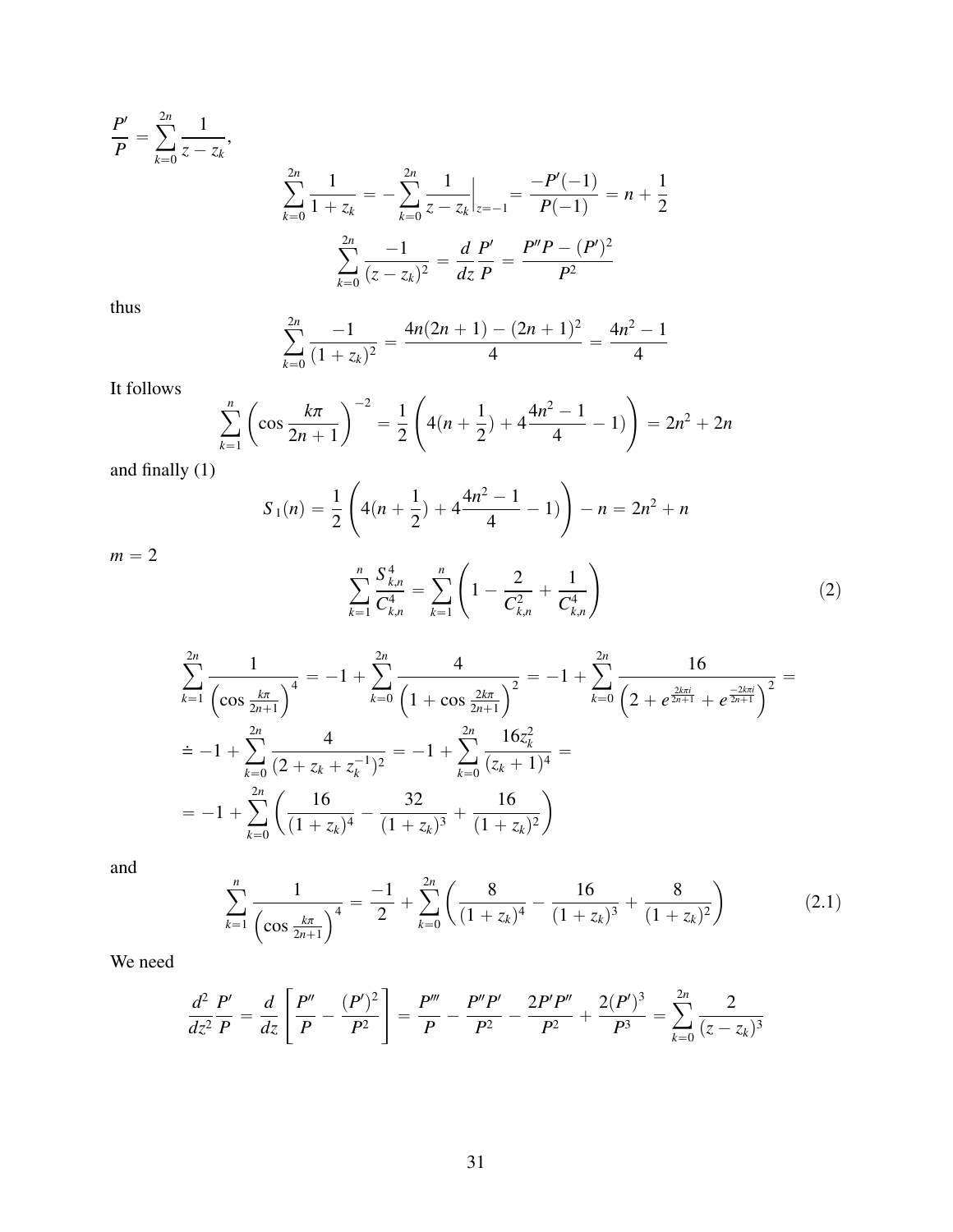which evaluated at  $z = -1$  gives

$$
\sum_{k=0}^{2n} \frac{-2}{(1+z_k)^3} = \frac{(2n-1)2n(2n+1)}{-2} - 3\frac{-2n(2n+1)^2}{4} + 2\frac{(2n+1)^3}{-8} = \frac{2n+1}{4}(-4n(2n-1) + 6n(2n+1) - (2n+1)^2) = \frac{12n^2+4n-1}{4}
$$

$$
\sum_{k=0}^{2n} \frac{-6}{(z - z_k)^4} = \frac{d^3}{dz^3} \frac{P'}{P} = \frac{d}{dz} \left[ \frac{P'''}{P} - \frac{P''P'}{P^2} - \frac{2P'P''}{P^2} + \frac{2(P')^3}{P^3} \right] =
$$
\n
$$
= \frac{P^{(IV)}}{P} - \frac{P'''P'}{P^2} - 3 \left[ \frac{P'''P' + (P'')^2}{P^2} - \frac{2P''(P')^2}{P^3} \right] + 2 \left[ \frac{3(P')^2P''}{P^3} - \frac{3(P')^4}{P^4} \right]
$$
\n
$$
= \frac{P^{(IV)}}{P} - 4\frac{P'''P'}{P^2} - 3\frac{(P'')^2}{P^2} + \frac{12P''(P')^2}{P^3} - \frac{6(P')^4}{P^4}
$$
\n(2.2)

$$
\sum_{k=0}^{2n} \frac{-6}{(1+z_k)^4} = (2n+1) \Big[ (2n(2n-1)(n-1) - 2n(2n-1)(2n+1) - 3n^2(2n+1) ++3n(2n+1)^2 - \frac{3}{8}(2n+1)^3 \Big] = \frac{-1}{8}(2n+1)(2n-3)(4n^2+12n-1)
$$

Now we come back to (2.1) and get

$$
\sum_{k=1}^{n} \frac{1}{\cos^4 \frac{k\pi}{2n+1}} = 8 \frac{1 - 4n^2}{4} + 8 \frac{12n^2 + 4n - 1}{4} + 8 \frac{(2n+1)(2n-3)(4n^2 + 12n - 1}{48} - \frac{1}{2} = \frac{8}{3}n(n+1)(n^2 + n + 1)
$$

then (2) is

$$
S_2(n) \doteq \sum_{k=1}^n \left(\tan \frac{k\pi}{2n+1}\right)^4 =
$$
  
=  $n - 2(2n^2 + 2n) + \frac{8}{3}n(n+1)(n^2 + n + 1) = \frac{1}{3}n(2n+1)(4n^2 + 6n - 1)$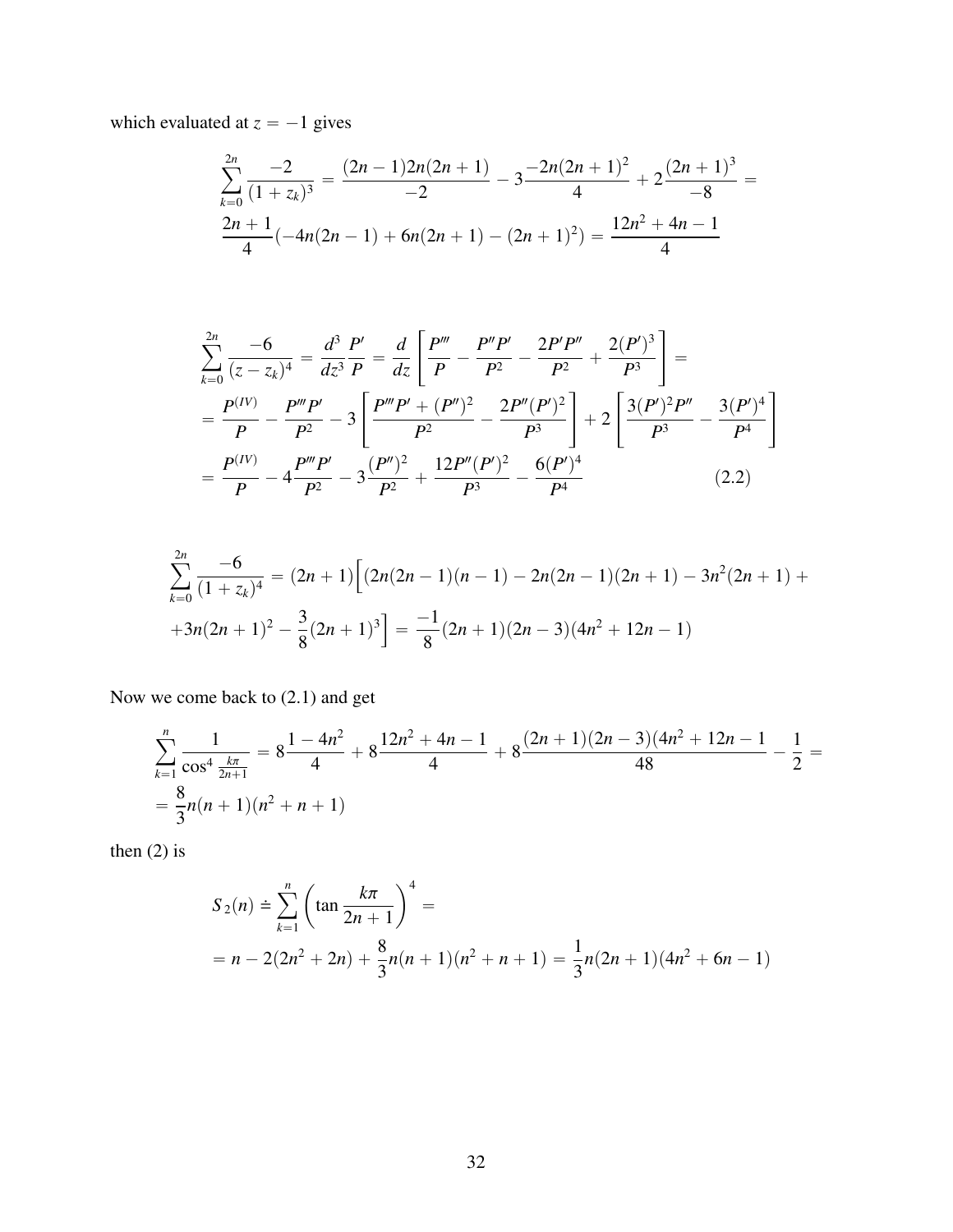$m = 3$ 

$$
\sum_{k=1}^{n} \left( \tan \frac{k\pi}{2n+1} \right)^6 = \sum_{k=1}^{n} \frac{S_{k,n}^6}{C_{k,n}^6} = \sum_{k=1}^{n} \left( -1 + \frac{3}{C_{k,n}^2} - \frac{3}{C_{k,n}^4} + \frac{1}{C_{k,n}^6} \right)
$$
(3)

We need only the last term.

$$
\sum_{k=1}^{2n} \frac{1}{\left(\cos \frac{k\pi}{2n+1}\right)^6} = -1 + \sum_{k=0}^{2n} \frac{8}{\left(1 + \cos \frac{2k\pi}{2n+1}\right)^3} = -1 + \sum_{k=0}^{2n} \frac{64}{\left(2 + e^{\frac{2k\pi i}{2n+1}} + e^{\frac{-2k\pi i}{2n+1}}\right)^3} =
$$
\n
$$
\dot{=} -1 + \sum_{k=0}^{2n} \frac{64}{\left(2 + z_k + z_k^{-1}\right)^3} = -1 + \sum_{k=0}^{2n} \frac{64z_k^3}{\left(z_k + 1\right)^6} =
$$
\n
$$
= -1 + 64 \sum_{k=0}^{2n} \left(\frac{-1}{(1 + z_k)^6} - \frac{3}{(1 + z_k)^5} - \frac{3}{(1 + z_k)^4} + \frac{1}{(1 + z_k)^3}\right)
$$

$$
\sum_{k=1}^{n} \frac{1}{C_{k,n}^{6}} = \frac{1}{2} \sum_{k=1}^{2n} \frac{1}{\left(\cos \frac{k\pi}{2n+1}\right)^{6}} =
$$
\n
$$
= \frac{-1}{2} + 32 \sum_{k=0}^{2n} \left(\frac{-1}{(1+z_k)^{6}} - \frac{3}{(1+z_k)^{5}} - \frac{3}{(1+z_k)^{4}} + \frac{1}{(1+z_k)^{3}}\right)
$$
\n(3.1)

We start with  $(2.2)$ 

$$
\sum_{k=0}^{2n} \frac{-6}{(z-z_k)^4} = \frac{P^{(IV)}}{P} - 4\frac{P'''P'}{P^2} - 3\frac{(P'')^2}{P^2} + \frac{12P''(P')^2}{P^3} - \frac{6(P')^4}{P^4}
$$

By differentiating

$$
\frac{d}{dz}\sum_{k=0}^{2n}\frac{-6}{(z-z_k)^4} = \sum_{k=0}^{2n}\frac{24}{(z-z_k)^5} =
$$
\n
$$
= \frac{d}{dz}\left[\frac{P^{(IV)}}{P} - 4\frac{P''P'}{P^2} - 3\frac{(P'')^2}{P^2} + \frac{12P''(P')^2}{P^3} - \frac{6(P')^4}{P^4}\right] =
$$
\n
$$
= \frac{P^{(5)}}{P} - \frac{P^{(4)}P'}{P^2} - \frac{4}{P^2}(P^{(4)}P' + P^{(3)}P'') - 6\frac{P''P'''}{P^2} + 6\frac{(P'')^2P'}{P^3} + 8\frac{P'''(P')^2}{P^3} +
$$
\n
$$
+ 12\frac{P'''(P')^2}{P^3} + 24\frac{(P'')^2P'}{P^3} - 36\frac{(P')^3P''}{P^4} - 24\frac{(P')^3P''}{P^4} + 24\frac{(P')^5}{P^5} =
$$
\n
$$
= \frac{P^{(5)}}{P} - 5\frac{P^{(4)}P'}{P^2} - 10\frac{P'''P''}{P^2} + 20\frac{P'''(P')^2}{P^3} + 30\frac{(P'')^2P'}{P^3} - 60\frac{P''(P')^3}{P^4} +
$$
\n
$$
+ 24\frac{(P')^5}{P^5}
$$

By using (1) we have

$$
\sum_{k=0}^{2n} \frac{1}{(z-z_k)^5}\Big|_{z=-1} = \frac{-(2n+1)(40n^3+60n^2-70n+3)}{96}
$$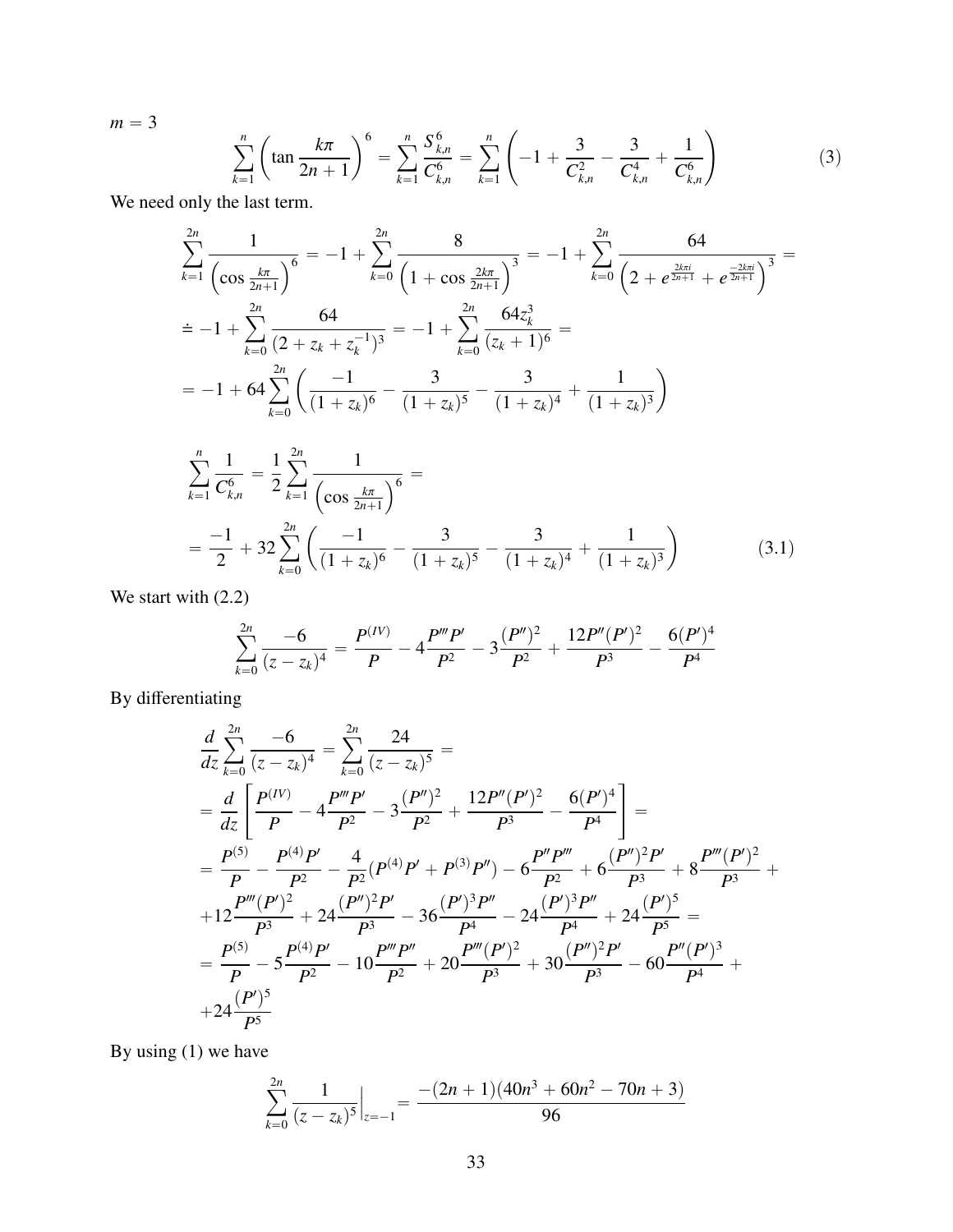$$
\frac{d}{dz}\sum_{k=0}^{2n} \frac{24}{(z-z_k)^5} = \sum_{k=0}^{2n} \frac{-120}{(z-z_k)^6}
$$
\n
$$
= \frac{d}{dz} \left[ \frac{P^{(5)}}{P} - 5\frac{P^{(4)}P'}{P^2} - 10\frac{P'''}{P^2} + 20\frac{P'''}{P^3} + 30\frac{(P'')^2P'}{P^3} - 60\frac{P''(P')^3}{P^4} + 24\frac{(P')^5}{P^5} \right] =
$$
\n
$$
= \frac{P^{(6)}}{P} - 6\frac{P^{(5)}P'}{P^2} - 15\frac{P^{(4)}P''}{P^2} + 30\frac{P^{(4)}(P')^2}{P^3} - 120\frac{P'''(P')^3}{P^4} + 120\frac{P'P''P'''}{P^3} + 10\frac{(P''')^2}{P^2} + 30\frac{(P'')^3}{P^2} - 270\frac{(P')^2(P'')^2}{P^4} + 360\frac{P''(P')^4}{P^5} - 120\frac{(P')^6}{P^6}
$$

and evaluated for  $z = -1$  yields

$$
\sum_{k=0}^{2n} \frac{1}{(z-z_k)^6} = \frac{1}{-8 \cdot 120} (2n+1)(2n-1)(2n-5)(16n^3 + 88n^2 + 114n - 3)
$$

(3.1) yields

$$
\sum_{k=1}^{n} \frac{1}{C_{k,n}^{6}} = \frac{-1}{2} + \frac{32}{8 \cdot 120} ((2n+1)(2n-1)(2n-5)(16n^3 + 88n^2 + 14n - 3) +
$$
  
\n
$$
-96 \frac{-(2n+1)(40n^3 + 60n^2 - 70n + 3)}{96} - 96 \frac{(2n+1)(2n-3)(4n^2 + 12n - 1)}{48} +
$$
  
\n
$$
+32 \frac{12n^2 + 4n - 1}{-8} = \frac{8}{15}n(n+1)(8n^4 + 16n^3 + 19n^2 + 11n + 6)
$$

Now we can come back to (3) and write

$$
S_3(n) \doteq \sum_{k=1}^n \left(\tan \frac{k\pi}{2n+1}\right)^6 =
$$
  
=  $n + 3(2n^2 + 2n) - 3\frac{8}{3}n(n+1)(n^2 + n + 1) +$   
+  $\frac{8}{15}n(n+1)(8n^4 + 16n^3 + 19n^2 + 11n + 6) =$   
=  $\frac{1}{15}n(2n+1)(32n^4 + 80n^3 + 40n^2 - 20n + 3)$ 

## Also solved by Toyesh Prakash Sharma (Student) Agra College, India and the proposer.

*Editor's Statement*: It goes without saying that the problem proposers, as well as the solution proposers, are the *élan vital* of the Problems/Solutions Section of SSMJ. As the editor of this Section of the Journal, I consider myself fortunate to be in a position to receive, compile and organize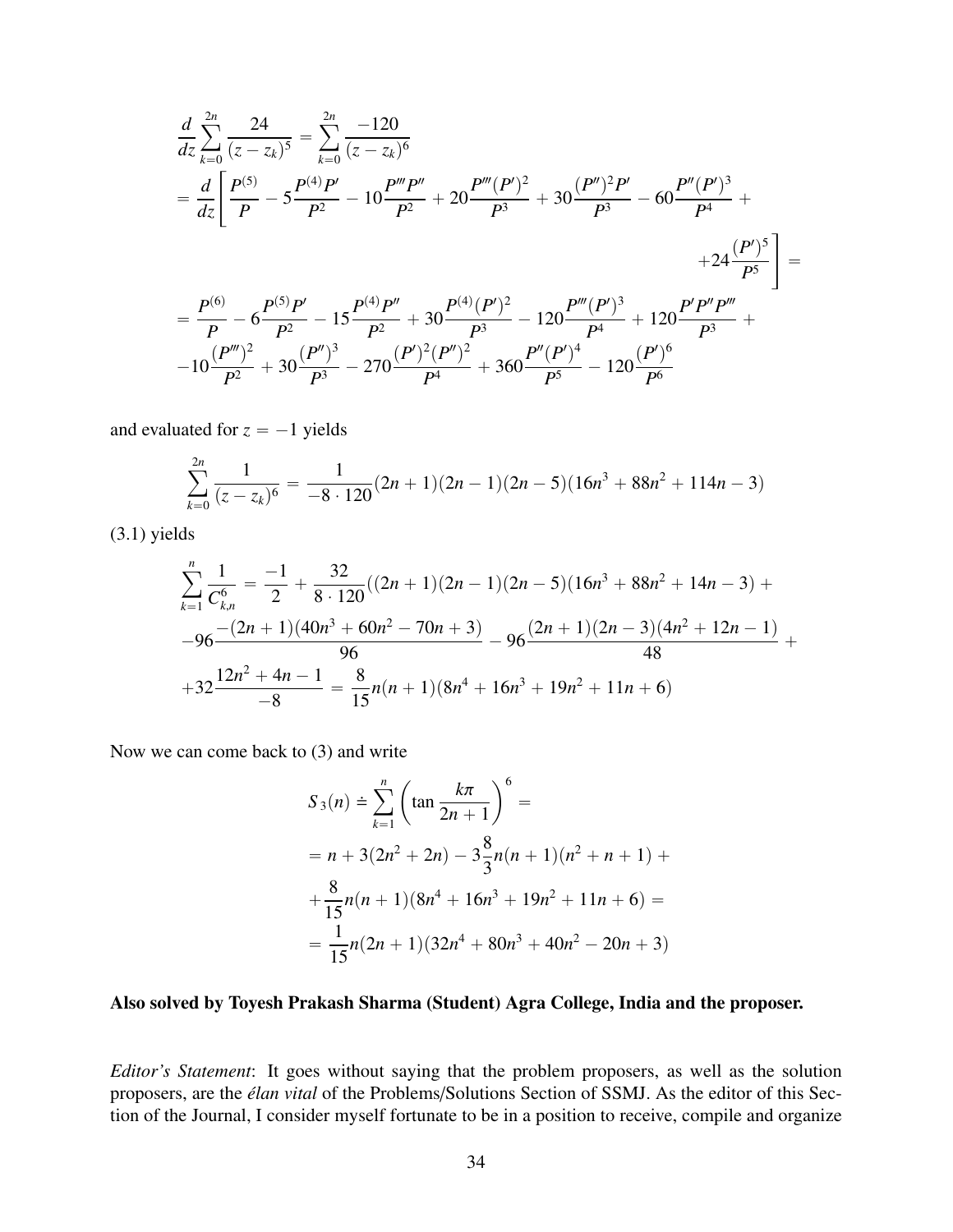a wealth of proposed ingenious problems and solutions intended for online publication. My unwavering gratitude goes to all the amazingly creative contributors. We come together from across continents because we find intellectual value, joy and satisfaction in mathematical problems, both in their creation as well as their solution. So that our collective efforts serve us well, I kindly ask all contributors to adhere to the following guidelines. As you peruse below, you may construe that the guidelines amount to a lot of work. But, as the samples show, there's not much to do. Your cooperation is much appreciated! . . . And don't worry about making a mistake. All is well!

*Keep in mind that the examples given below are your best guide!*

## Formats, Styles and Recommendations

When submitting proposed problem(s) or solution(s), please send both  $\text{LaTeX}$  document and pdf document of your proposed problem(s) or solution(s). There are ways (discoverable from the internet) to convert from Word to LaTeX.

## Regarding Proposed Solutions:

Below is the FILENAME format for all the documents of your proposed solution(s).

## #ProblemNumber\_FirstName\_LastName\_Solution\_SSMJ

- ' FirstName stands for YOUR first name.
- LastName stands for YOUR last name.

Examples:

## #1234\_Max\_Planck\_Solution\_SSMJ #9876\_Charles\_Darwin\_Solution\_SSMJ

Please note that every problem number is *preceded* by the sign # .

All you have to do is copy the FILENAME format (or an example below it), paste it and then modify portions of it to your specs.

## Please adopt the following structure, in the order shown, for the presentation of your solution:

1. On top of the first page of your solution, begin with the phrase:

"Proposed Solution to #\*\*\*\* SSMJ"

where the string of four astrisks represents the problem number.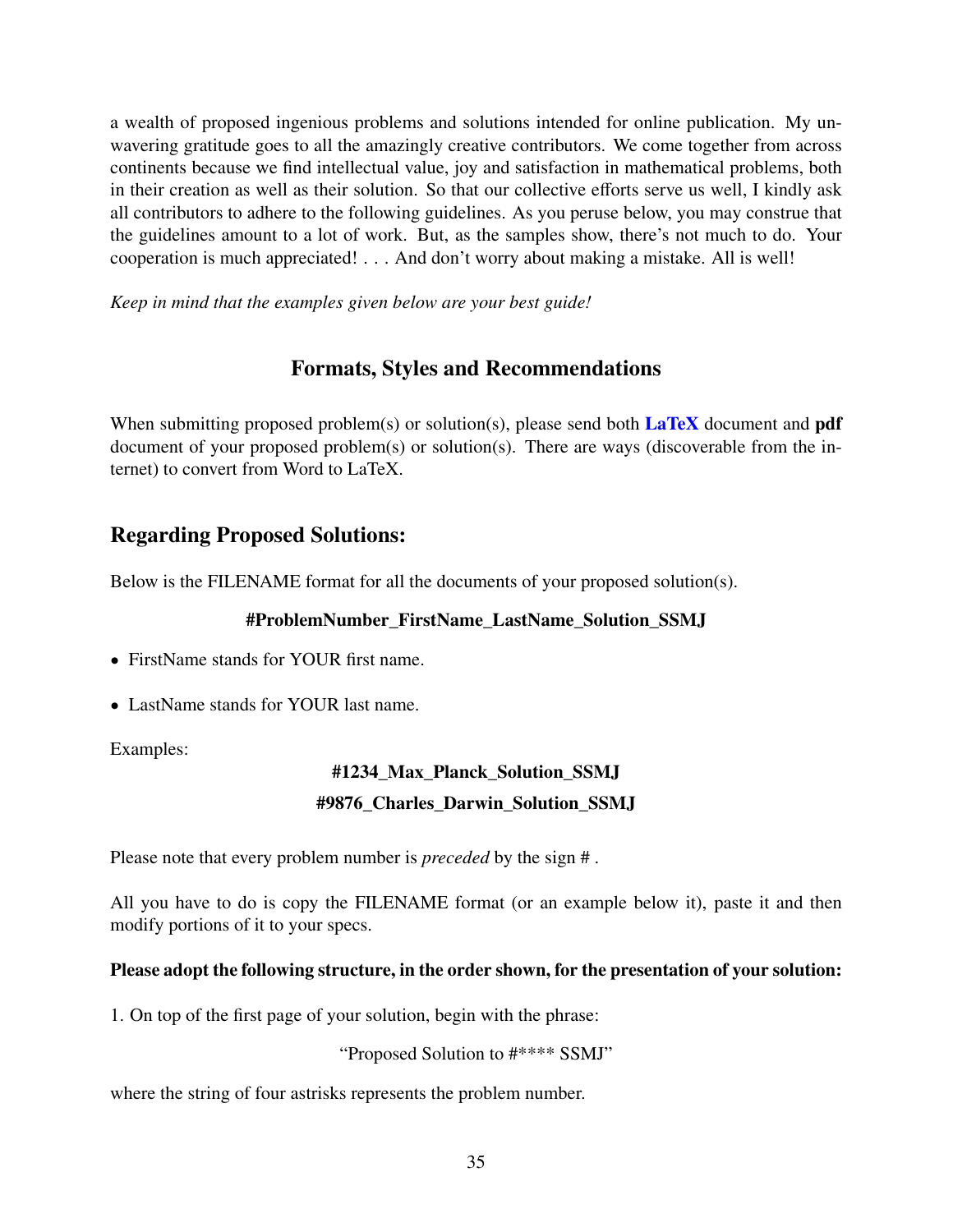2. On the second line, write

"Solution proposed by [your First Name, your Last Name]",

followed by your affiliation, city, country, all on the same linear string of words. Please see the example below. Make sure you do the same for your collaborator(s).

3. On a new line, state the problem proposer's name, affiliation, city and country, just as it appears published in the Problems/Solutions section.

4. On a new line below the above, write in bold type: "Statement of the Problem".

5. Below the latter, state the problem. Please make sure the statement of your problem (unlike the preceding item) is not in bold type.

6. Below the statement of the problem, write in bold type: "Solution of the Problem".

7. Below the latter, show the entire solution of the problem.

Here is a sample for the above-stated format for proposed solutions:

*Proposed solution to #1234 SSMJ*

*Solution proposed by Emmy Noether, University of Göttingen, Lower Saxony, Germany.*

*Problem proposed by Isaac Newton, Trinity College, Cambridge, England.*

Statement of the problem:

Compute  $\sum_{n=1}^n$  $k=0$ ˆ *n k* ˙  $x^k y^{n-k}$ .

Solution of the problem: . . . . . .

## Regarding Proposed Problems:

For all your proposed problems, please adopt for all documents the following FILENAME format:

FirstName\_LastName\_ProposedProblem\_SSMJ\_YourGivenNumber\_ProblemTitle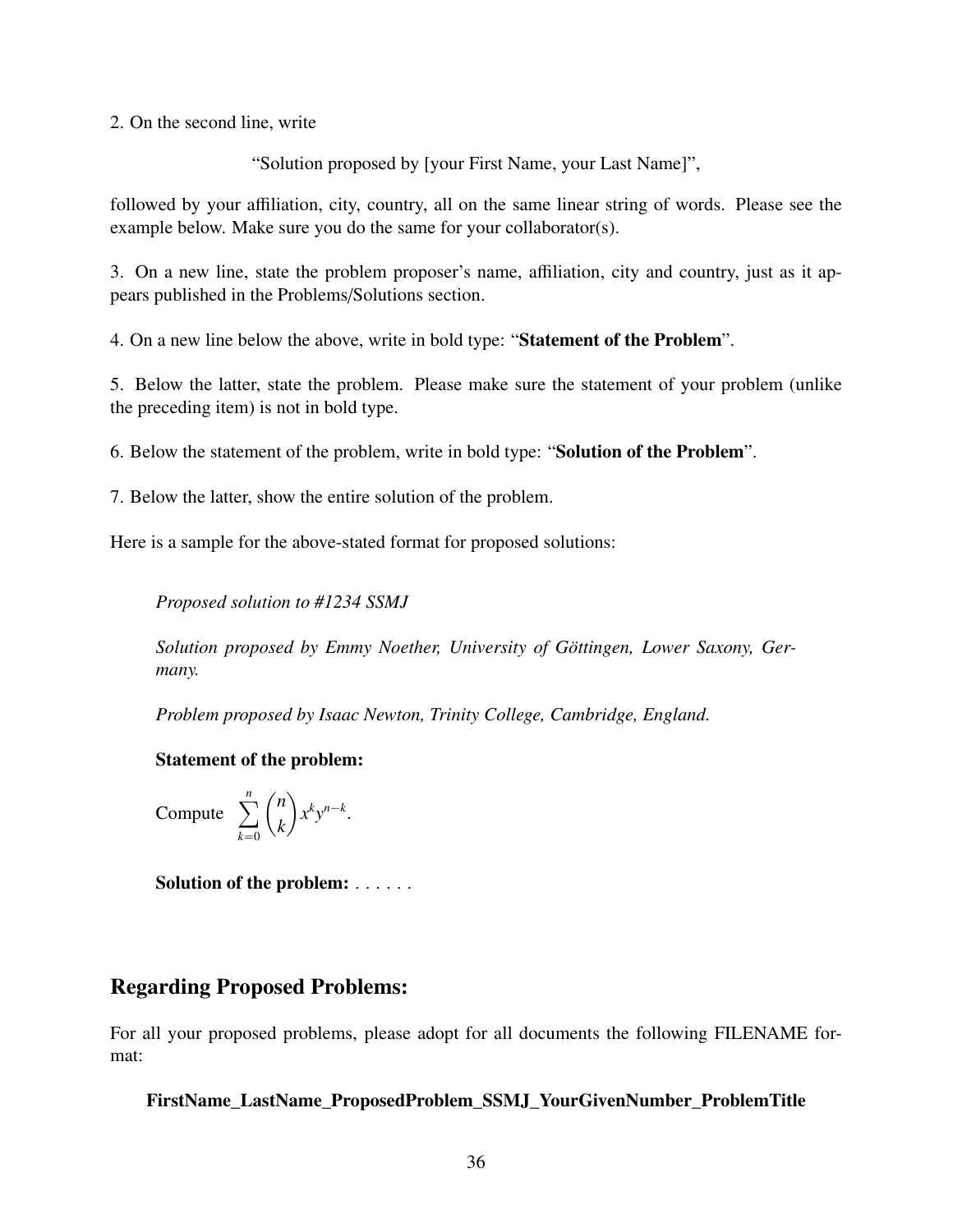If you do not have a ProblemTitle, then leave that component as it already is (i.e., ProblemTitle).

The component YourGivenNumber is any UNIQUE 3-digit (or longer) number you like to give to your problem.

Examples:

## Max\_Planck\_ProposedProblem\_SSMJ\_314\_HarmonicPatterns

## Charles\_Darwin\_ProposedProblem\_SSMJ\_358\_ProblemTitle

## Please adopt the following structure, in the order shown, for the presentation of your proposal:

1. On the top of first page of your proposal, begin with the phrase:

"Problem proposed to SSMJ"

2. On the second line, write

"Problem proposed by [your First Name, your Last Name]",

followed by your affiliation, city, country all on the same linear string of words. Please see the example below. Make sure you do the same for your collaborator(s) if any.

3. On a new line state the title of the problem, if any.

4. On a new line below the above, write in bold type: "Statement of the Problem".

5. Below the latter, state the problem. Please make sure the statement of your problem (unlike the preceding item) is not in bold type.

6. Below the statement of the problem, write in bold type: "Solution of the Problem".

7. Below the latter, show the entire solution of your problem.

Here is a sample for the above-stated format for proposed problems:

*Problem proposed to SSMJ*

*Problem proposed by Isaac Newton, Trinity College, Cambridge, England.*

**Principia Mathematica**  $(\leftarrow$  You may choose to not include a title.)